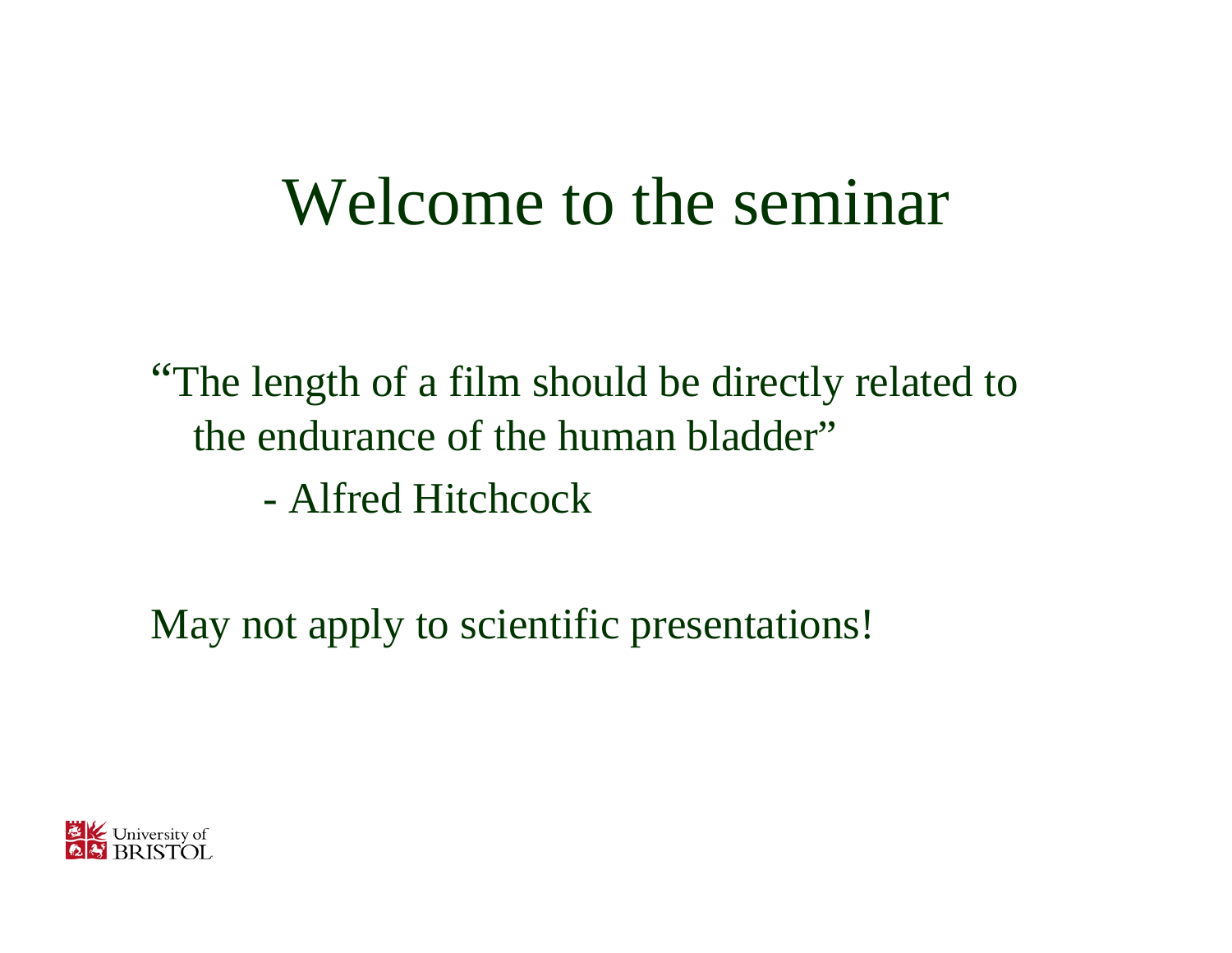Welfare, Economics and Practical Implications of Stunning and Slaughter of Poultry

> Mohan Raj BVSc MVSc PhDDivision of Farm Animal ScienceSchool of Clinical Veterinary Science University of Bristol Langford BS40 5DU United Kingdom

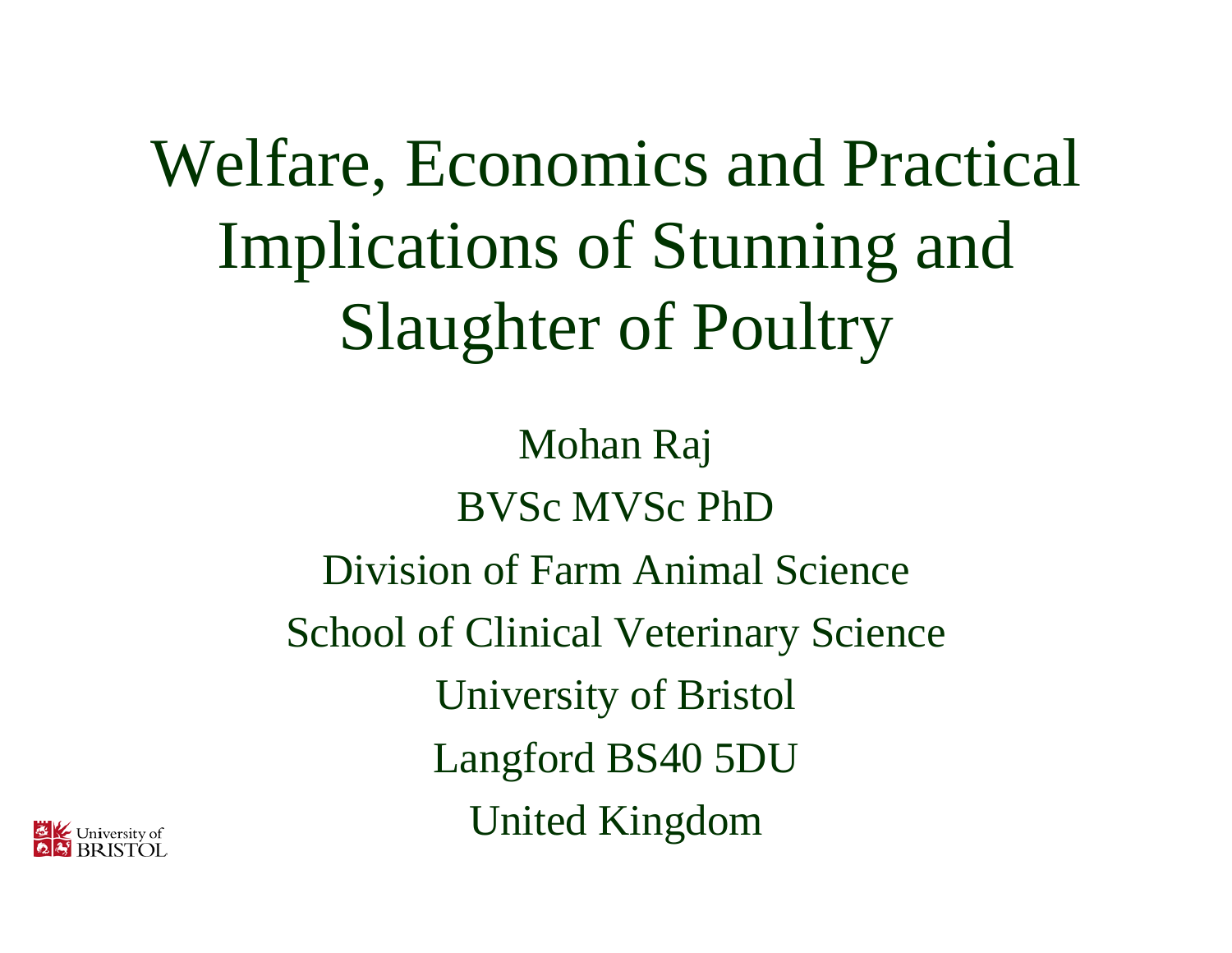# Humane slaughter: whom should it concern?

#### **Stakeholders**

government

industry

advocacy groups

scientists

consumer

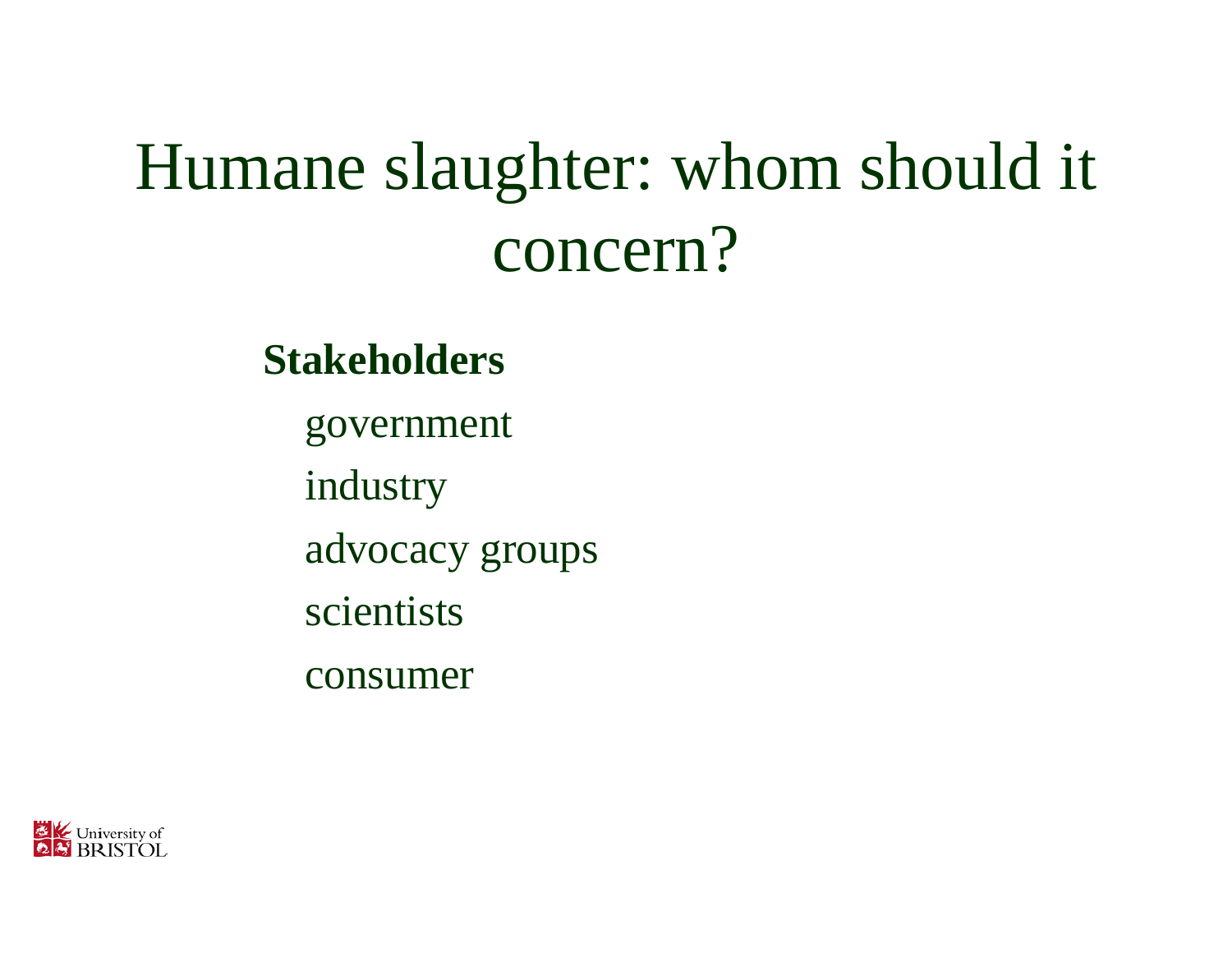#### Humane slaughter – what is it?

One that occurs without causing animals avoidable fear, anxiety, pain, suffering and distress

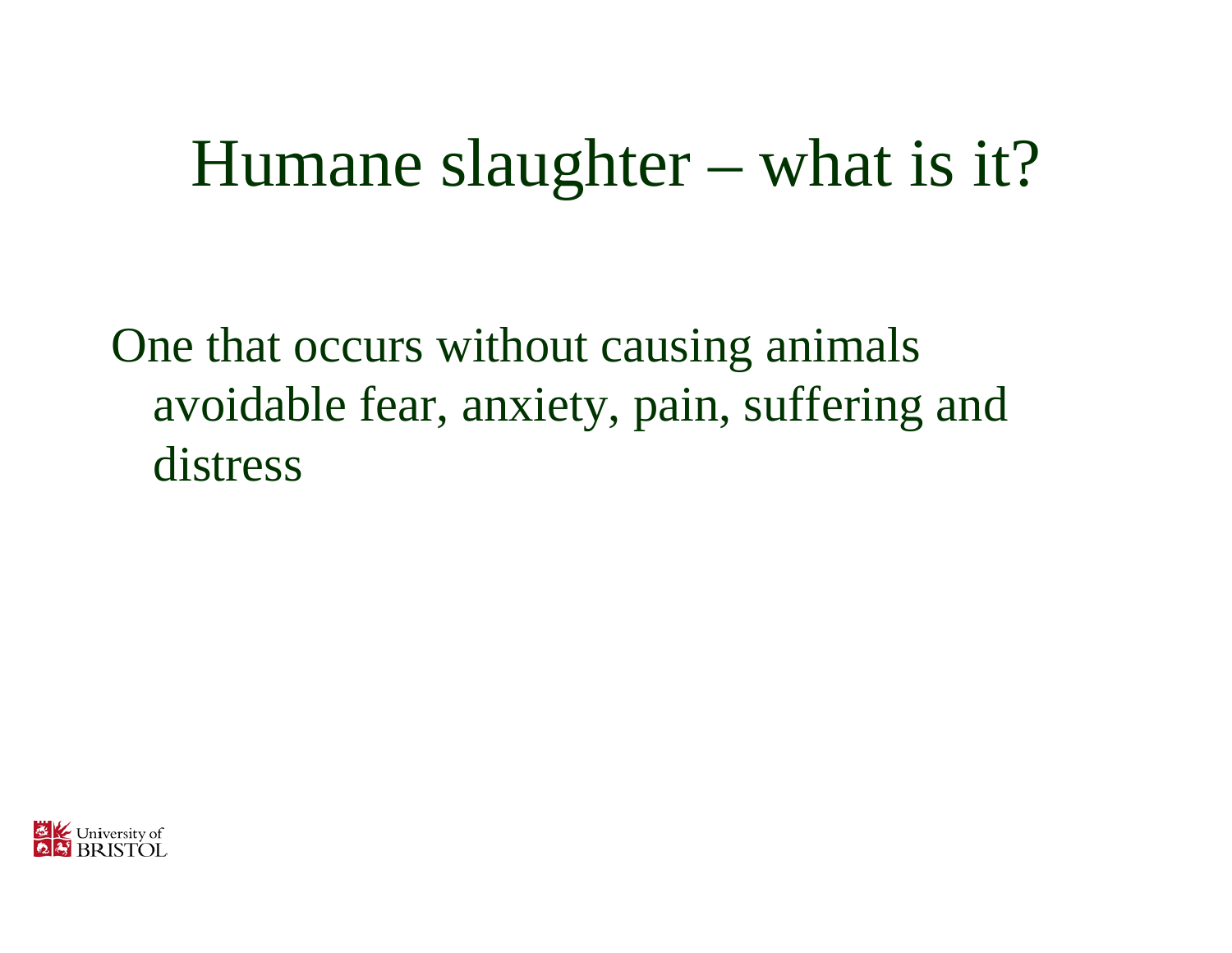# Stunning – what is it?

Procedure that induces unequivocal pathological brain state

which is incompatible with the persistence of consciousness and sensibility

in order to perform slaughter without causing avoidable fear, anxiety, pain, suffering and distress

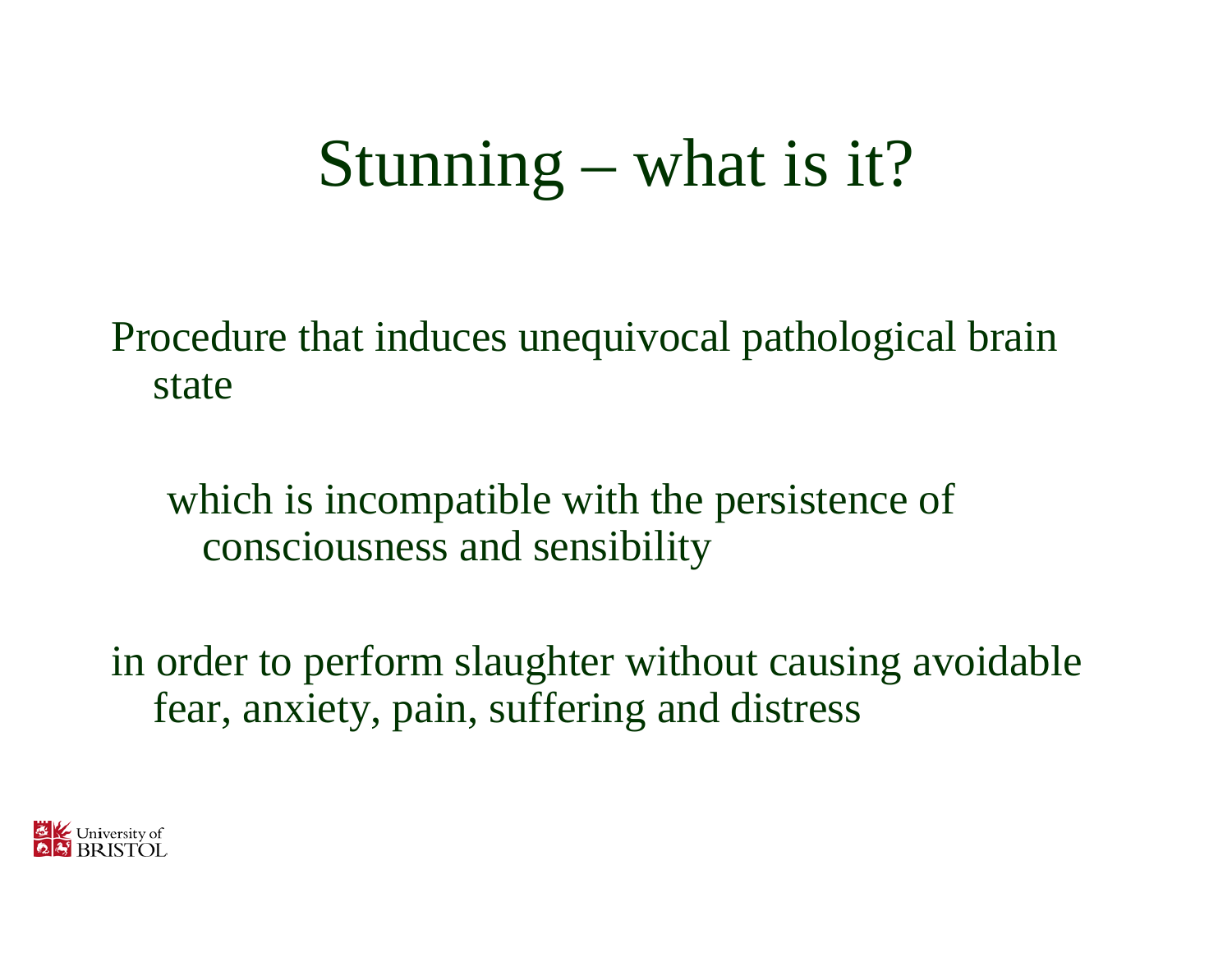## Humane stunning methods (1)

Should induce **immediate** loss of consciousness and sensibility in animals without causing avoidable, pain, anxiety, distress and suffering

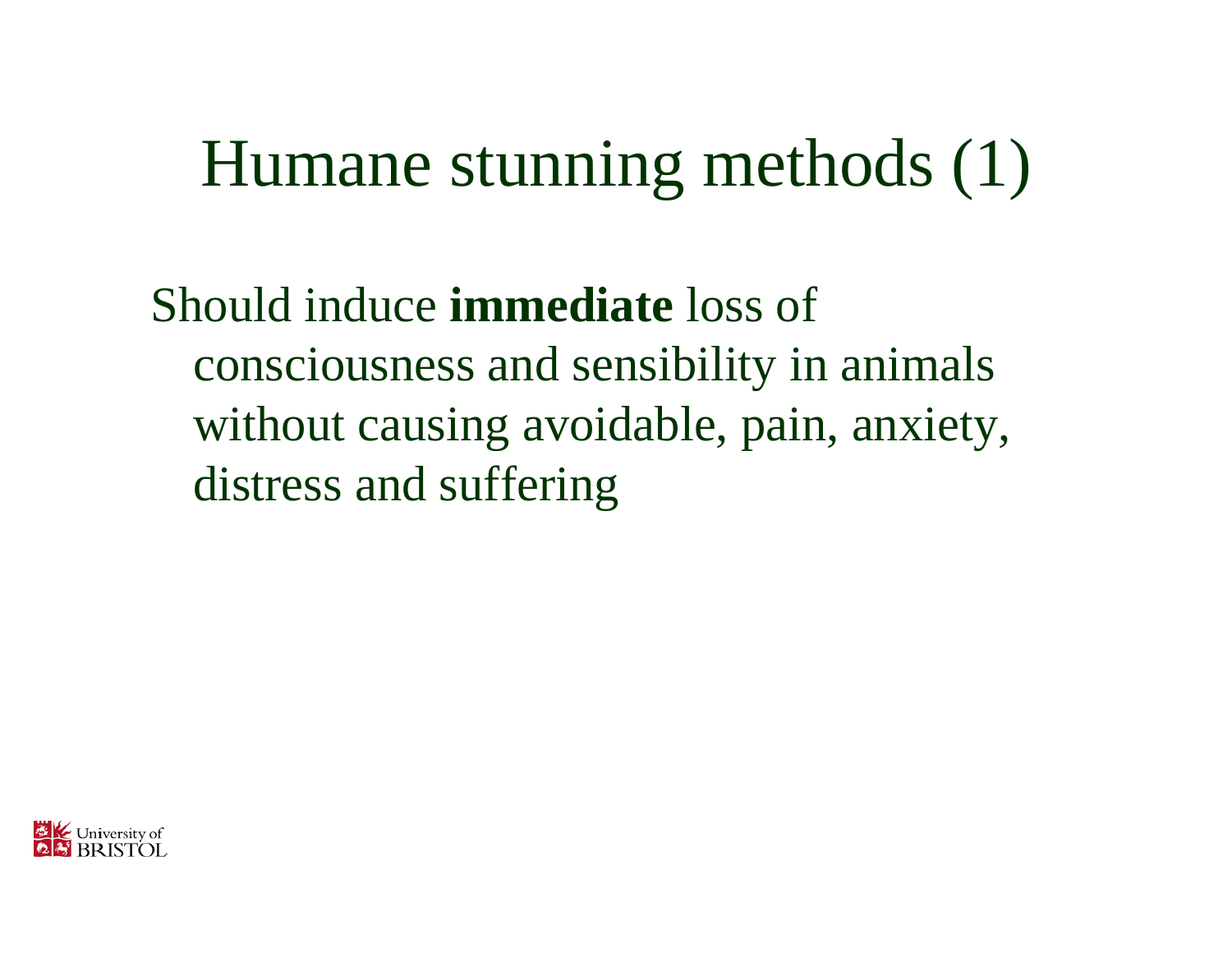## Humane stunning methods (2)

When induction of unconsciousness and insensibility **is not immediate**, it should occur **without causing** avoidable, pain, anxiety, distress and suffering

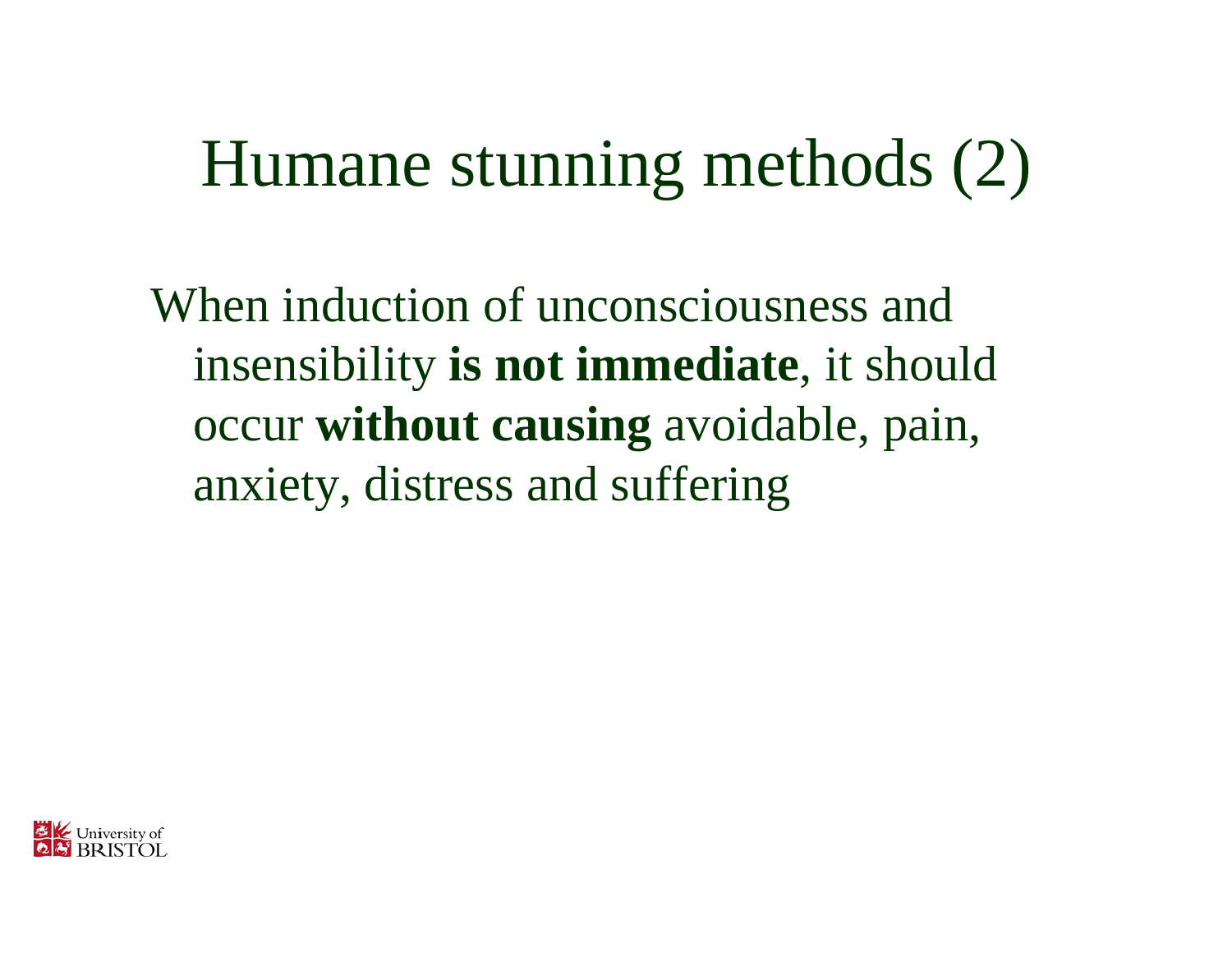## Humane stunning methods (3)

The duration of unconsciousness induced by stunning method should be longer than the sum of

> time interval between the end of stun and neck cutting (stun-to-stick interval)

time it takes for blood loss to cause death or bleeding to cease

40s of unconsciousness, irrespective of stunning method and species of animal

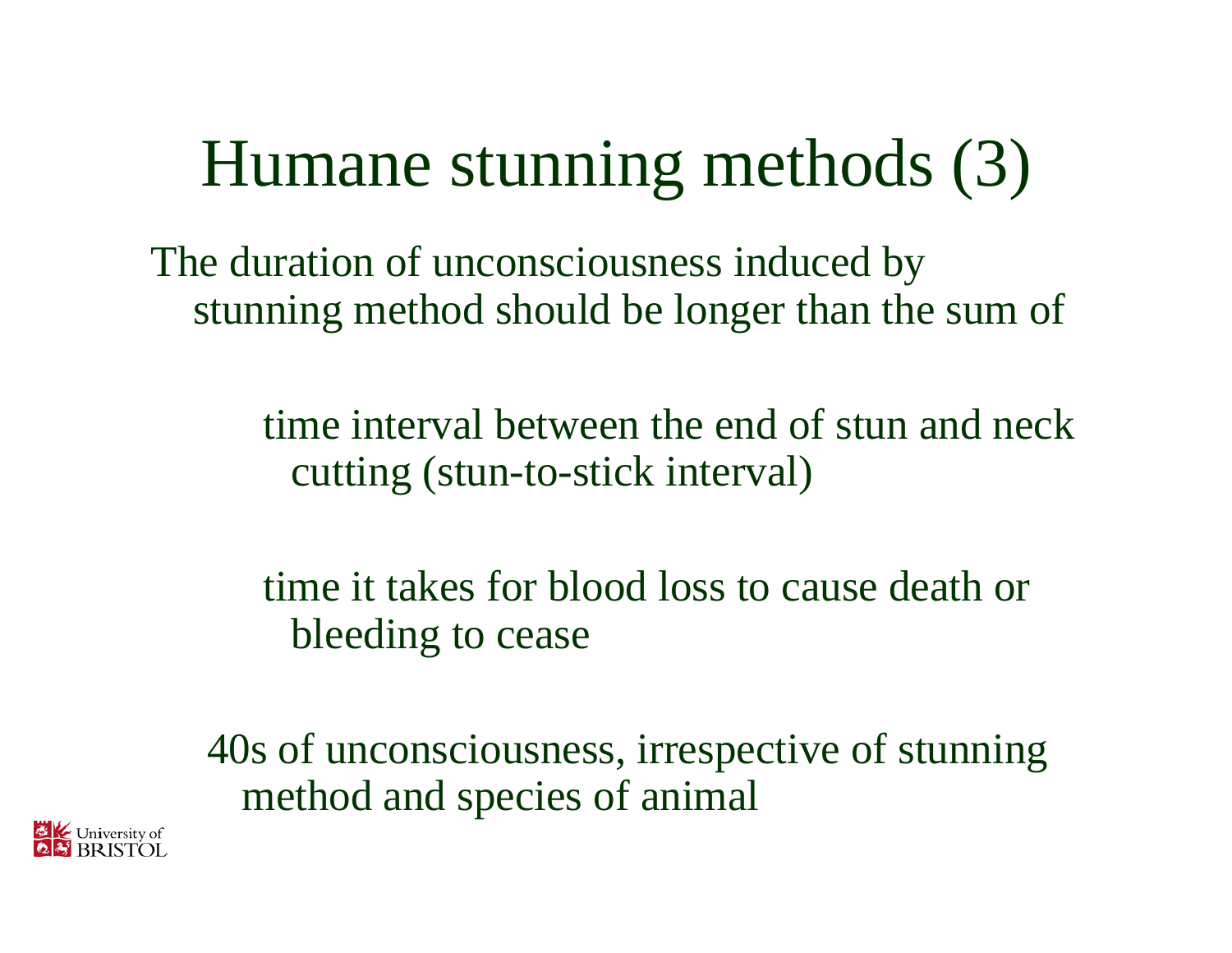Electrical water bath stunning known welfare concerns (1)

#### **Inevitable pain** associated with

tipping shackling pre-stun shocks miss-stun / neck cut in conscious birdsinadequate stun / recovery during bleeding live birds entering scald tanks

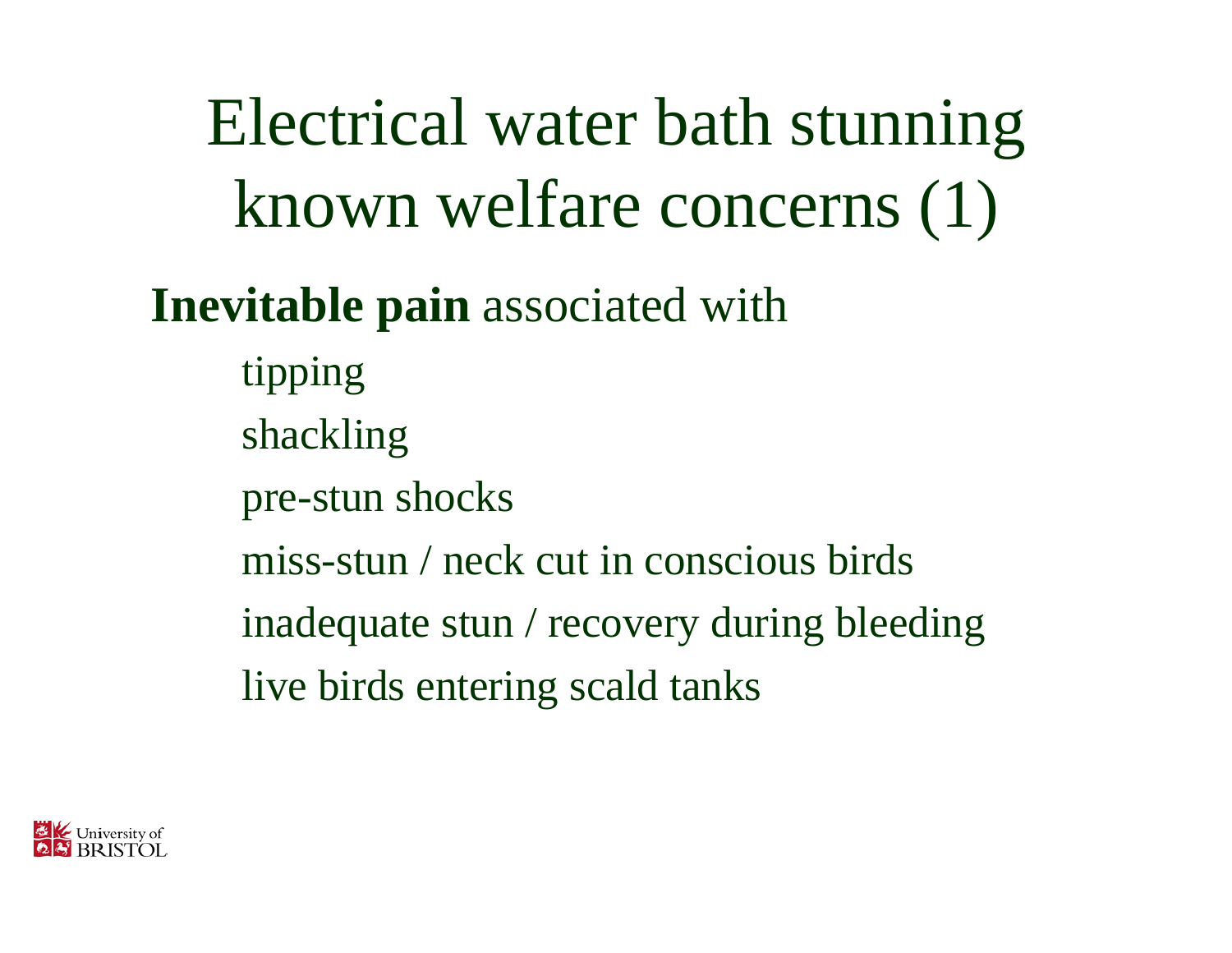Electrical water bath stunning known welfare concerns (2)

#### **Tipping**

Poultry are the only species of sentient farm animals that could be treated this way

No sound scientific evidence has been presented so far to suggest it is not a welfare problem

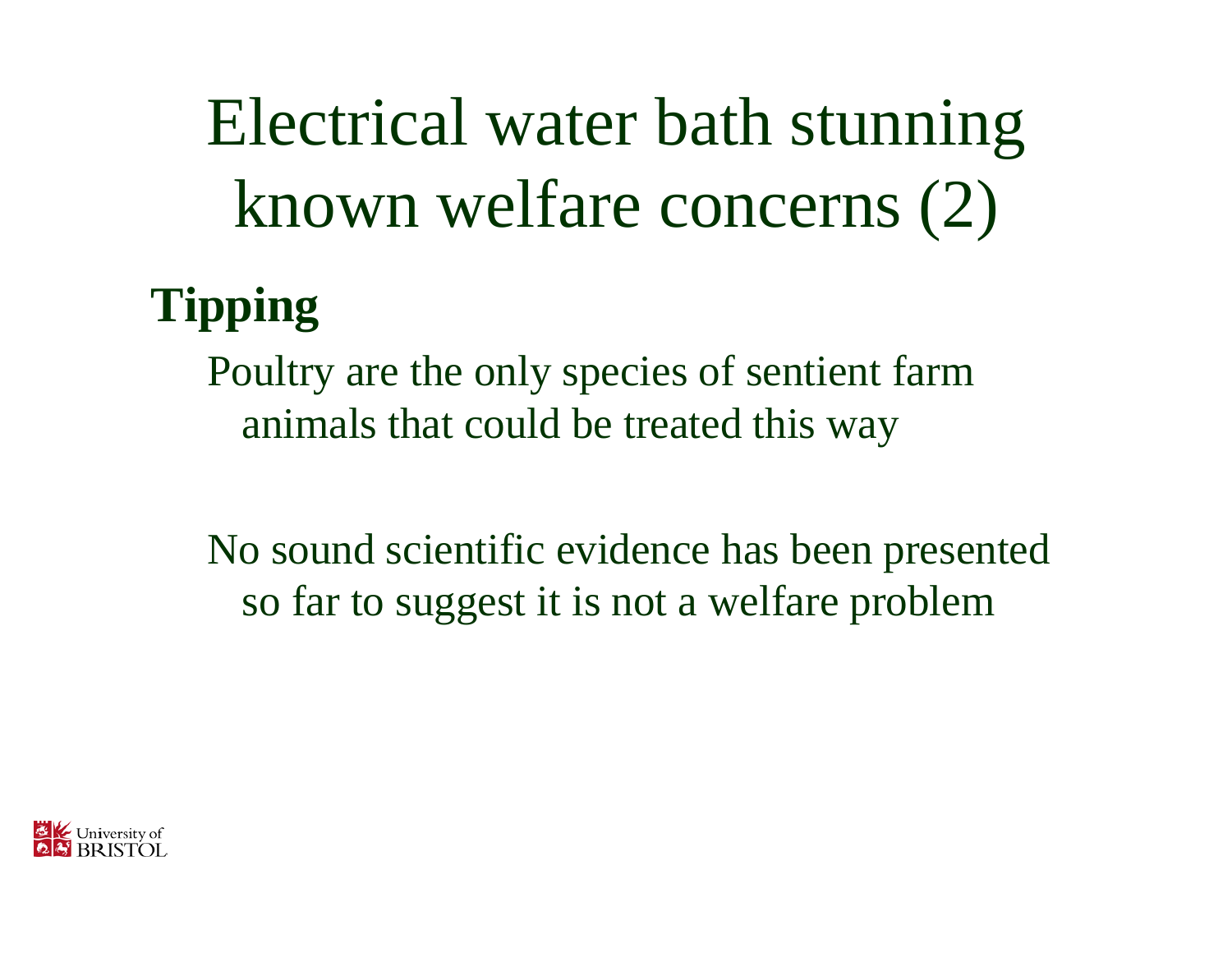Electrical water bath stunning known welfare concerns (3)

#### **Shackling**

Force of 180N applied over 1 cm<sup>2</sup> bone surface enriched with pain receptors

Over 90% of birds flap their wings due to pain

Enough scientific evidence to suggest it increases the prevalence of dislocated joints, broken bones and muscle bruising in conscious poultry

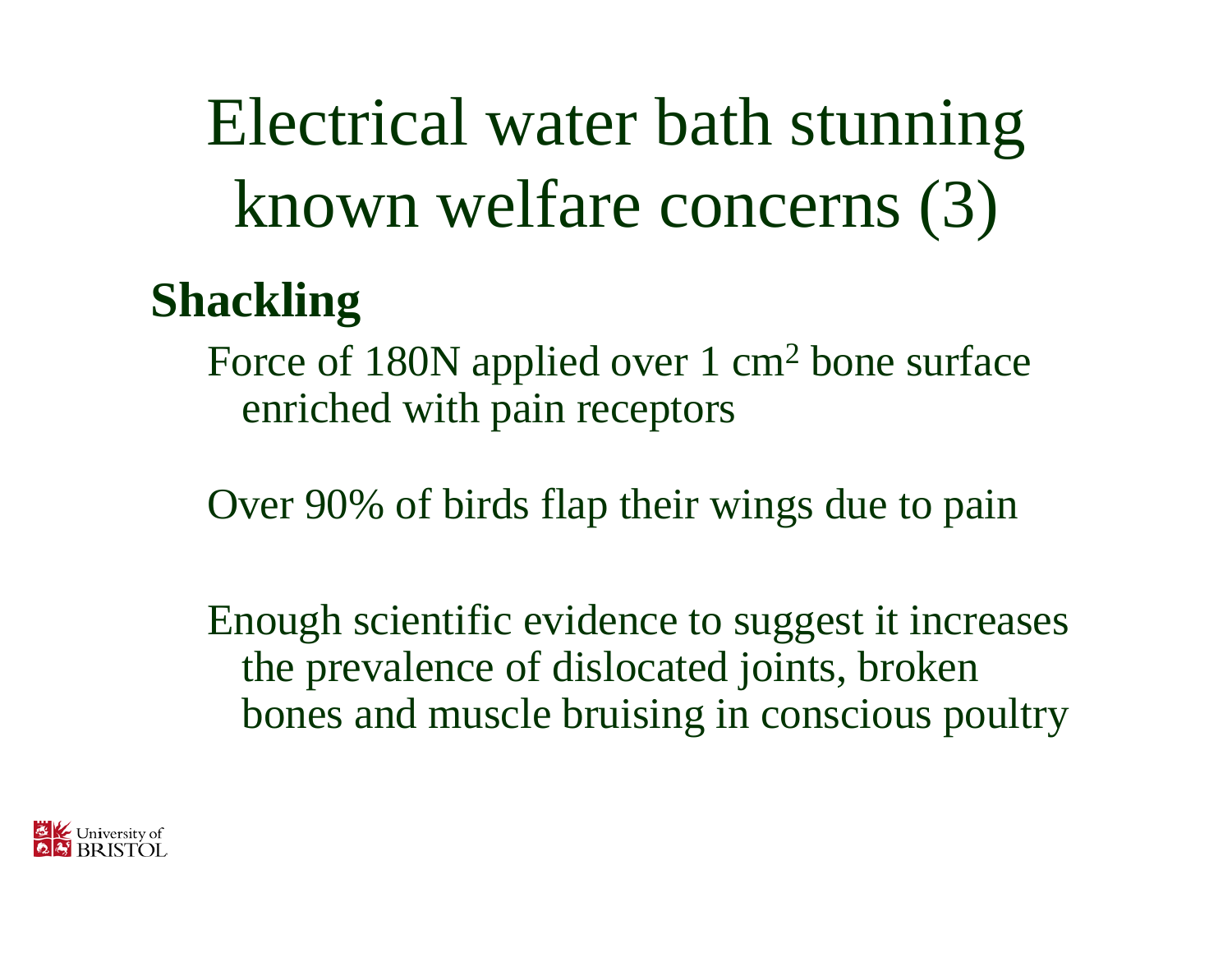Electrical water bath stunning known welfare concerns (4)

#### **Painful pre-stun electric shocks**

Predisposes birds to miss the bath

Leads to ineffective stunning

Increasing lengths of water baths could be an indicator of severity of the problem

Preventive measures not widely implemented

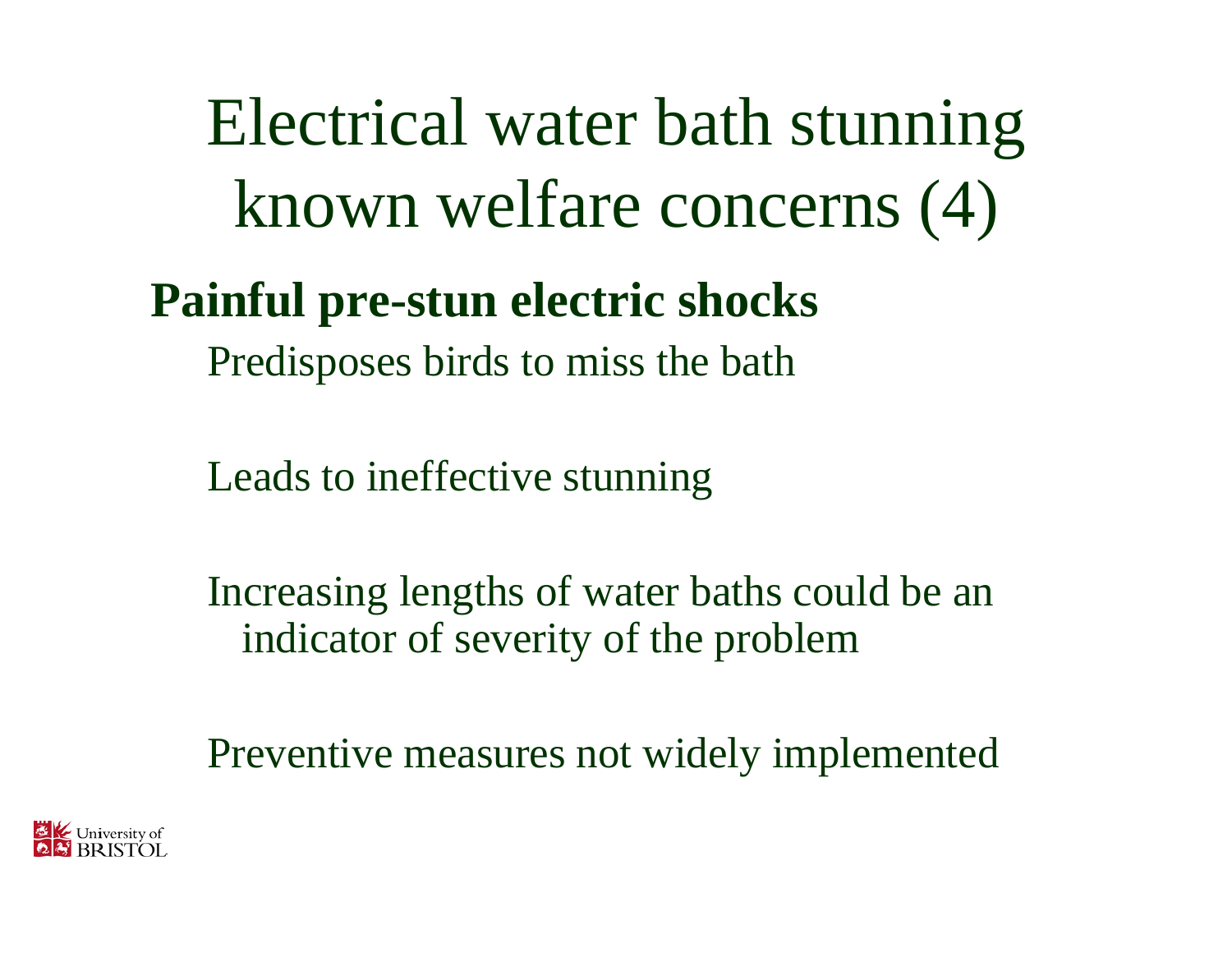Electrical water bath stunning known welfare concerns (5)

#### **Miss-stunning**

Birds miss water bath stunners (e.g. wing flapping, small size)

Yet, they are physically in contact with adjacent birds being stunned

Could receive potentially painful electric shocks

Preventive measures are not implemented

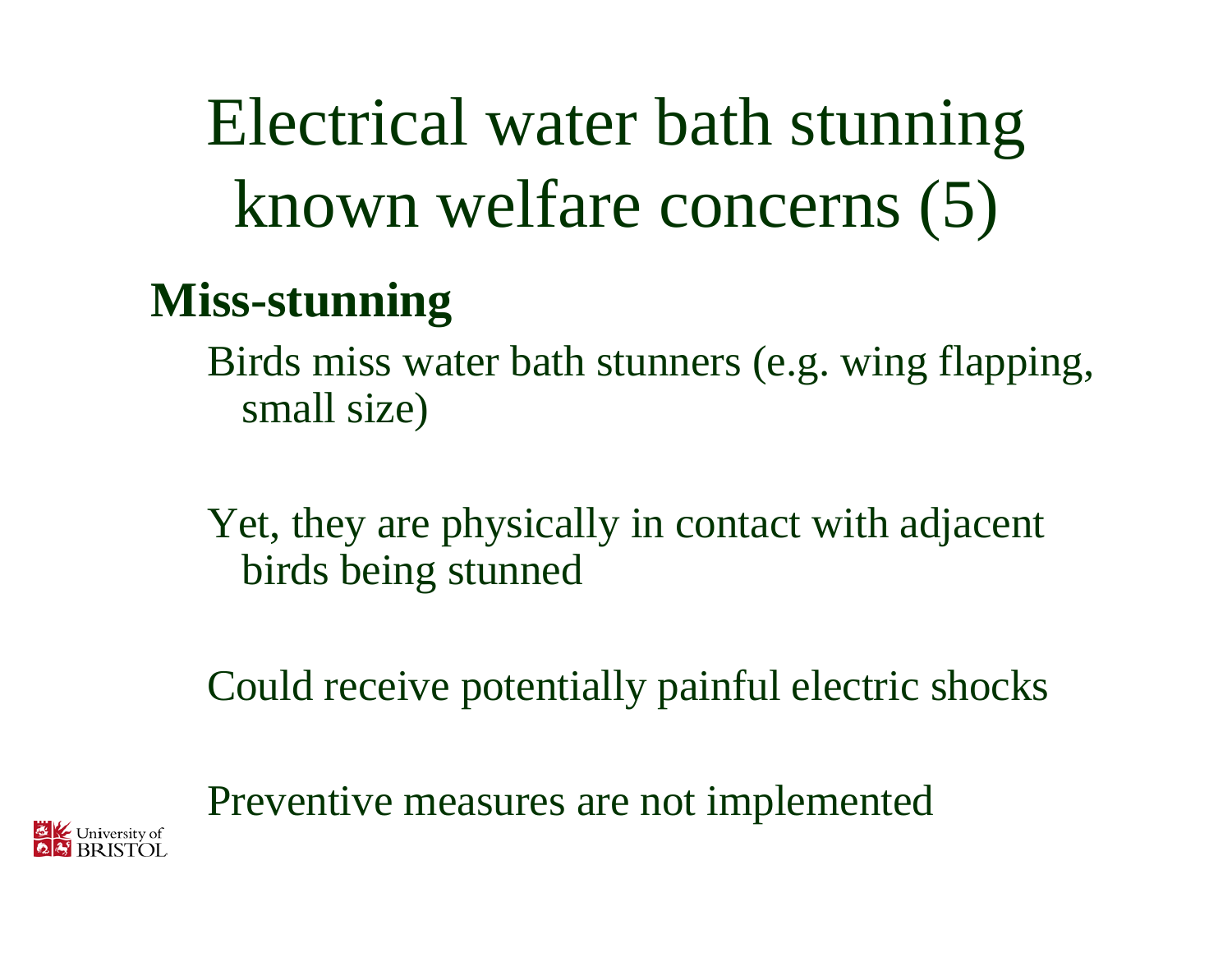Electrical water bath stunning known welfare concerns (6)

#### **Electrical impedance varies**

1000 to 2600 Ohms in broilers1900 to 7000 Ohms in layers 1200 to 2300 ohms in turkey

Amount of current received is inversely proportional to electrical impedance of individual birds in a multiple bird stunner

Constant current stunners not implemented yet

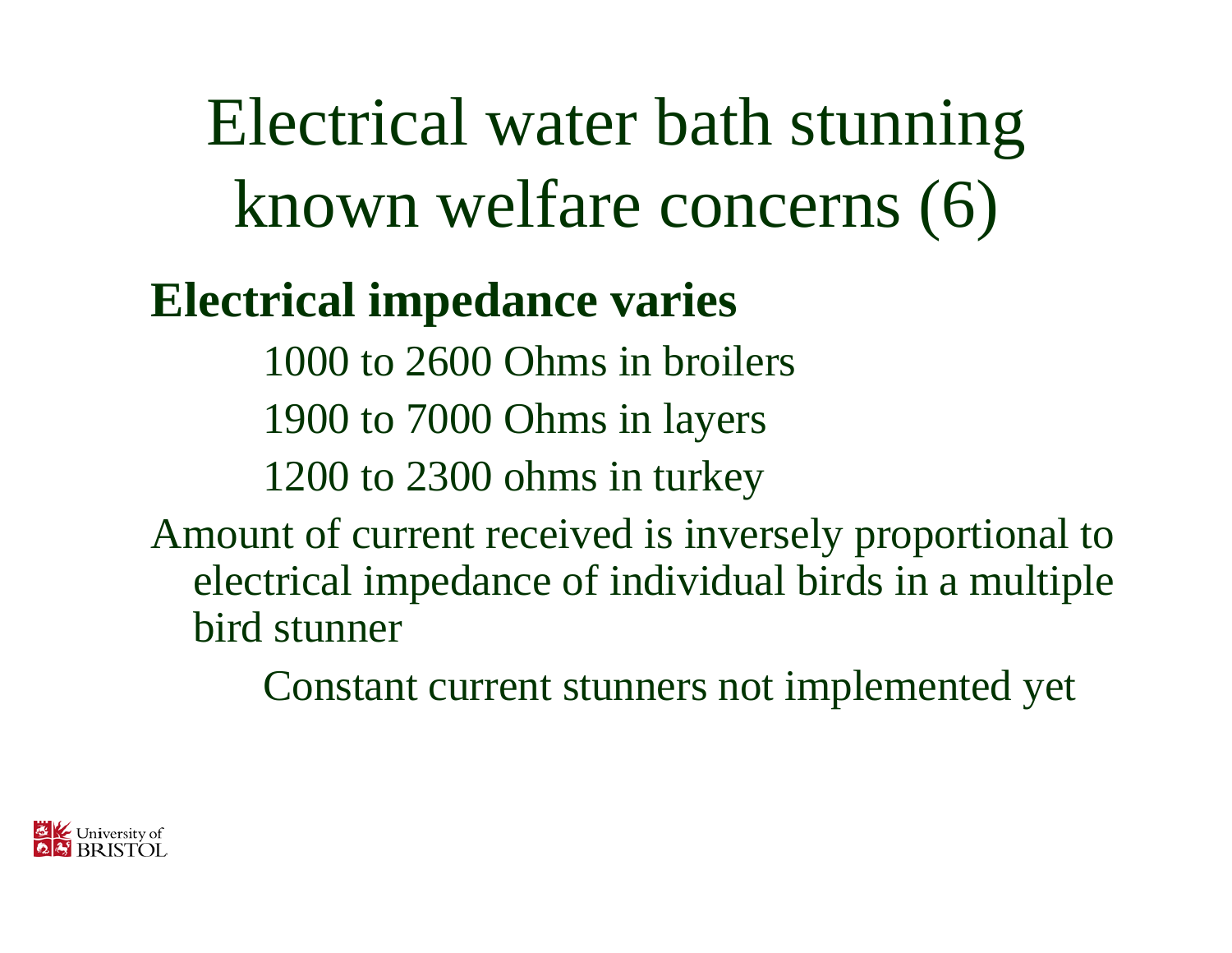Electrical water bath stunning known welfare concerns (7)

#### **Effectiveness of stunning**

Low amount of applied current  $(<20\%)$  may flow through the brain and the majority flows through carcass

No apparent solutions?

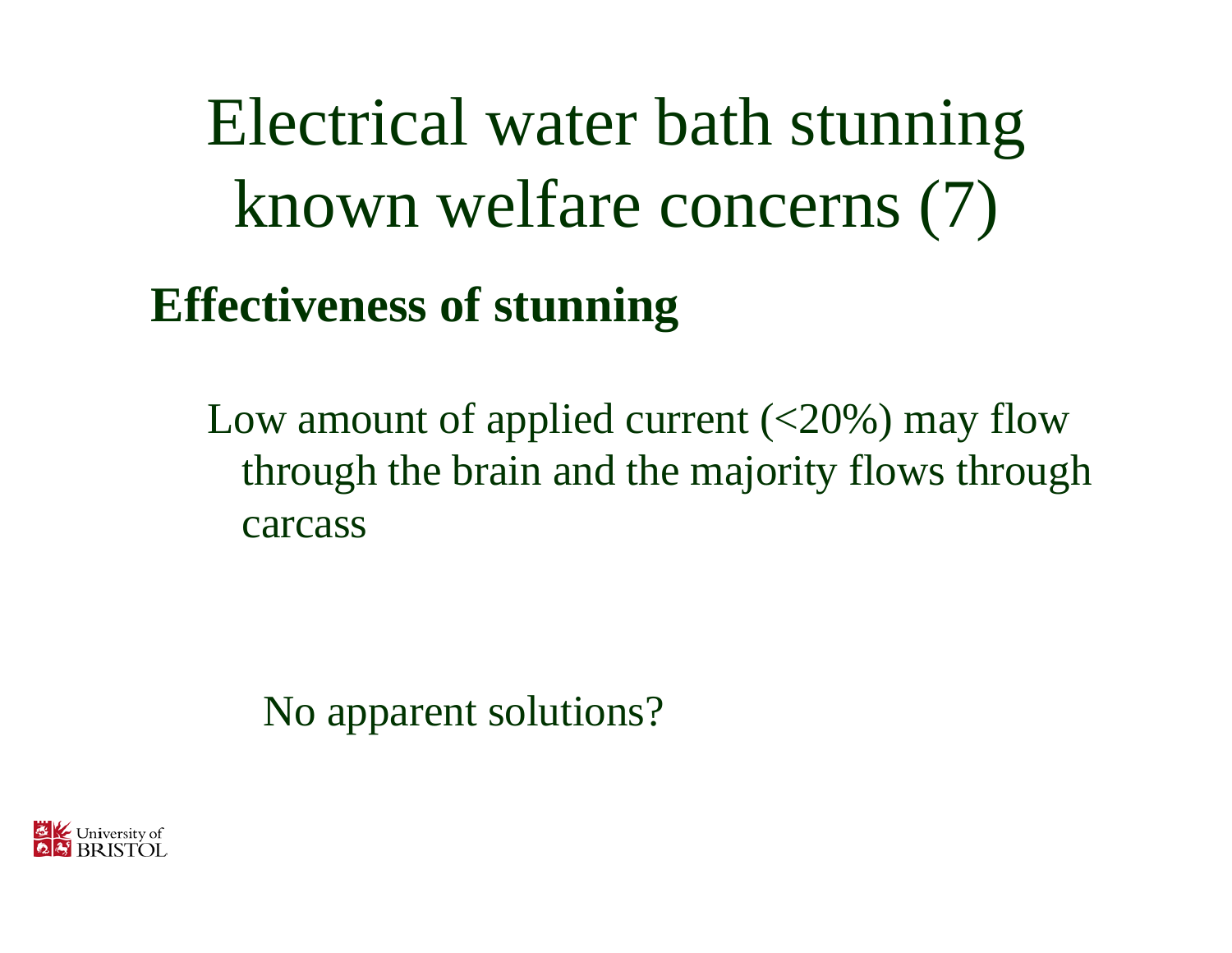## Overall perception

The complexity of multiple bird water bath stunning is not conducive to maintaining good welfare

Widely practiced on economic and practical grounds

Fact or fiction?

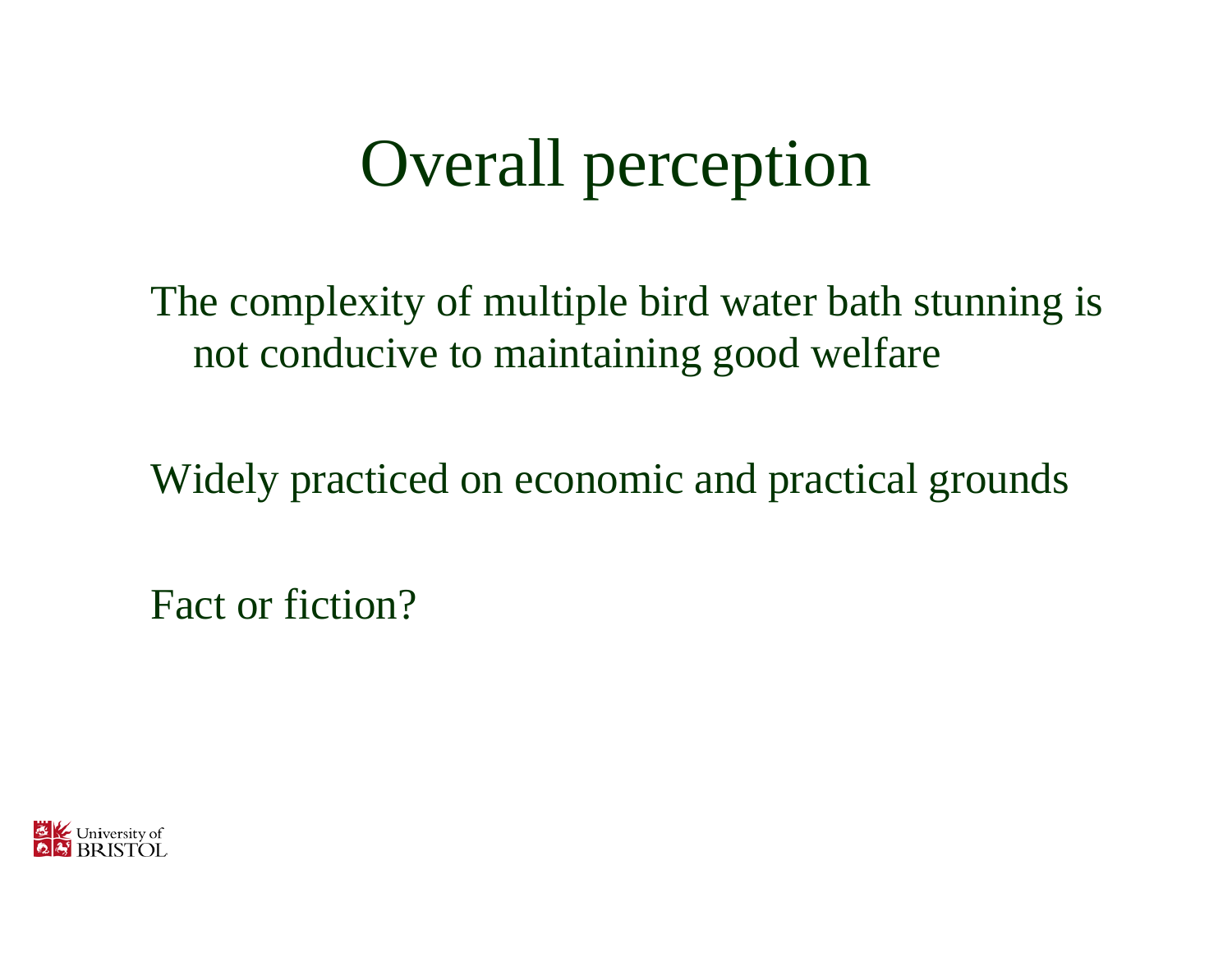#### Effective electrical stunning criteria

Must induce **epileptiform** activity in the EEG

Followed by **spreading depression** - profoundly suppressed EEG

Indicative of generalised epilepsy

Raj, A. B. M. (2003) A critical appraisal of electrical stunning in chickens. *World's Poultry Science Journal,* 59: 89-98.

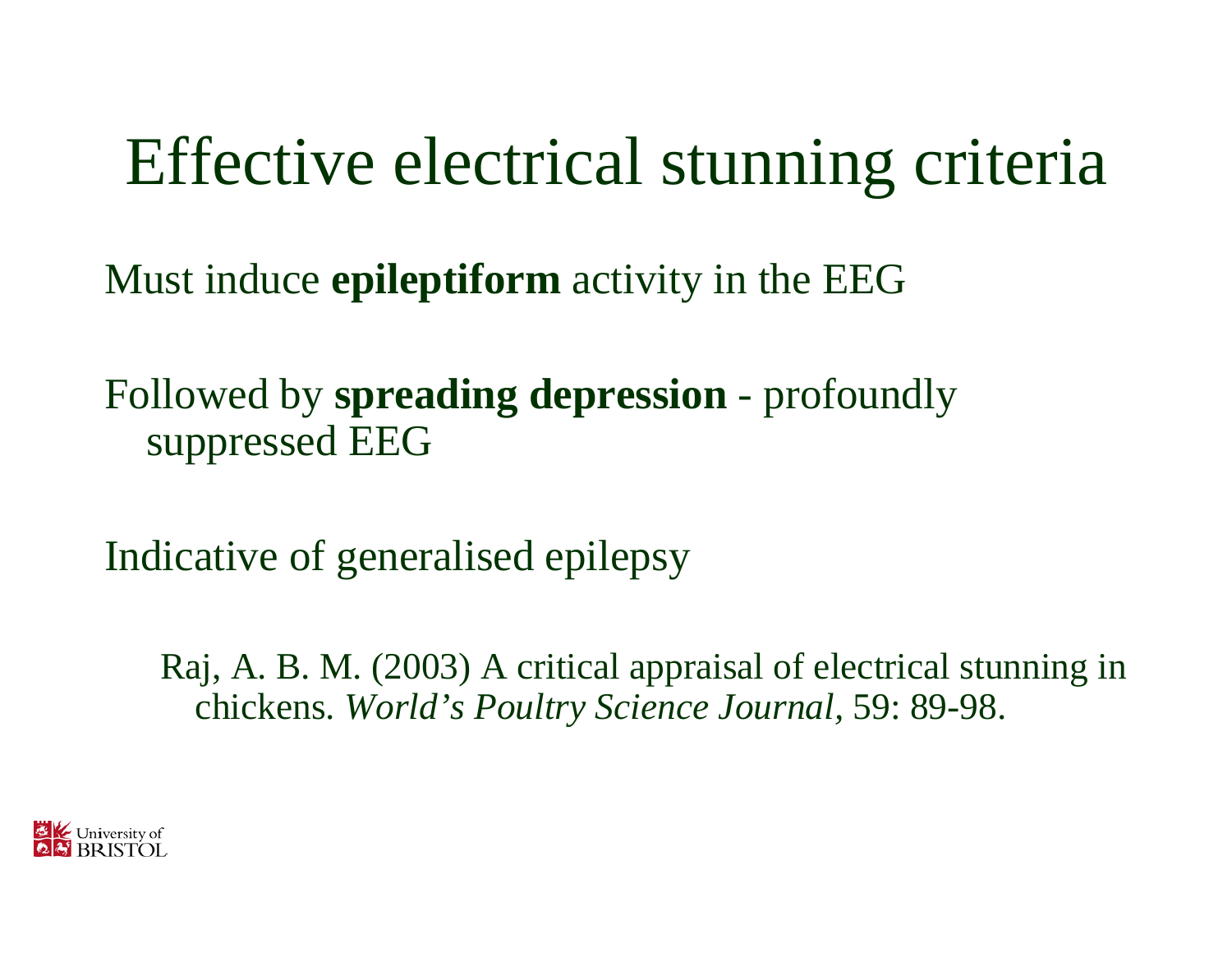# Potential problem with monitoring physical signs of stunning

Both effectively and ineffectively stunned broilers exhibit seizures and apnoea

- not good indicators of unconsciousness and insensibility following electrical stunning

In the absence of profound EEG suppression following epileptiform activity, a potentially painful arousal could not be excluded

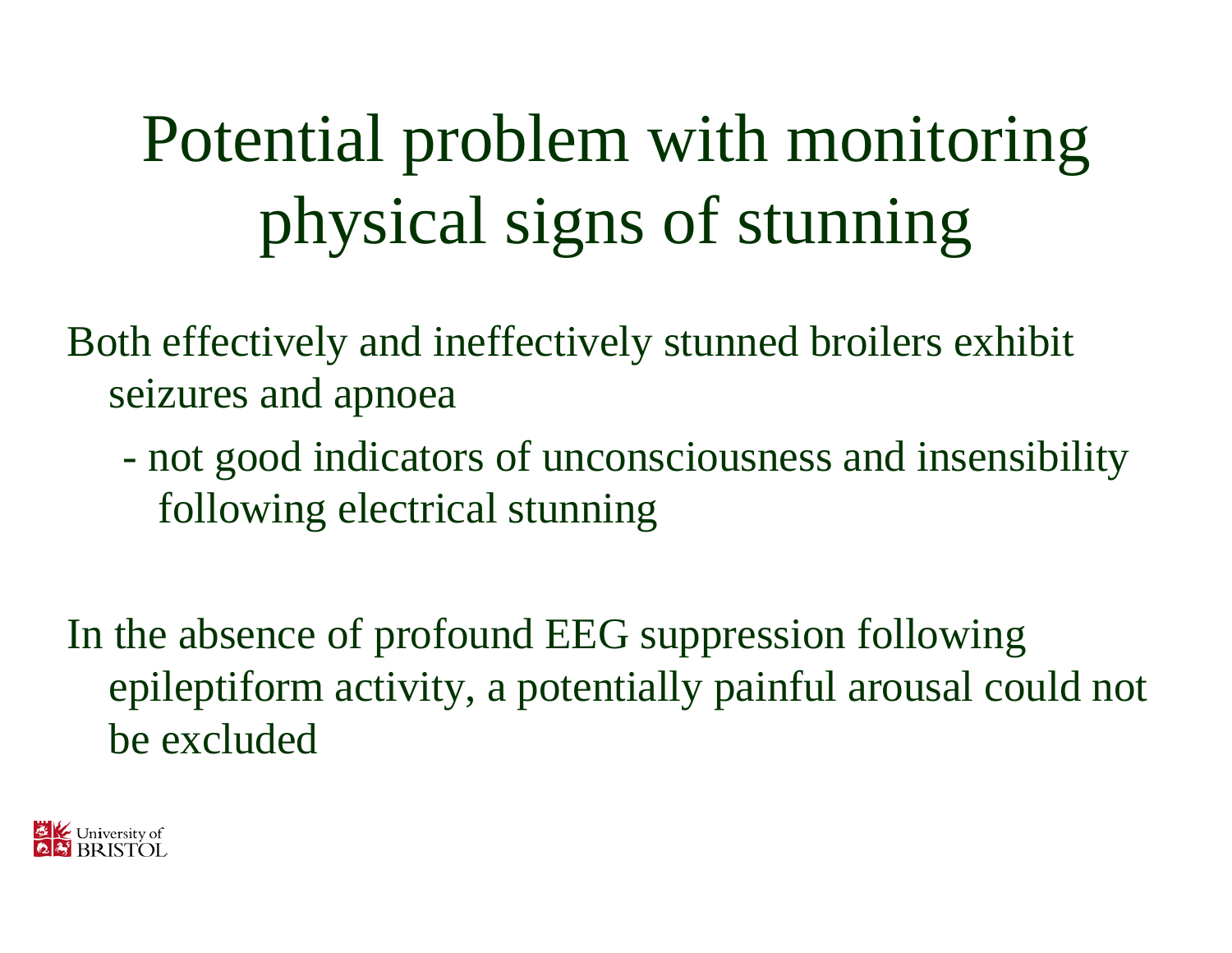# Impact of electrical stunning parameters

Impact of waveform sine wave AC, pulsed DC, pulse width of a DC

Impact of frequency (Hz)

Impact of amount of current (mA) or voltage (V)

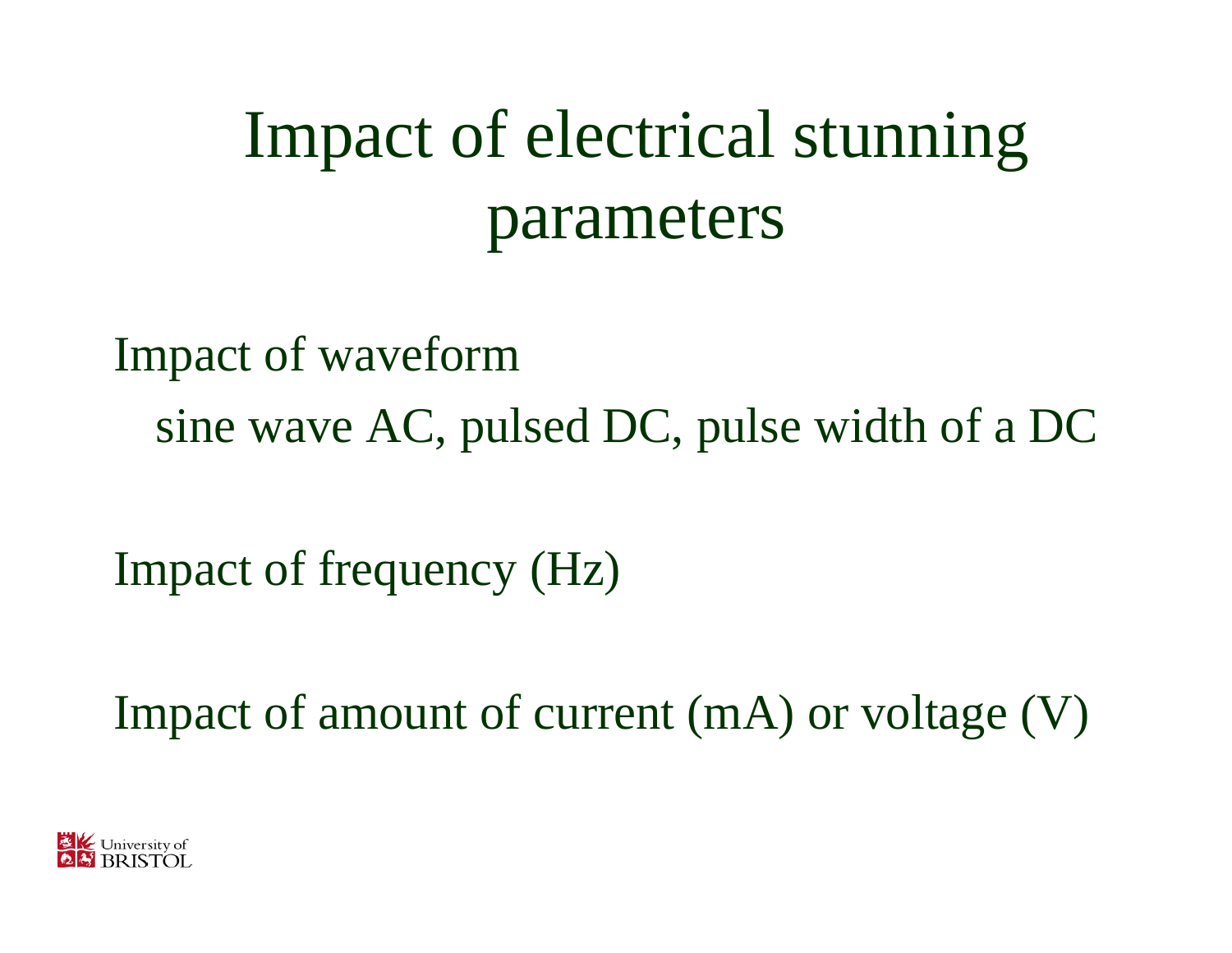Impact of constant current electrical water bath stunning in broilers

Impact of sine wave AC

Impact of pulsed DC with 1:1 mark:space

Impact of pulse width of 200Hz DC

Variable voltage constant current stunner was used in all

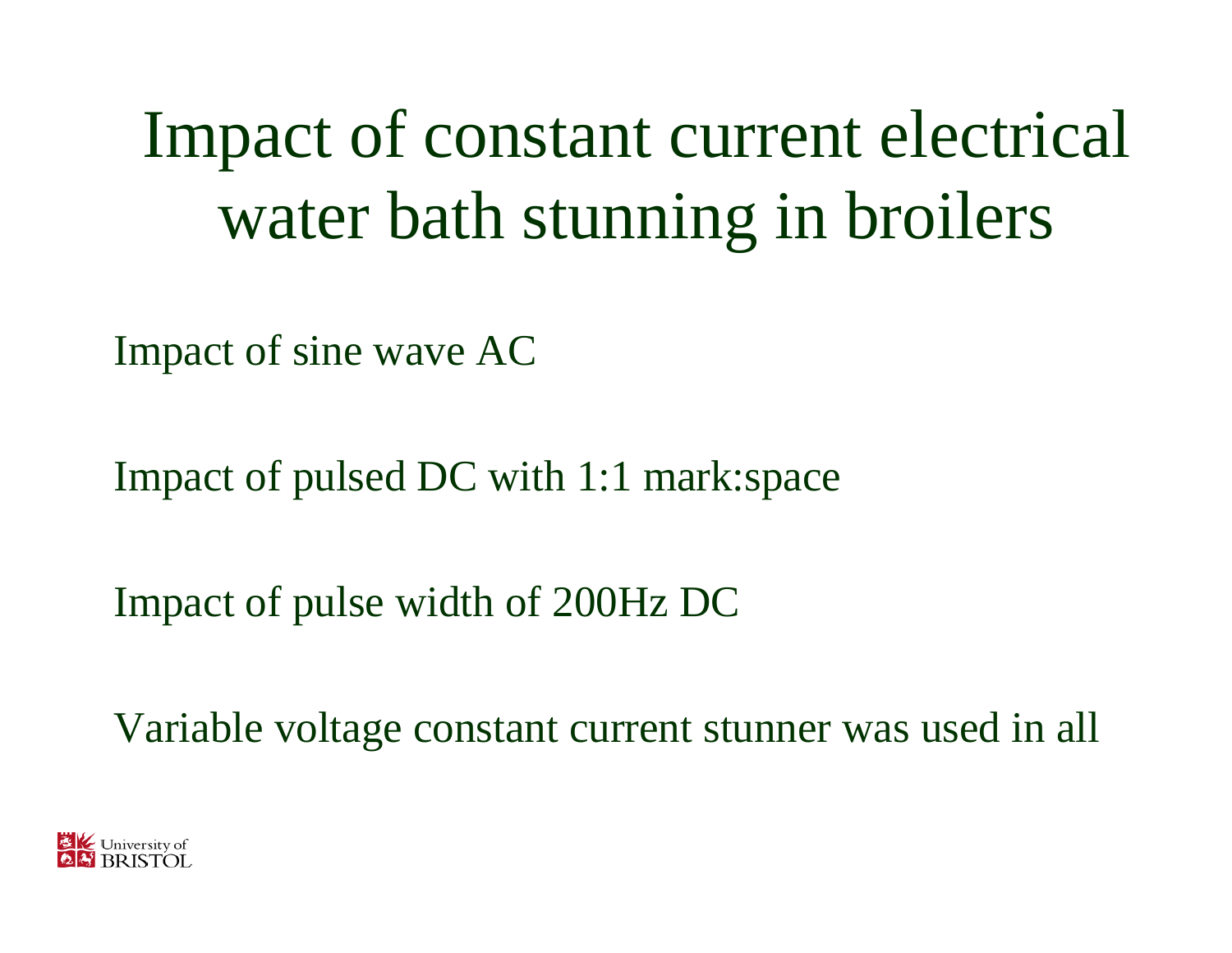#### Impact of AC

Frequency 200, 400, 600, 800, 1000, 1200 **or** 1400Hz

#### Amount of RMS current 100, 150 **or** 200mA

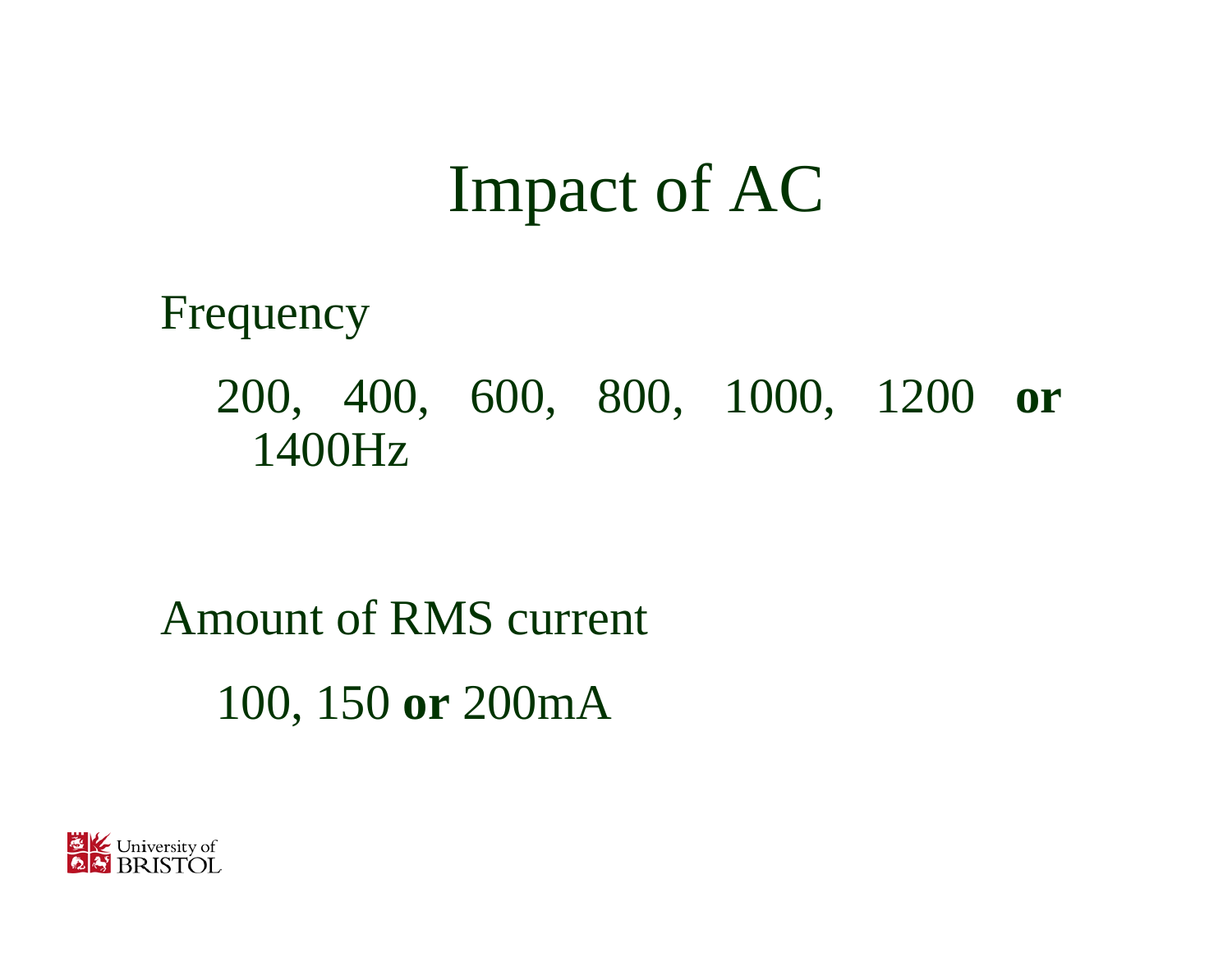### Results (AC)

Electrical stunning frequency and amount of RMS current determines the effectiveness of stunning

At a chosen current level, the proportion of broilers with epileptiform EEG decreases as the frequency is increased

Effectiveness is limited to a range of electrical frequencies

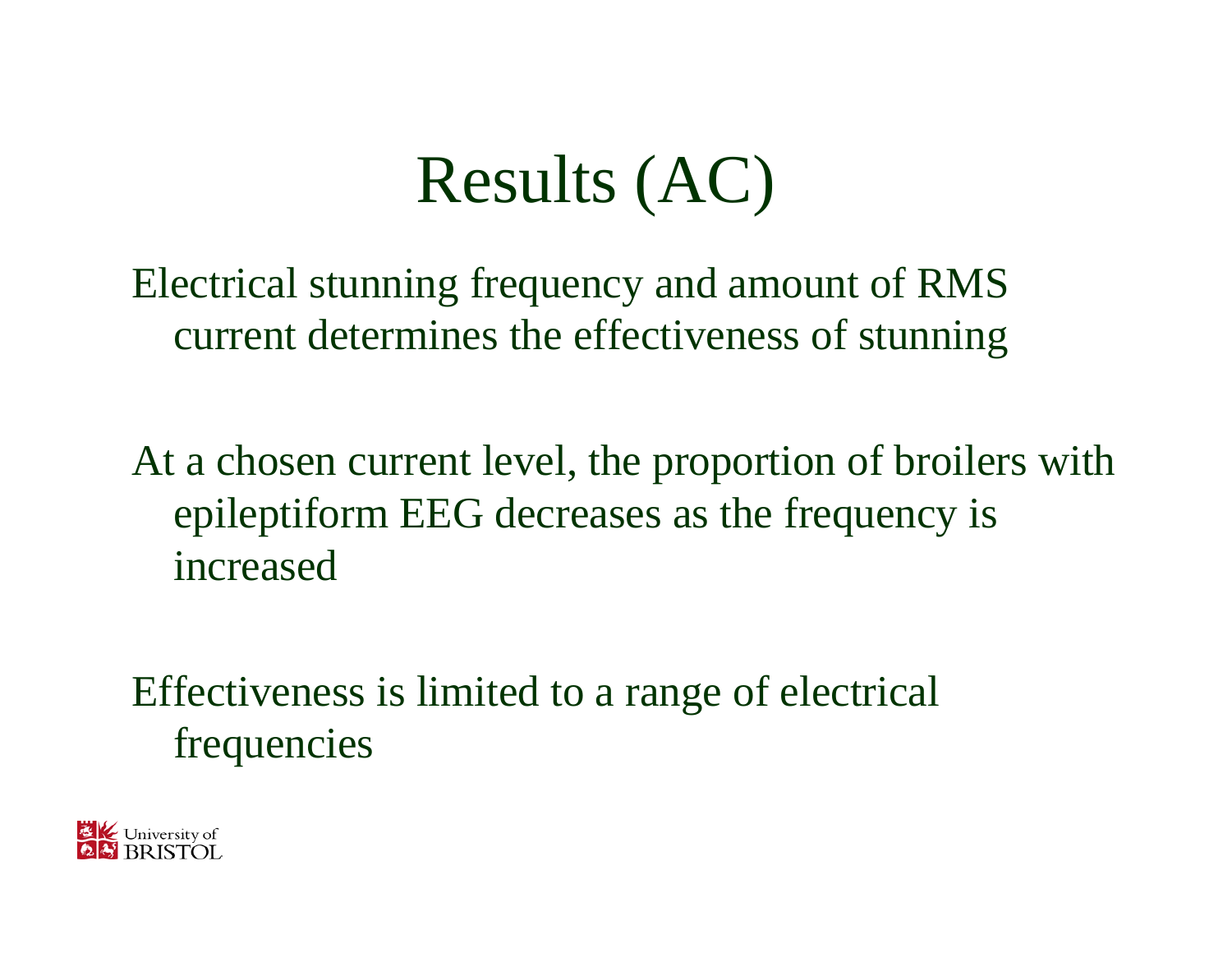## Effectiveness of stunning with AC



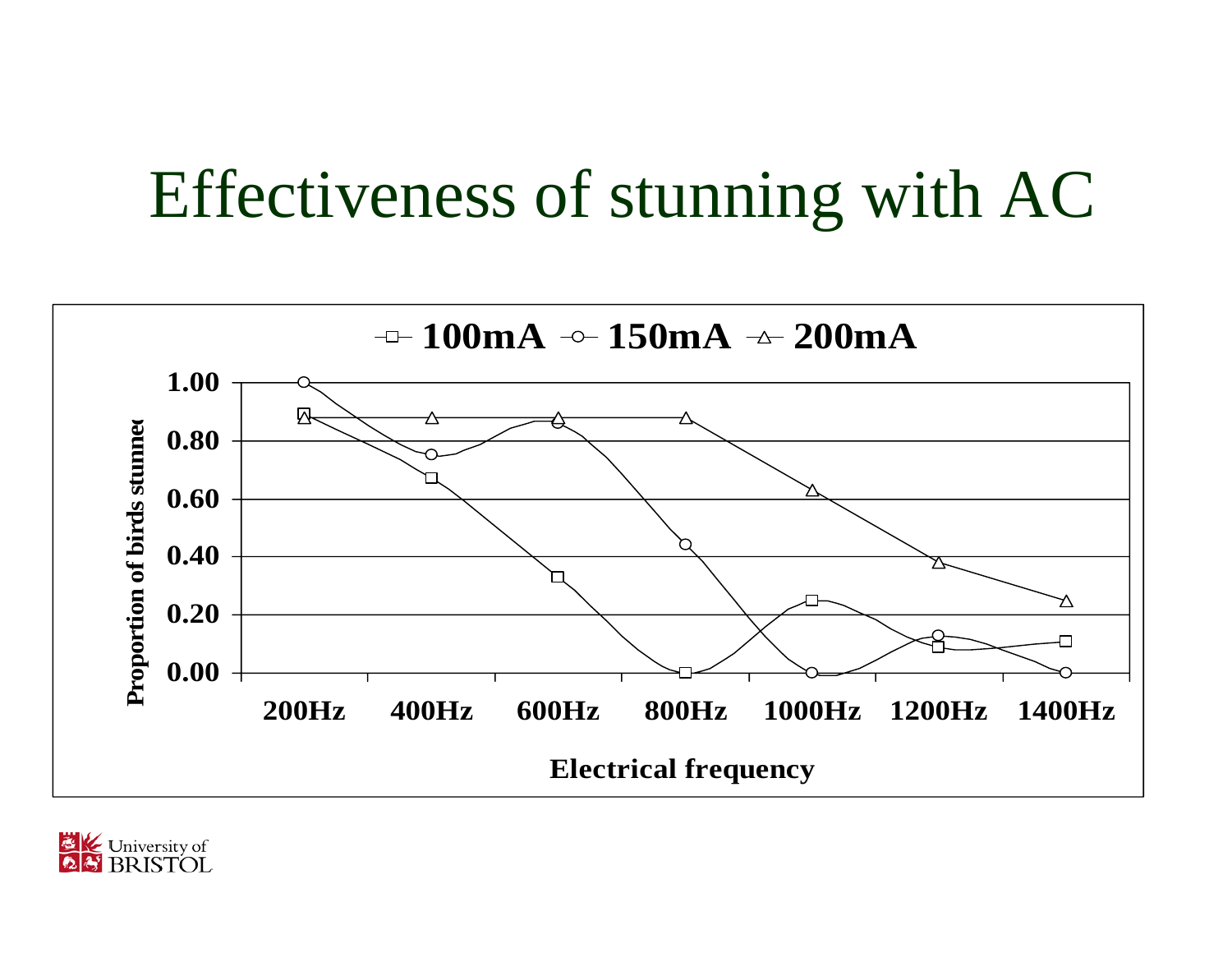## Period of current frequencies (AC)

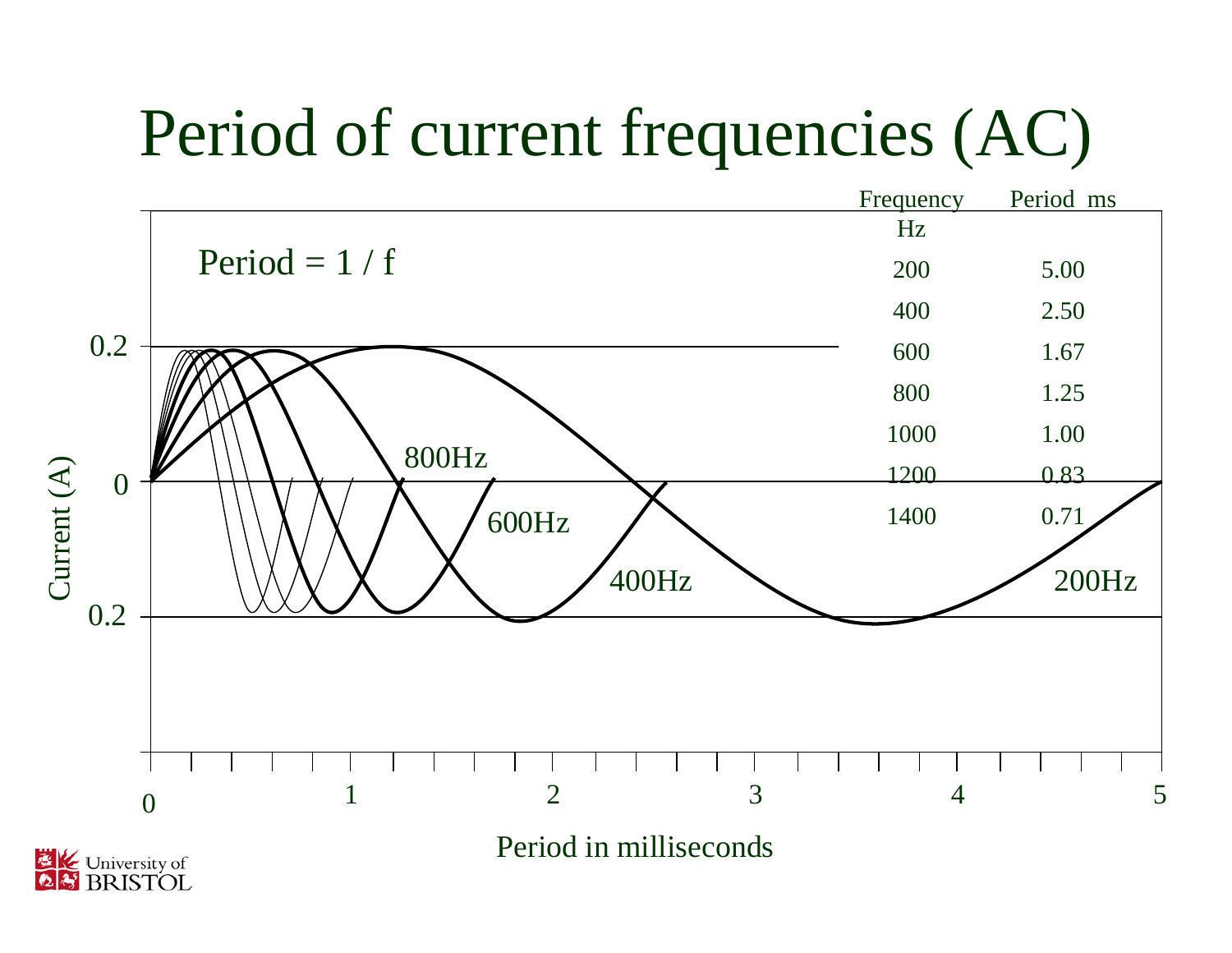Conclusions (AC)

200Hz sine wave AC has a slower rate of voltage change and longer excursion distance than the others

Therefore, most effective in disrupting neuronal function even at 100mA RMS

Frequencies above 800Hz sine wave AC are least effective even at 200mA RMS

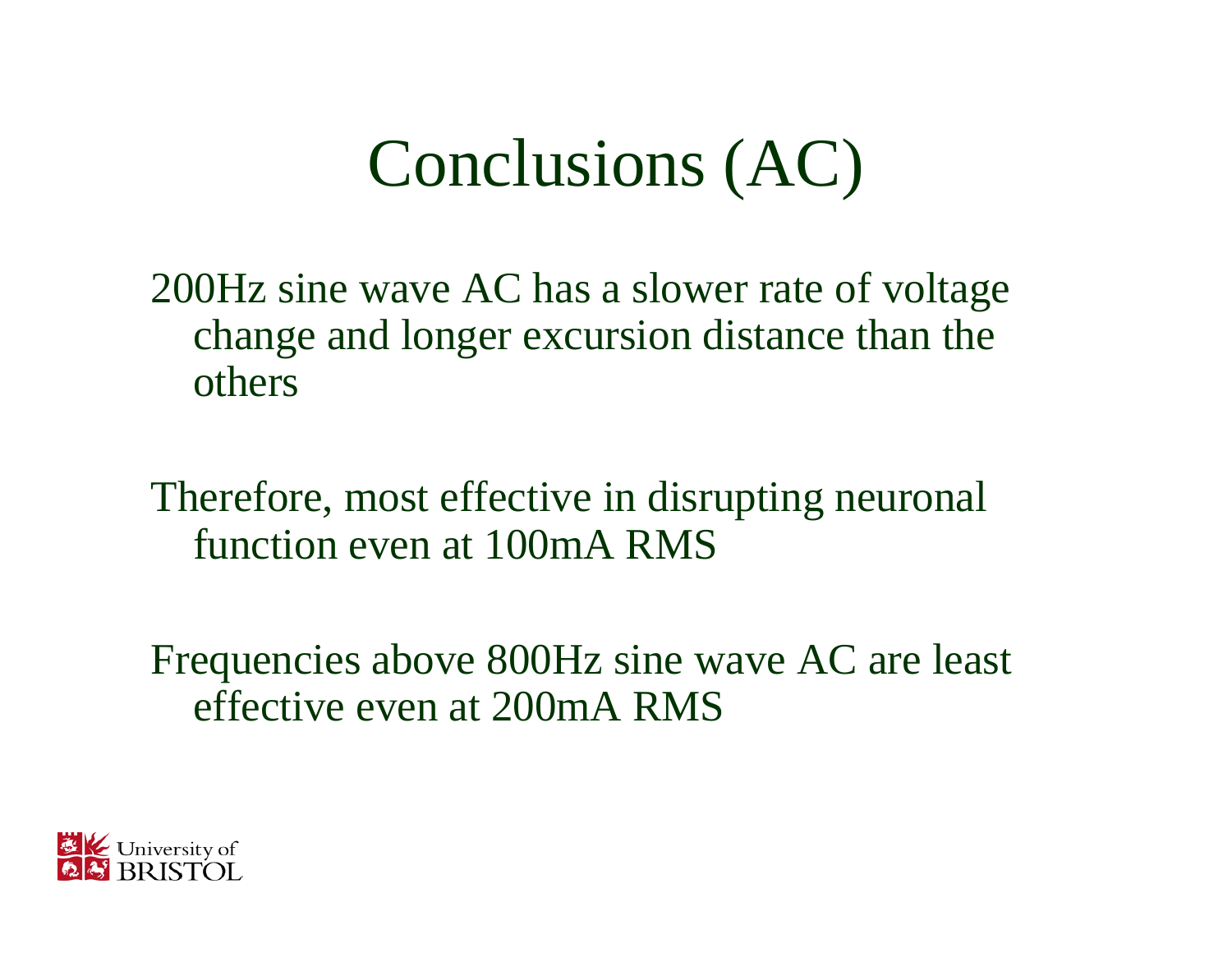### Recommendation (AC)

| Frequency     | <b>RMS</b> current | <b>RMS</b> volt |
|---------------|--------------------|-----------------|
| (Hz)          | (mA)               | (V)             |
| Up to $200$   | 100                | 151             |
| $>200$ to 600 | 150                | 216             |
| $>600$ to 800 | 200                | 273             |
| >800          | Not known          | Not known       |

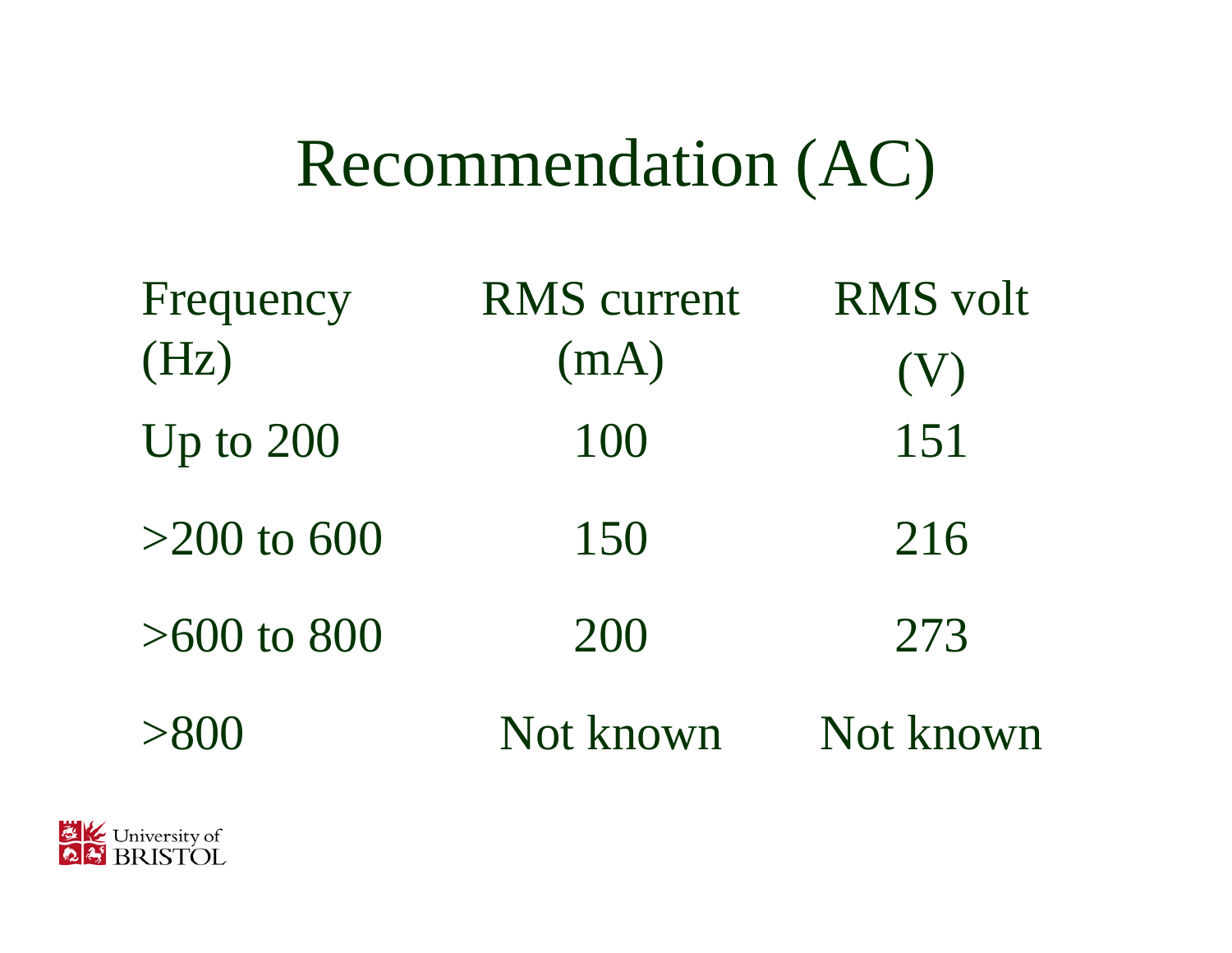Impact of pulsed DC with 1:1 mark:space

Frequency

200, 800 **or** 1400Hz

Amount of average current

100, 150 **or** 200mA

 $(Peak = 200, 300$  and  $400mA)$ 

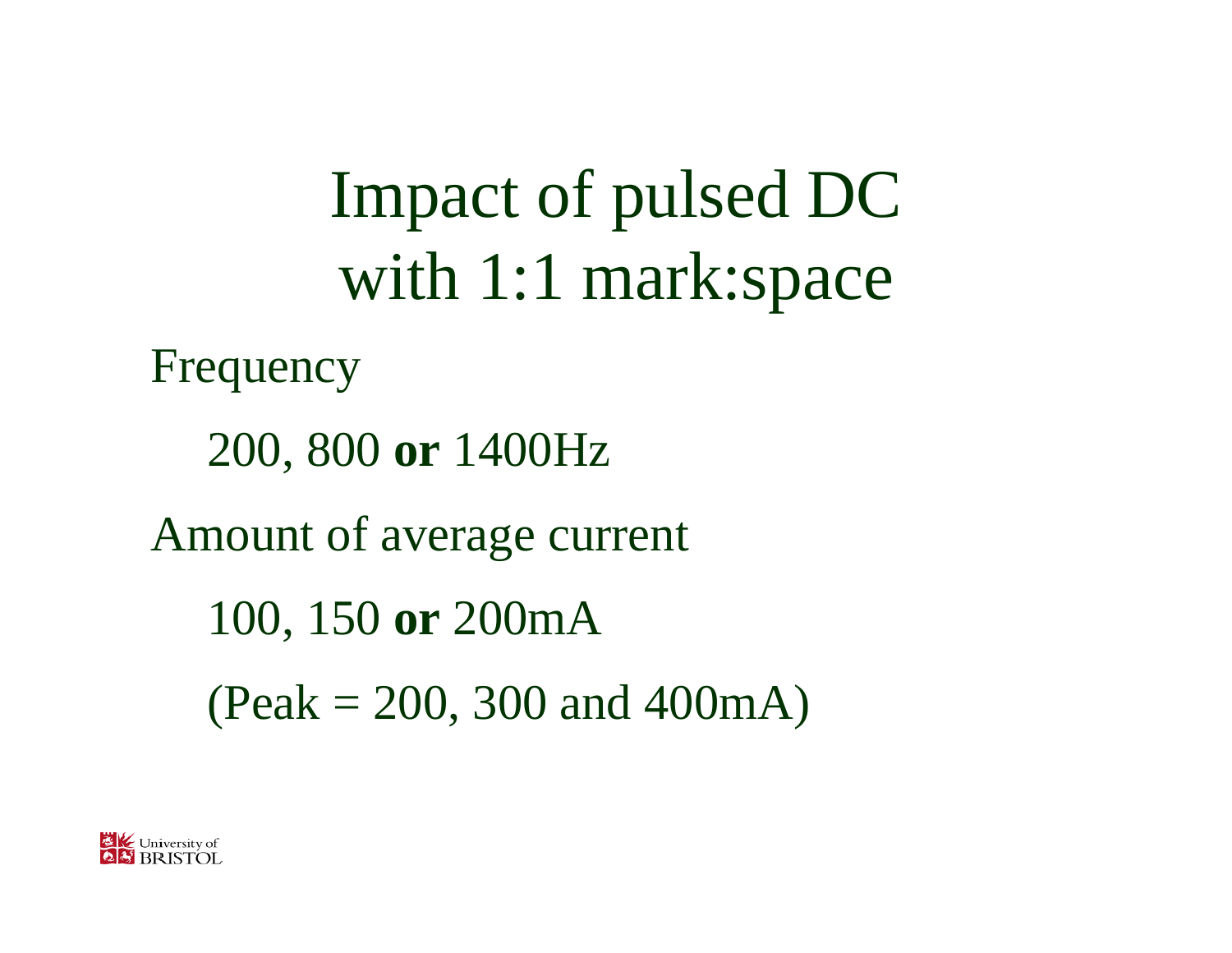## Effectiveness of stunning with DC



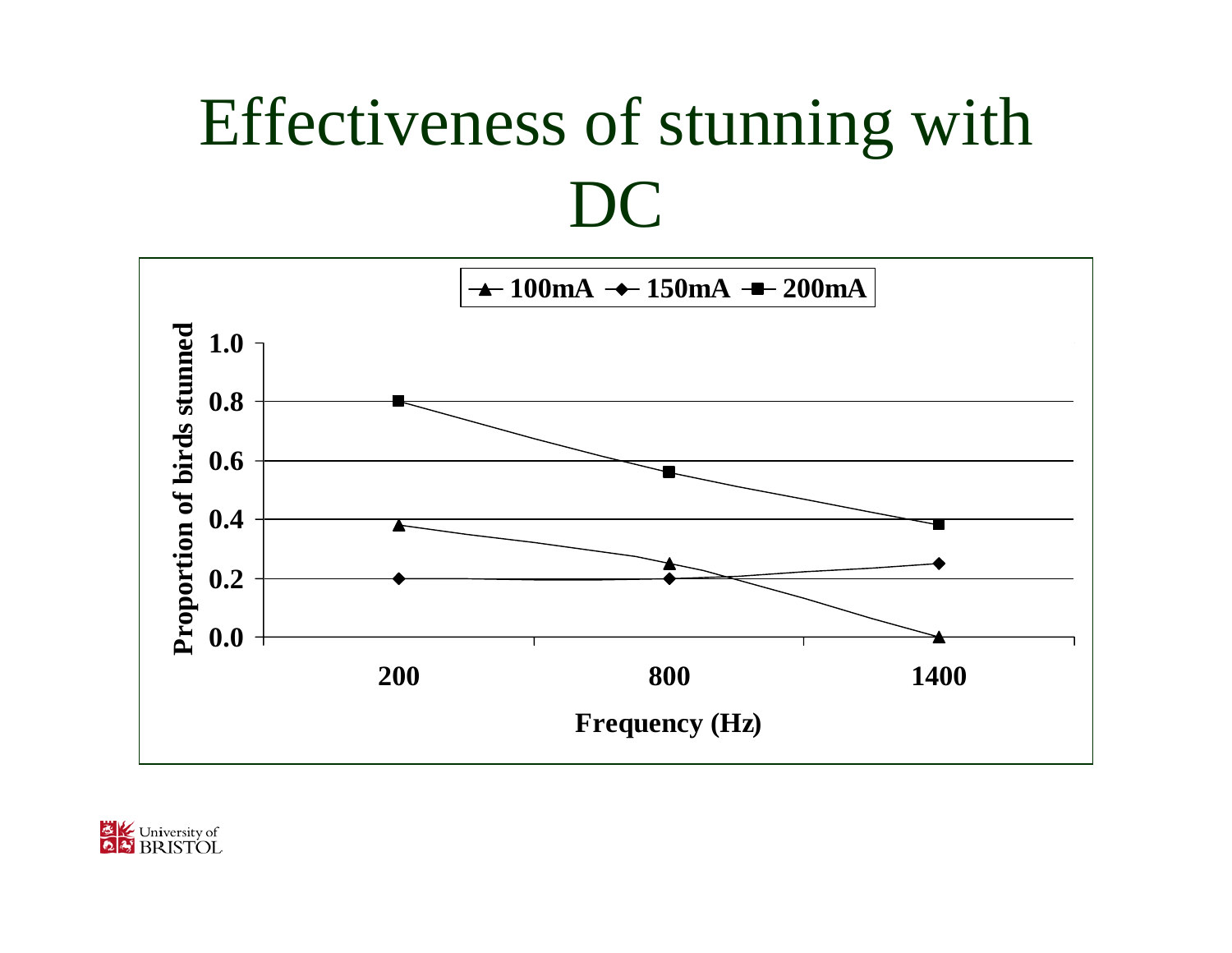## Period of pulsed DC with 1:1 mark:space

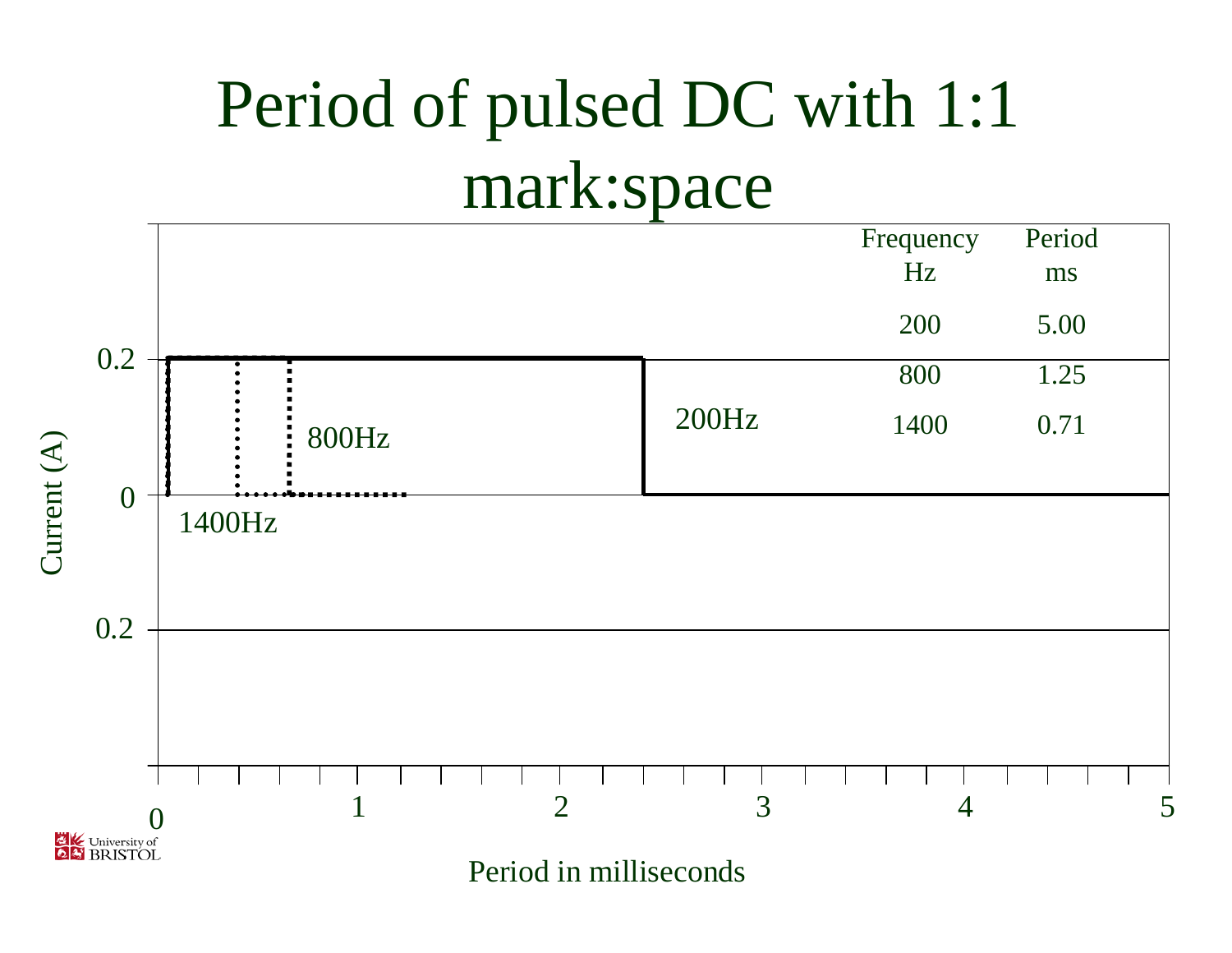## Conclusions (DC)

200mA average current (400mA peak) delivered using 200Hz pulsed DC is less effective than sine wave AC

Induces cardiac arrest without the EEG evidence of effective stunning in a considerable proportion (about 20%) of birds

This would compromise bird welfare

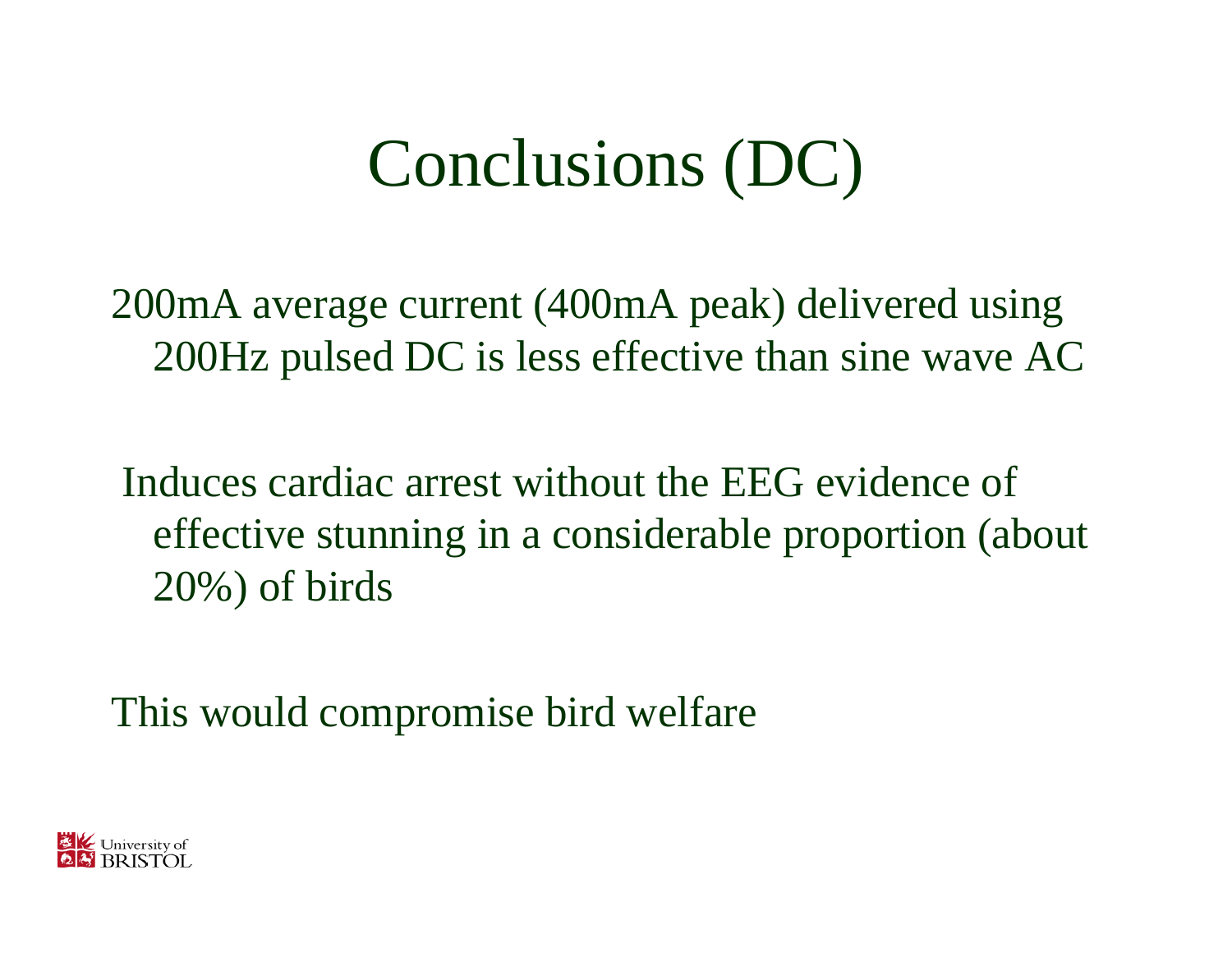Recommendation - pulsed DC with 1:1 mark:space

200mA average current (400mA peak) or 275V average (550V peak) delivered using 200Hz or less

Induces cardiac arrest without the EEG evidence of effective stunning in a considerable proportion (20%) of birds

The use of pulsed DC should be discouraged

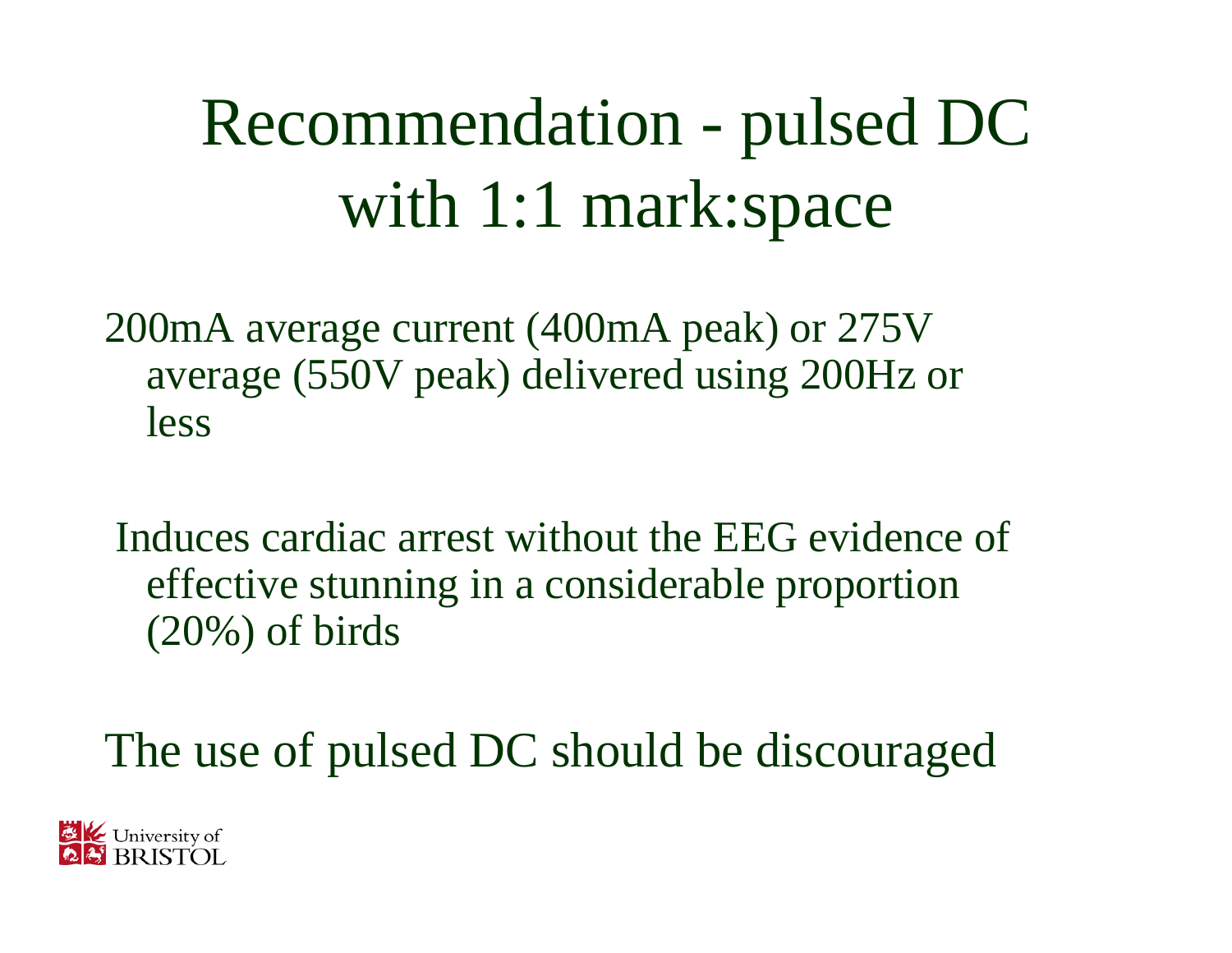## Impact of pulse width of a DC

Selected frequency = 200Hz

 $period = 5$  milliseconds)

Amount of peak current  $=$  400mA constant Pulse widths  $= 0.5$ , 1.5 or 2.5 milliseconds (10, 30 and 50% of current cycle, respectively)

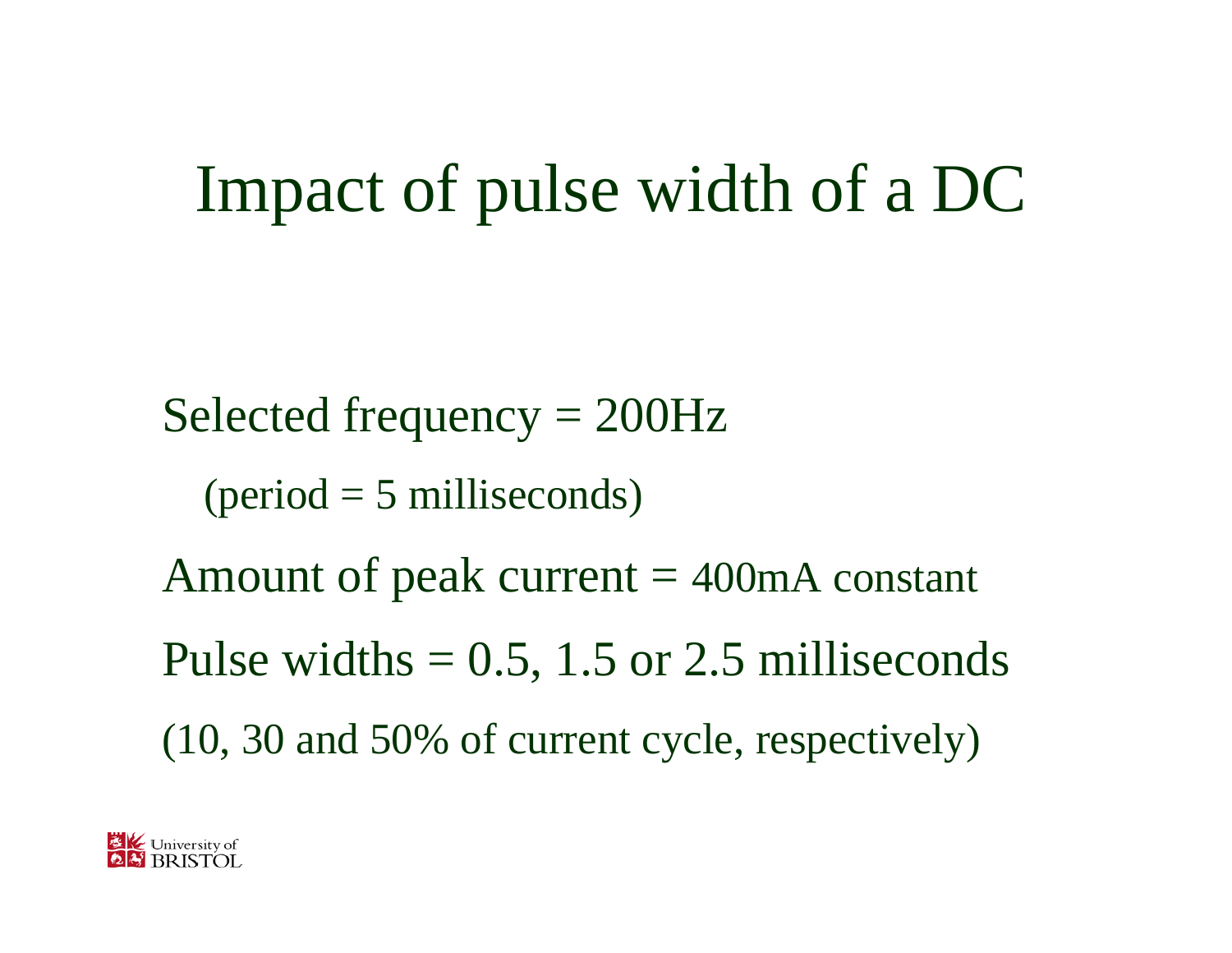#### Pulse width of 200Hz DC



University of 感  $\overline{\bullet}$ 

Period in milliseconds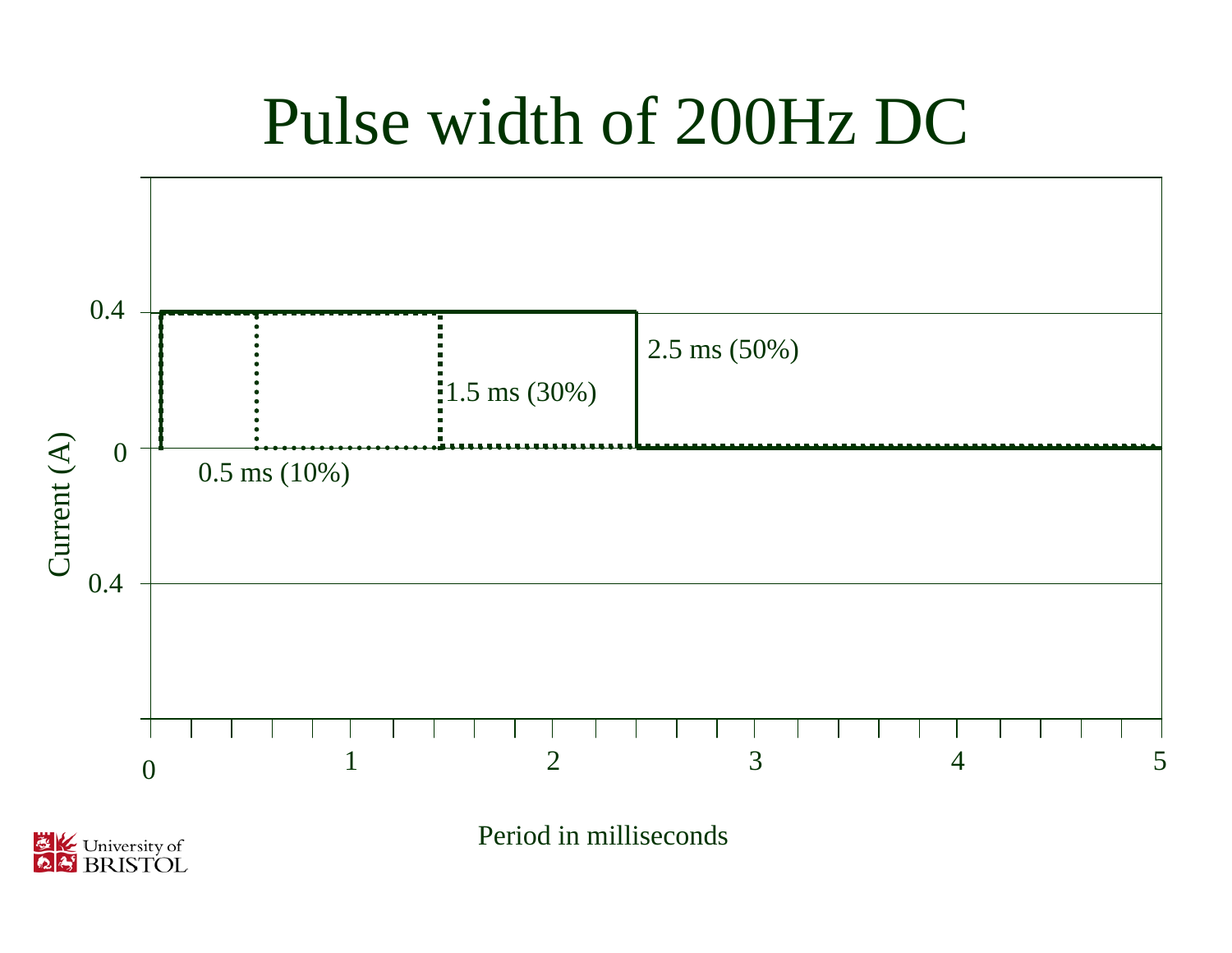### Pulse width - jargons

| Frequency<br>(Hz)          | 200 | 200 | 200       |
|----------------------------|-----|-----|-----------|
| <b>Pulse width</b><br>(ms) | 2.5 | 1.5 | 0.5       |
| <b>Duty cycle</b><br>(9/0) | 50  | 30  | <b>10</b> |
| Peak current<br>(mA)       | 400 | 400 | 400       |
| Avg. volts                 | 200 | 120 | 40        |

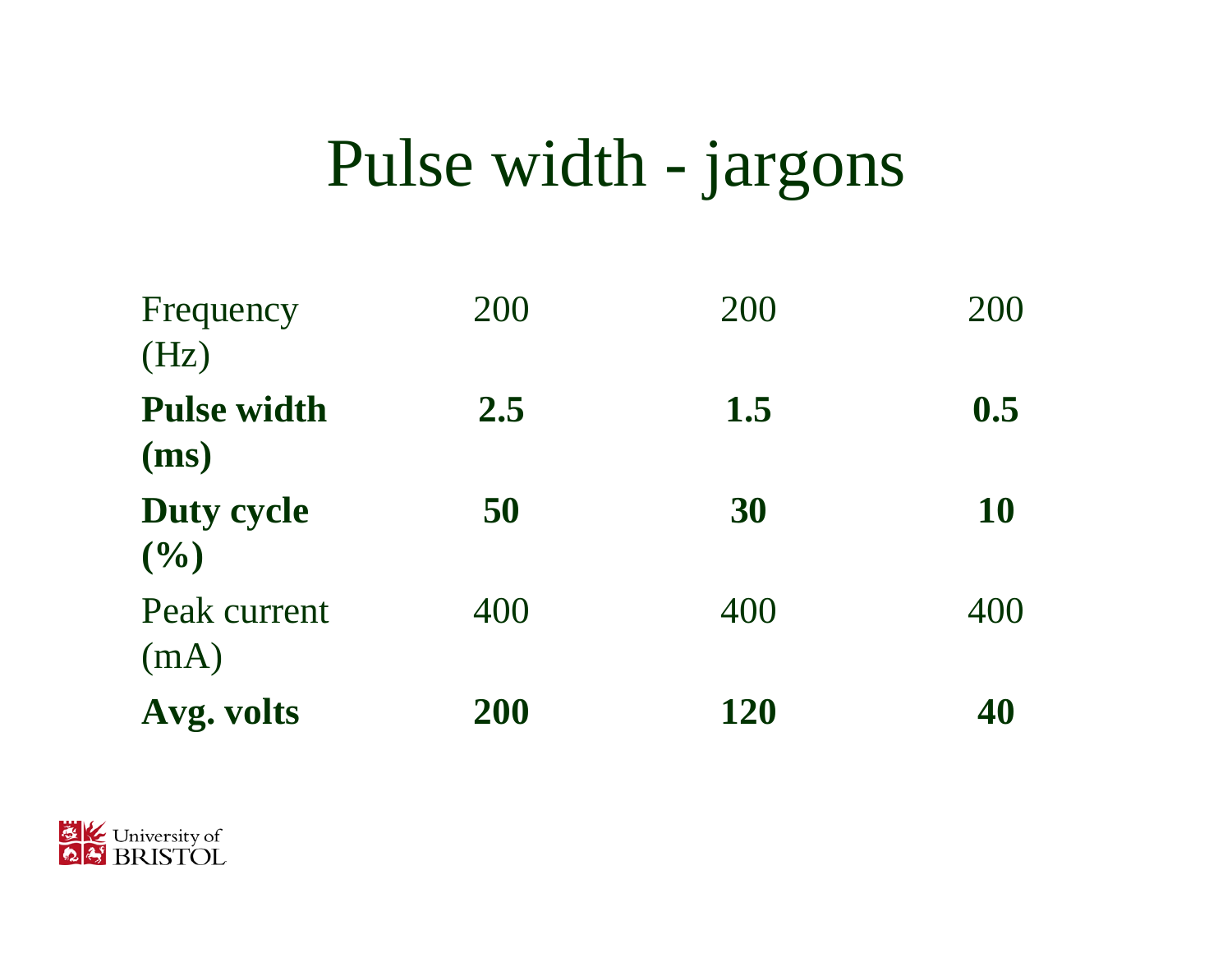# Impact of pulse width of a 200Hz DC

| Pulse width  | N     | Epileptiform |
|--------------|-------|--------------|
| milliseconds |       | <b>EEG</b>   |
| $0.5(10\%)$  | $8\,$ |              |
| $1.5(30\%)$  | 11    | $\mathsf{X}$ |
| $2.5(50\%)$  | 10    |              |

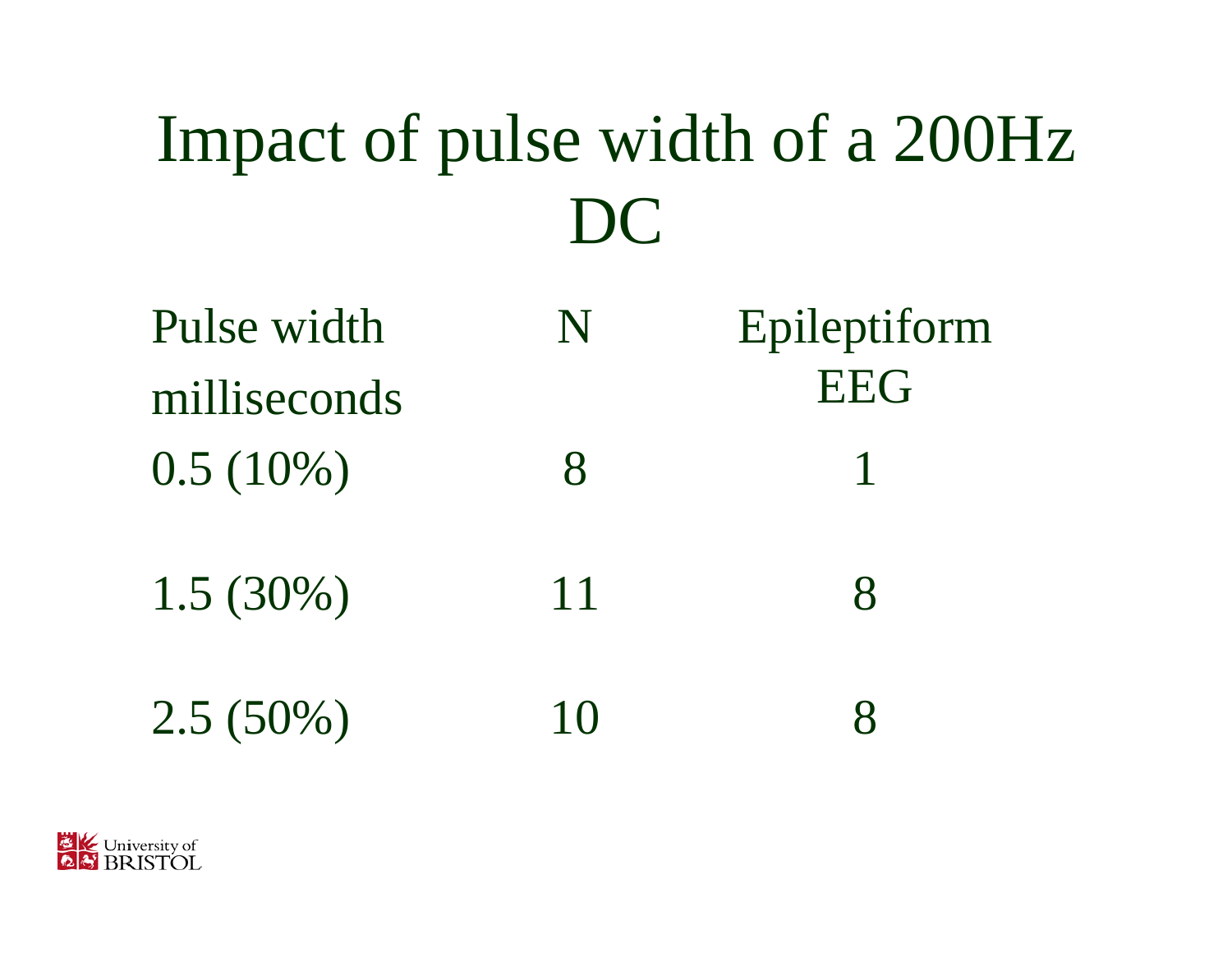## Conclusions (PW-1)

At 400mA peak delivered with 200Hz, minimum pulse width of 30% of current cycle is essential to inducing epileptiform activity in majority of the birds

> Induces cardiac arrest at stunning without epileptiform EEG in some birds

> Does not induce quiescent EEG following epileptiform activity

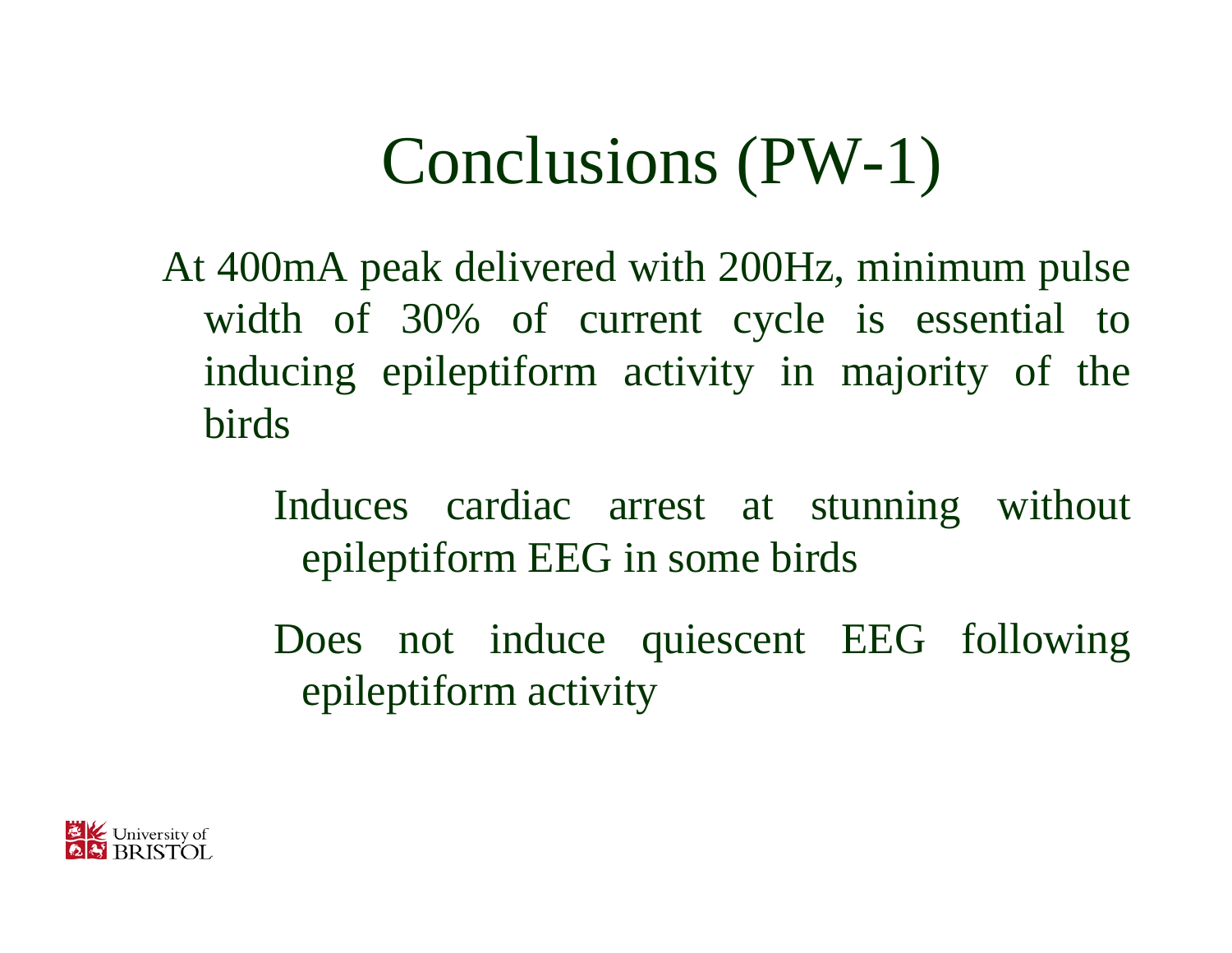## Conclusions (PW-2)

- Reduced pulse widths of DC seriously compromises bird welfare
- Increasing the frequency of this wave form to above 200Hz makes it worse
- Therefore, not recommended

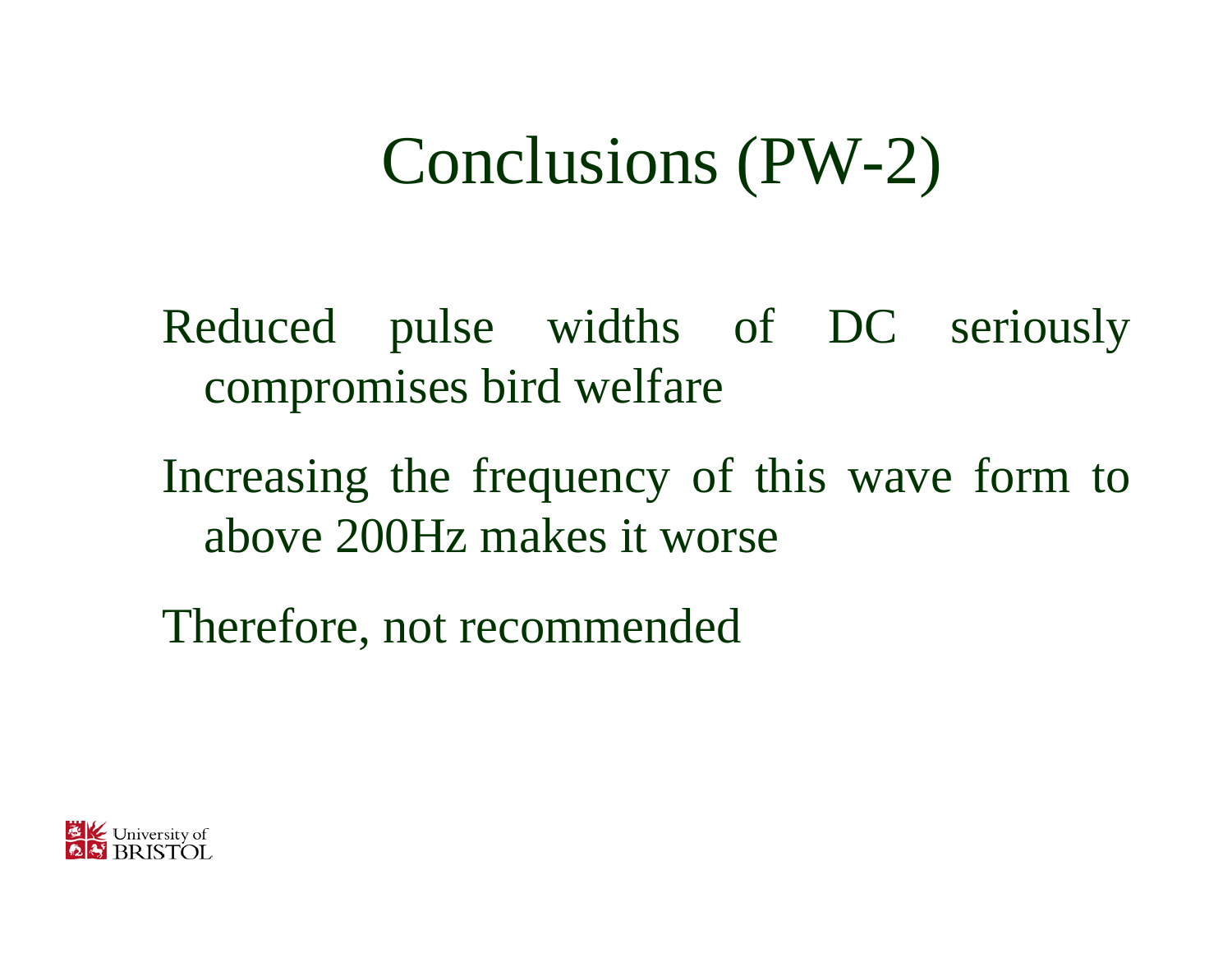# What can be done to improve welfare?

Implement minimum currents appropriate to electrical waveform and frequency

Implement constant current, rather than constant voltage, stunning

Implement measures to prevent live birds entering scald tanks

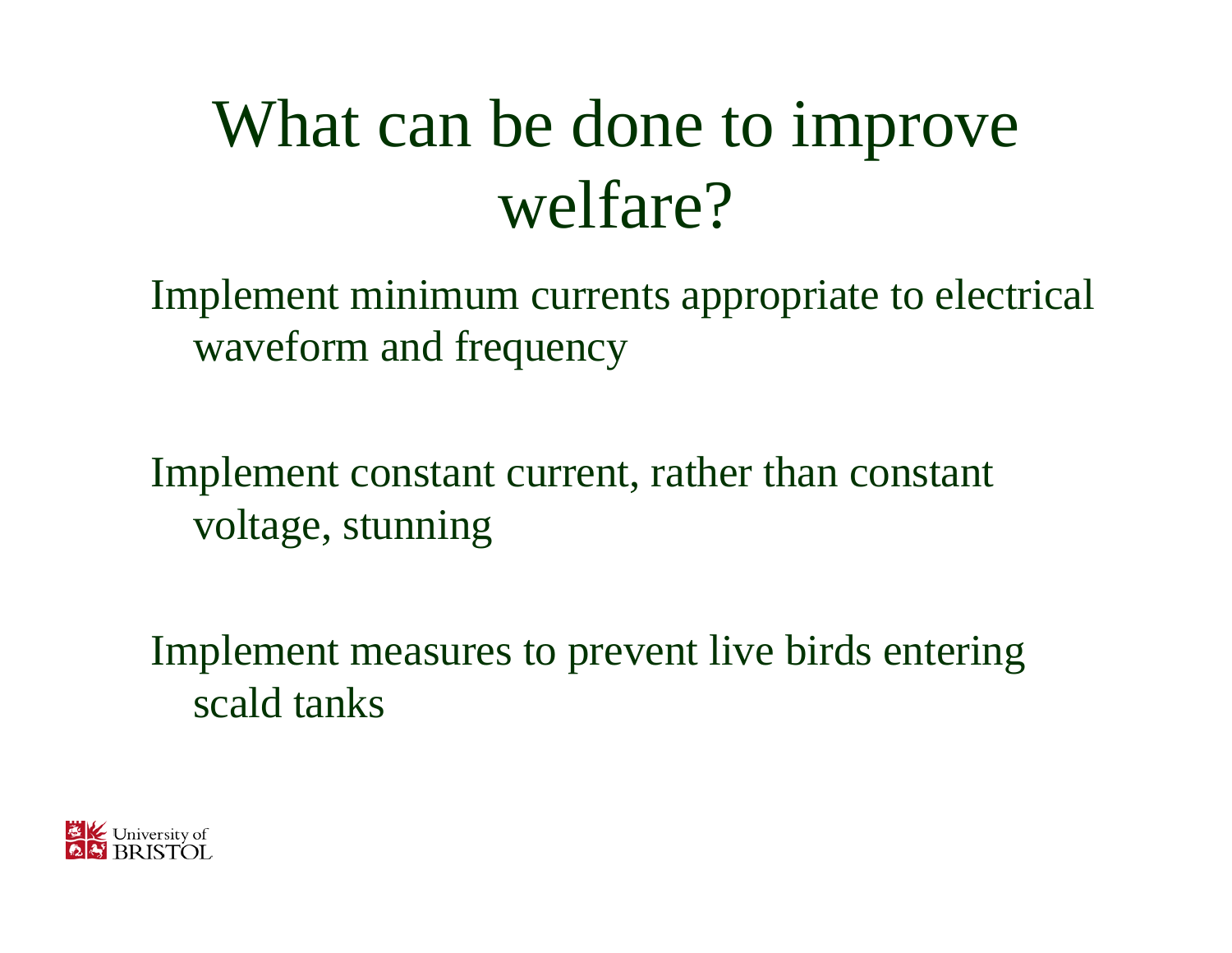#### What would be the total cost?

Electrically isolate individual birds in water bath to facilitate constant current stunning  $= ?$ 

Prevent live birds entering scald tanks = ?

Effects on carcass and meat quality  $= ?$ 

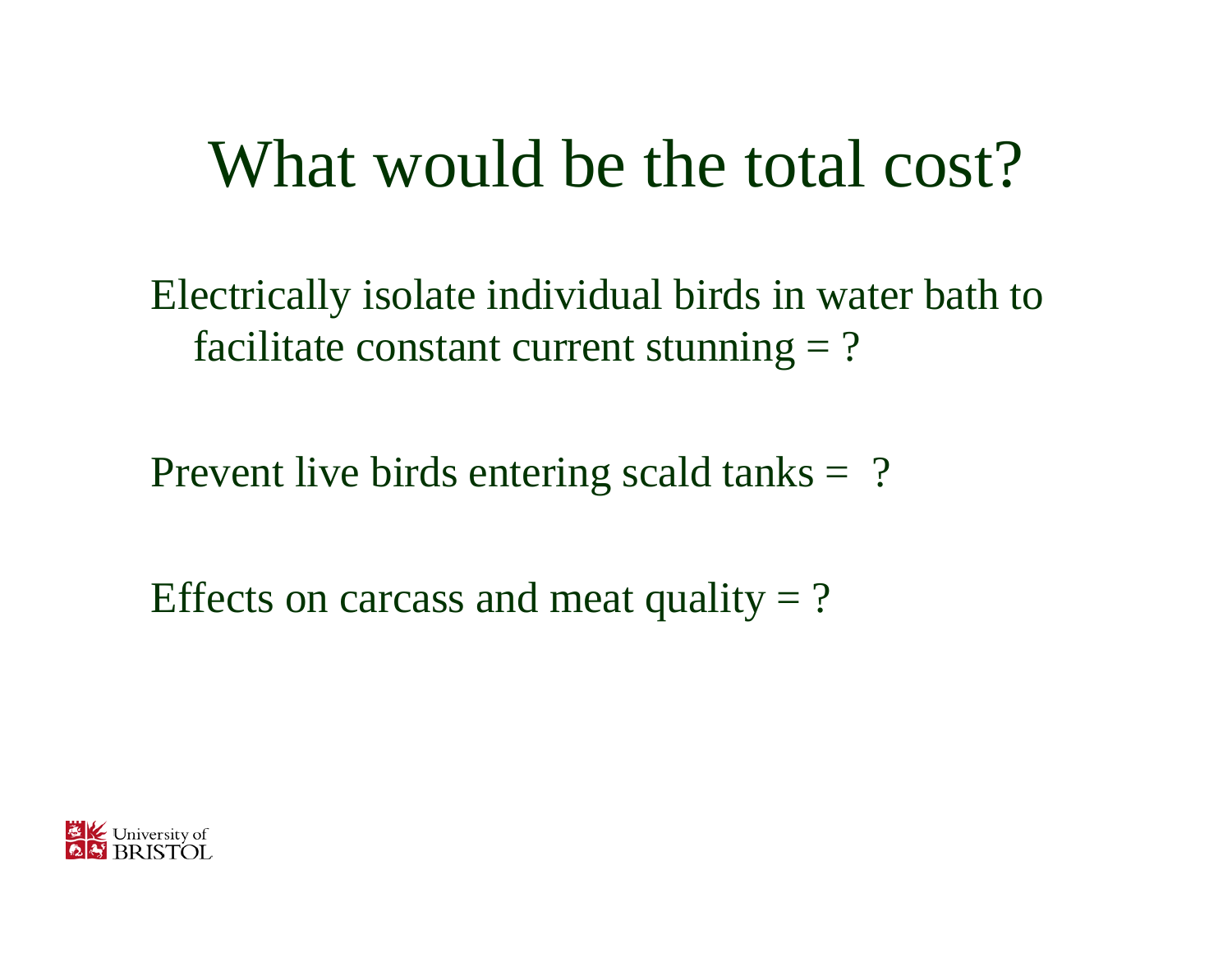# Any questions?

"Investing is not as tough as being a top-notch bridge player. All it takes is the ability to see things as they really are"

Warren Buffet

American investment broker

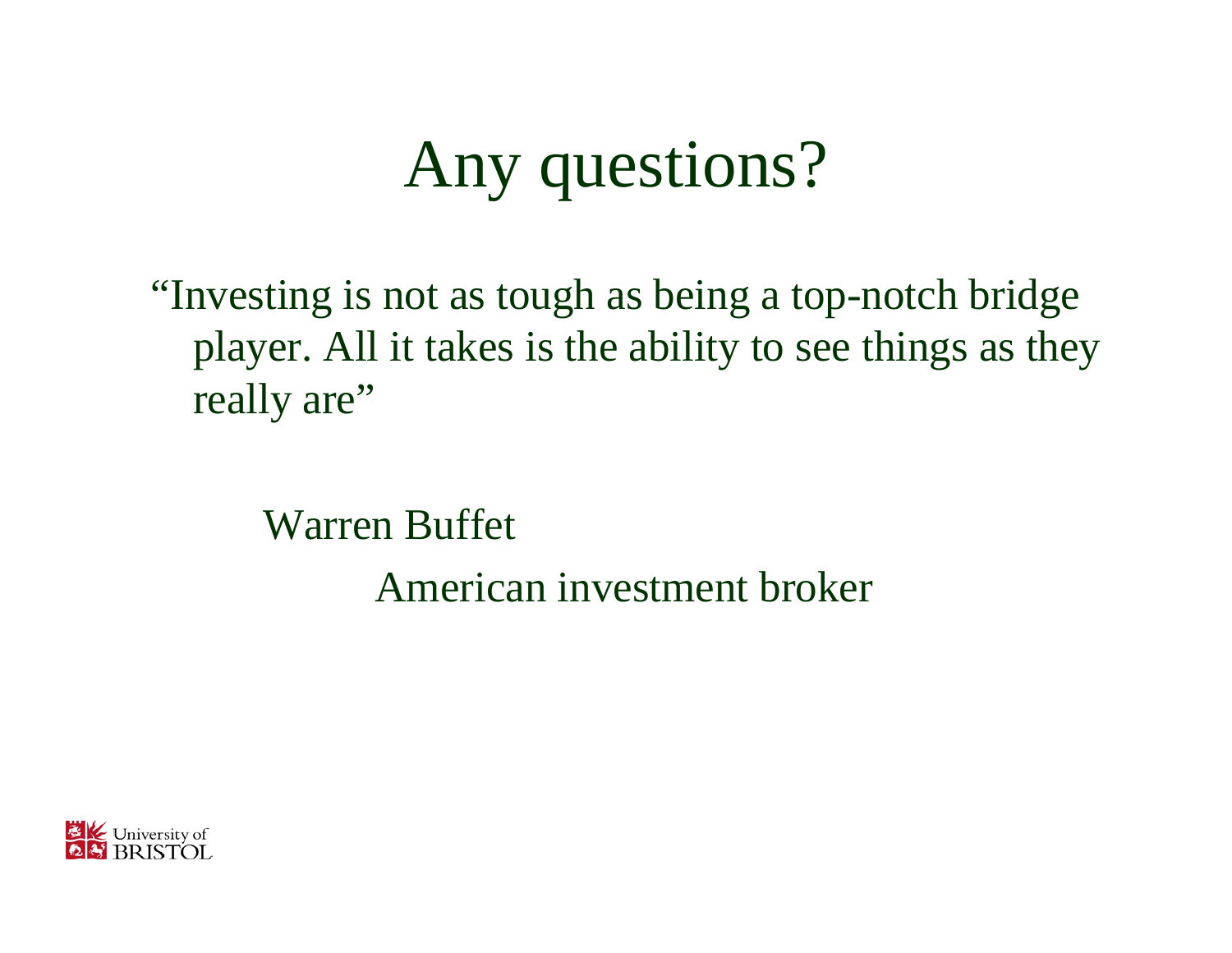# Gaseous stunning Intention and purpose

Eliminate uncrating, hence avoid anxiety, pain, distress and suffering in conscious birds

Eliminate problems inherent to multiple bird water bath electrical stunning

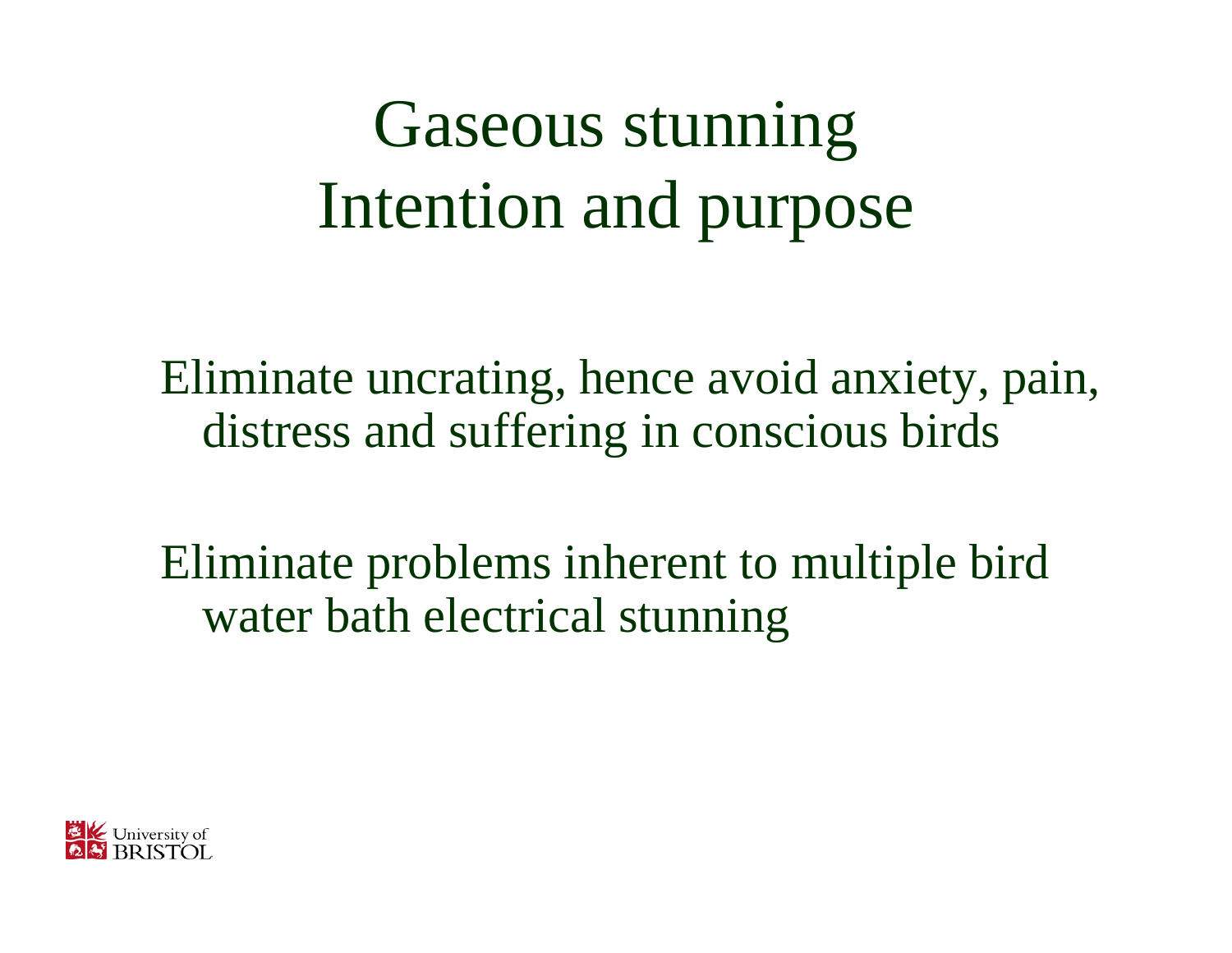#### What are the welfare criteria?

Induction of unconsciousness should be non-aversive

Induction of death should be rapid

Birds should be killed, rather than stunned, in transport crates

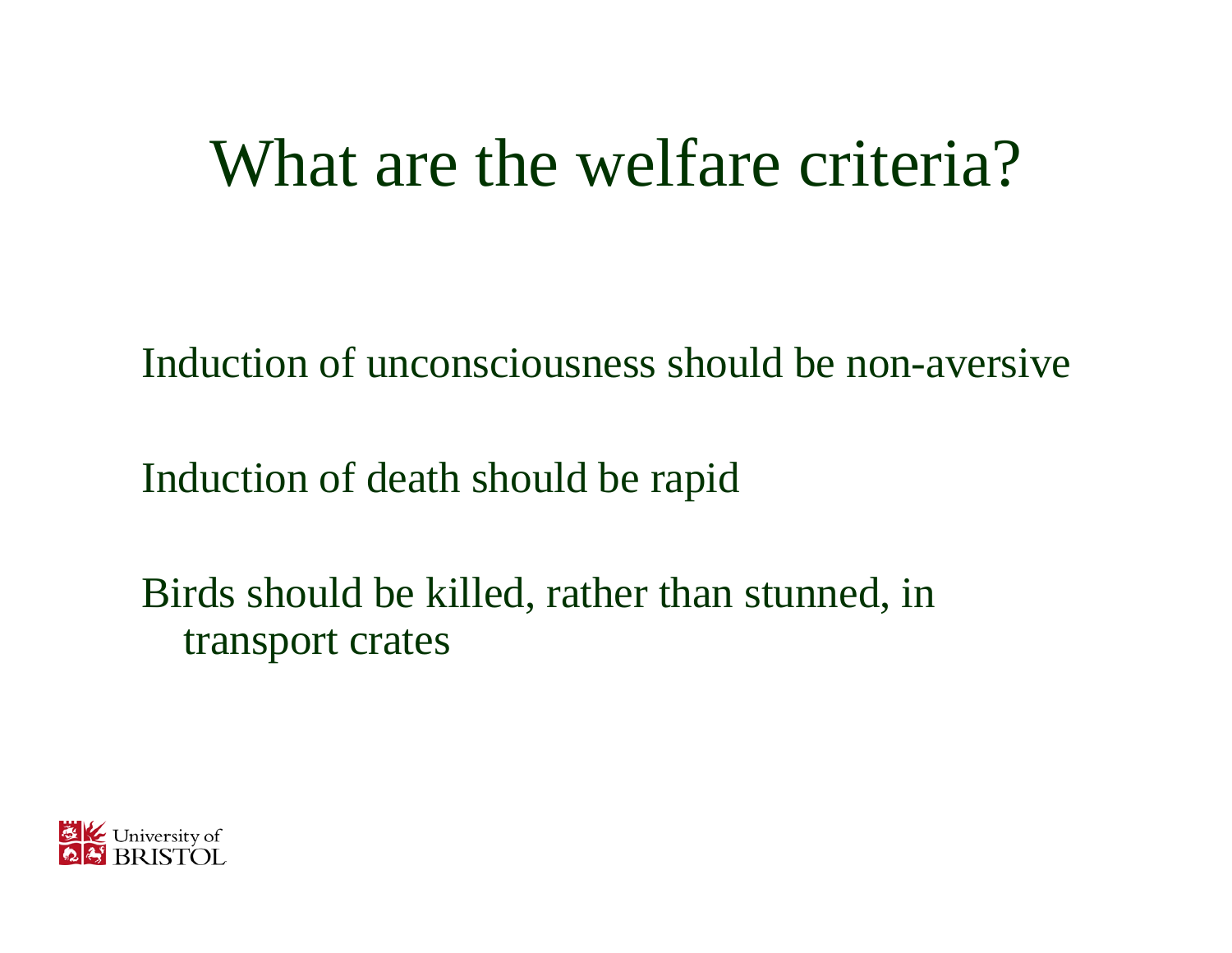#### Aversion to gas mixture

birds do not avoid anoxia created using argon or nitrogen

birds avoid high concentration (40% by volume or more) of carbon dioxide

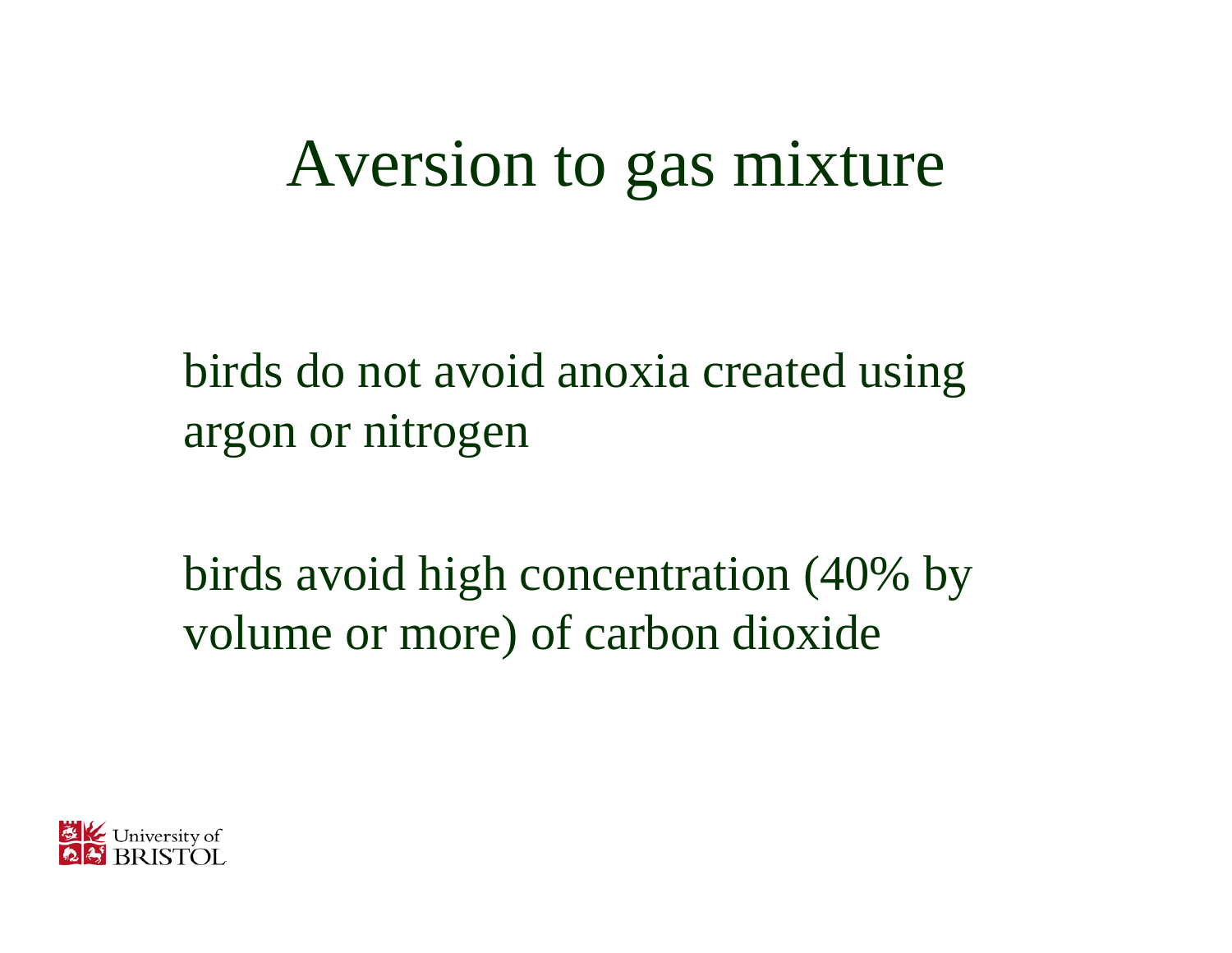## Scientific bases (1)

UK: Bristol - Chickens and turkeys Edinburgh (Roslin) – chickens

USA: Webster and Fletcher (2004) Laying hens 'Fewest stops and retreats occurred in air or argon' 'Increased tendency to stop when carbon dioxide was present'

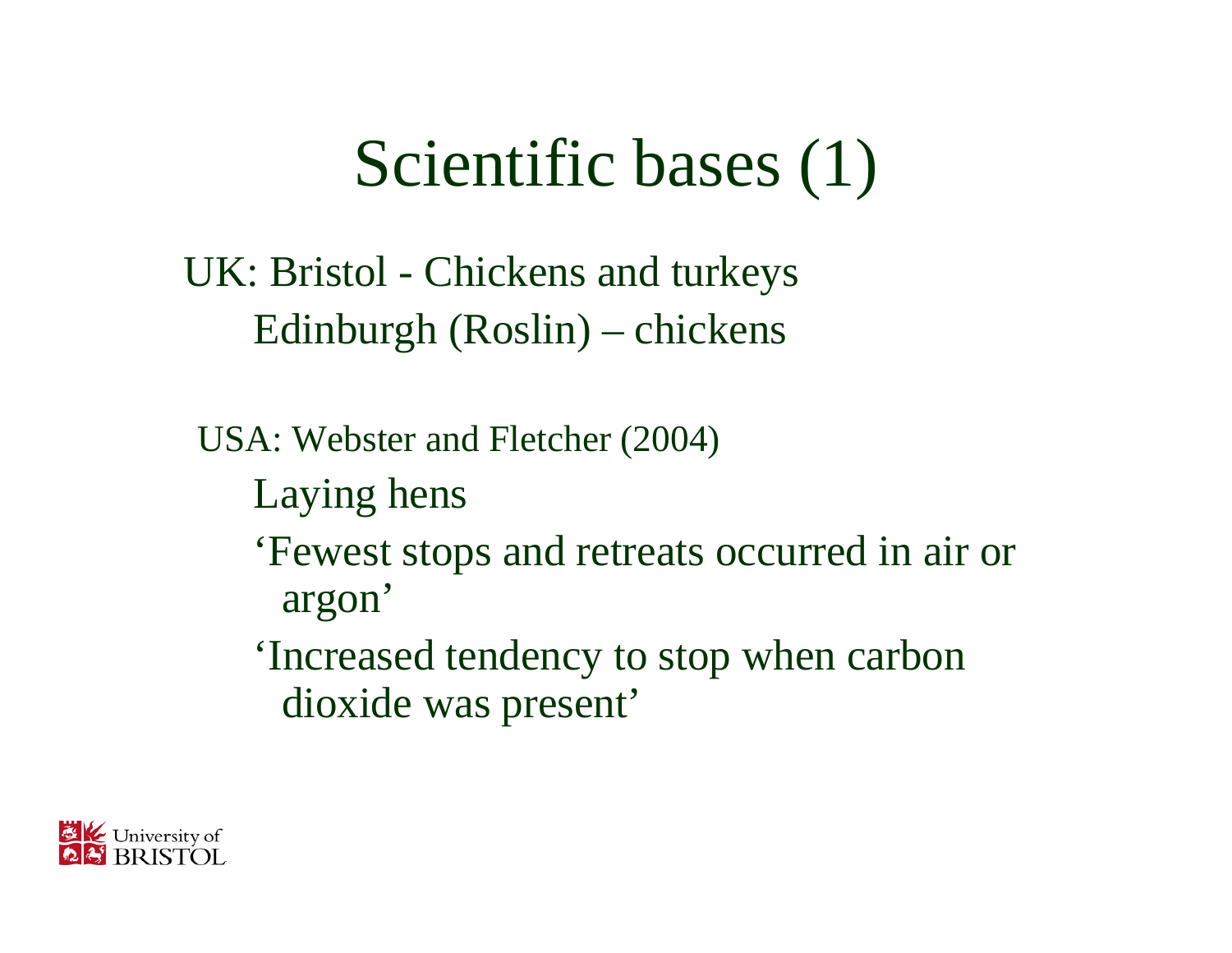# Why do they do that?

Birds have chemical receptors in their lungs (Intrapulmonary chemoreceptors, IPCs)

That are

acutely sensitive to carbon dioxide but insensitive to hypoxia / anoxia

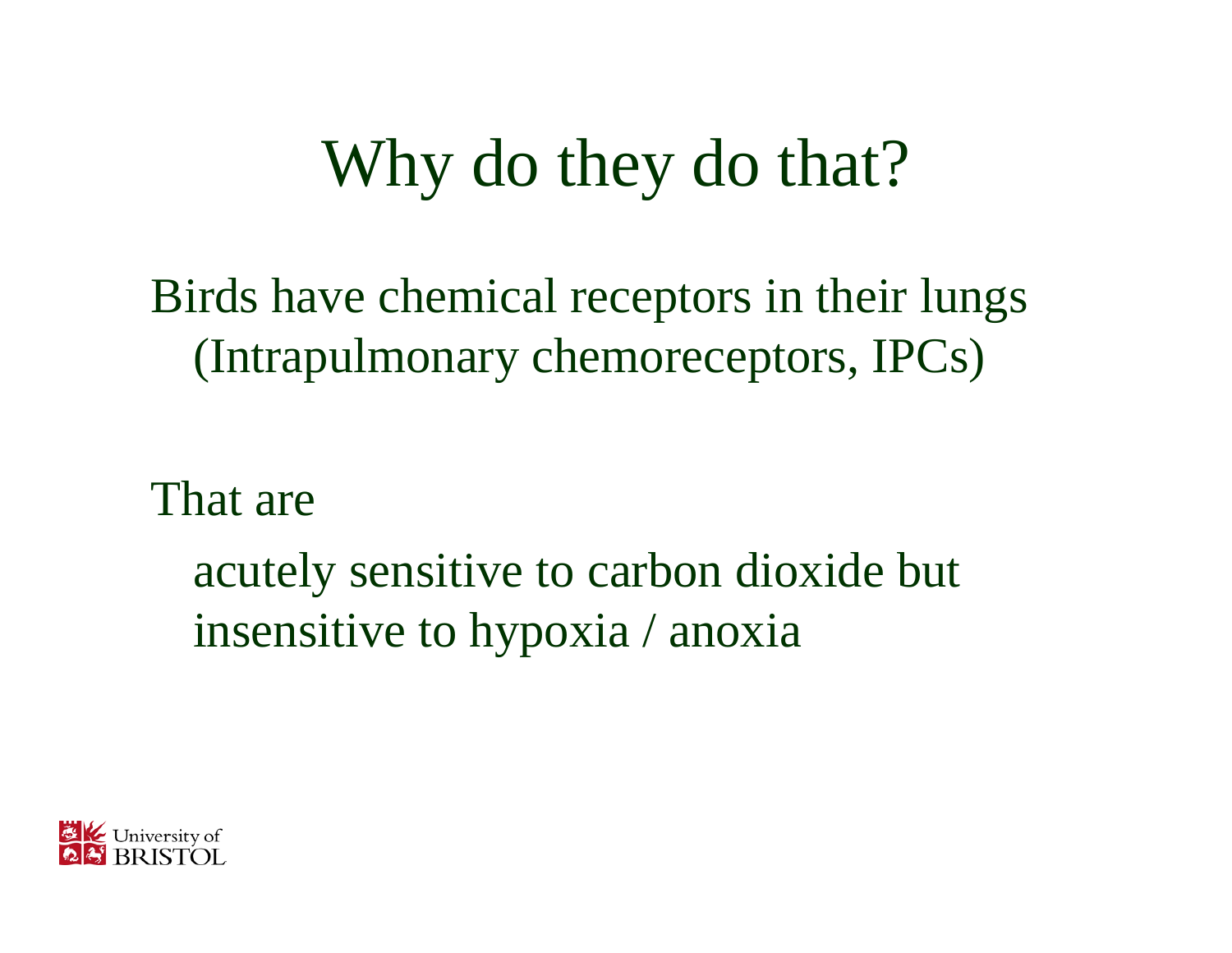# Welfare significance (1)

Stimulation of IPC depresses respiration and the rate and extent depends upon the inhaled concentration of carbon dioxide

Gasping and head shaking could be due to stimulation of IPC – needs further investigation

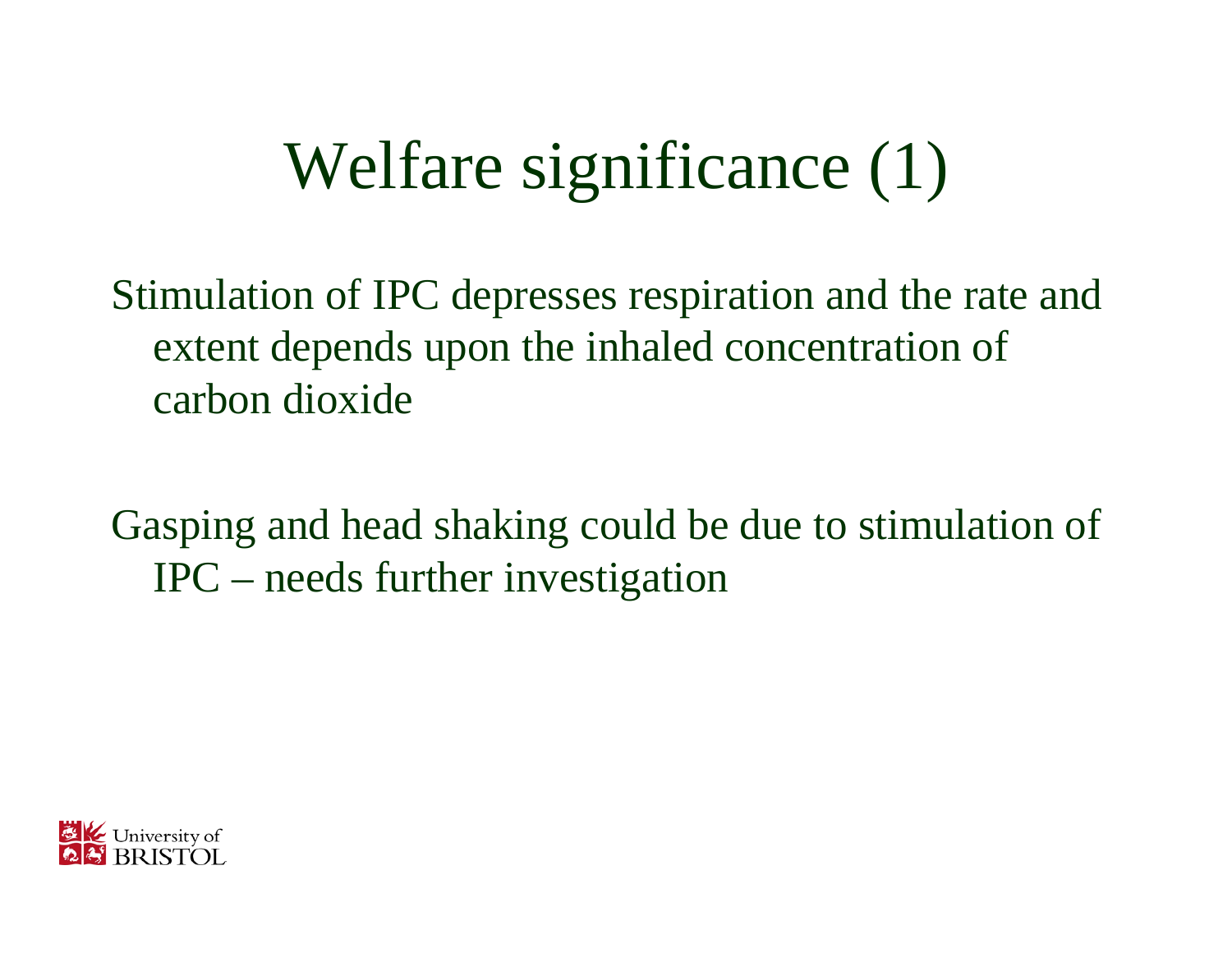## Welfare significance (2)

Like in mammals, inhalation of carbon dioxide leads to stimulation of central (brain) and arterial chemoreceptors

The effect of carbon dioxide on IPC is independent of the effects on central and arterial chemoreceptors, and pH of blood

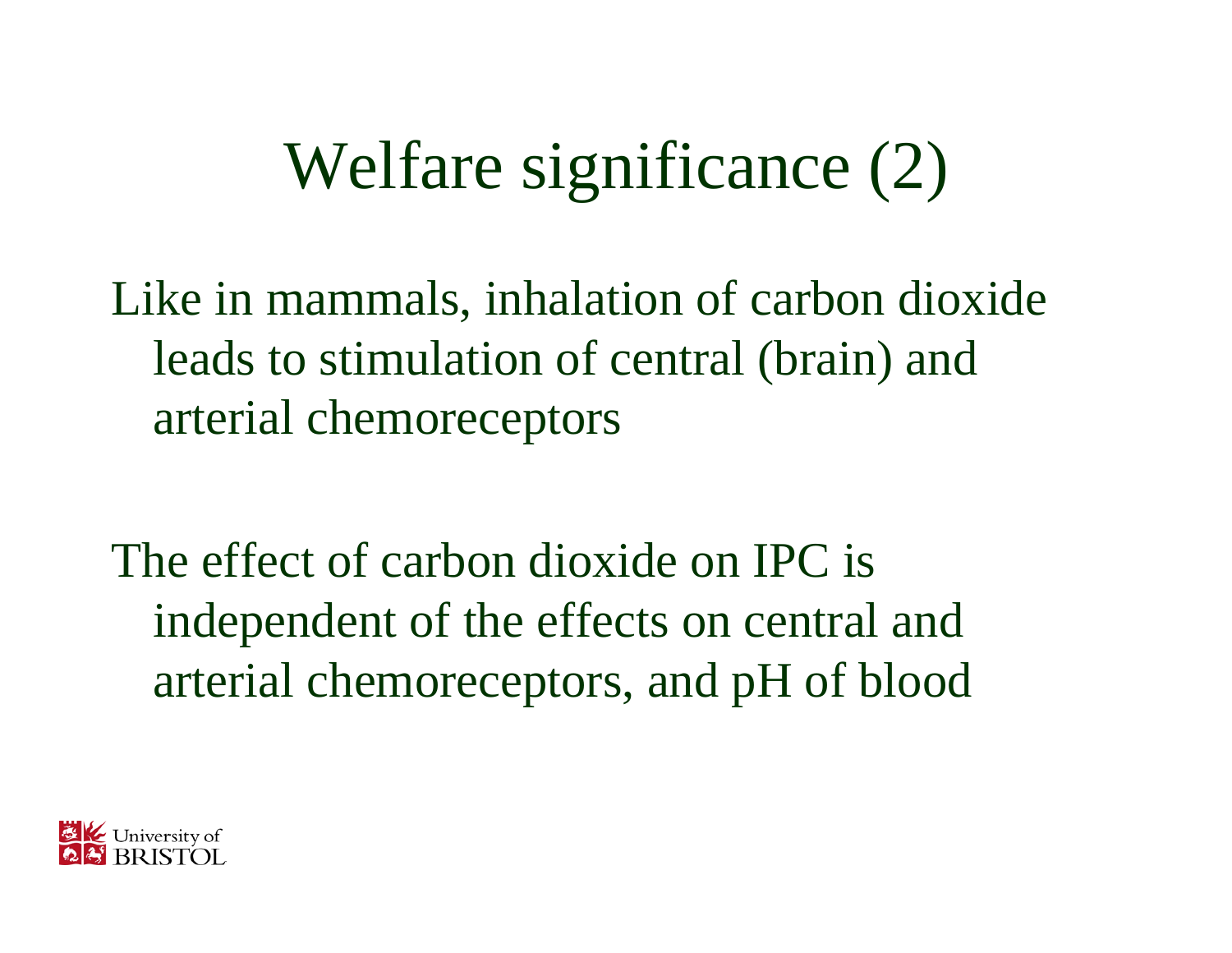## Welfare significance (3)

IPC stimulation

Depression of breathing

#### Apnoea in birds = breathlessness / suffocation in humans?

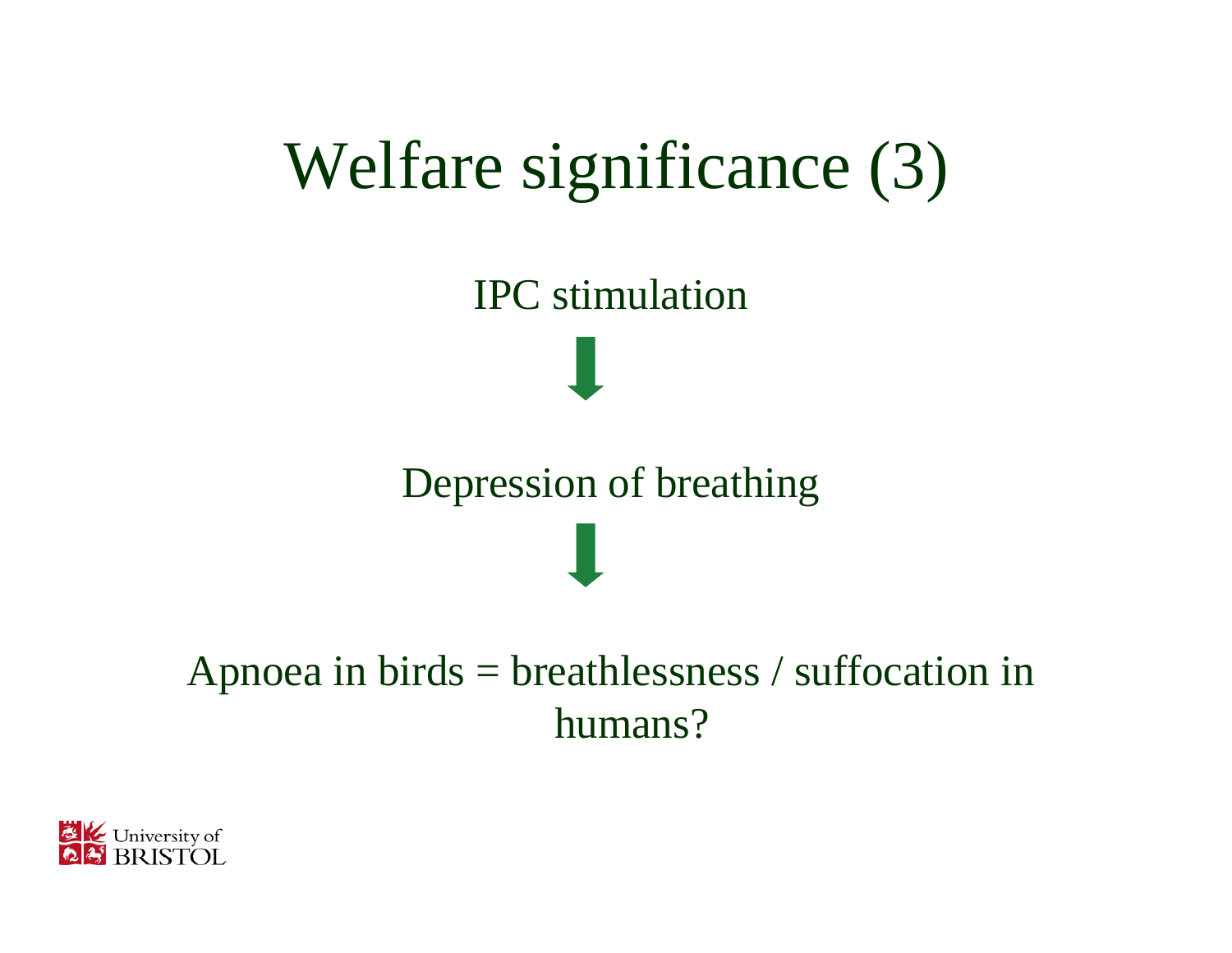## Welfare significance (4)

Dyspnoea or breathlessness in humans activates brain regions associated with pain – one of many similarities

- American Pain Society

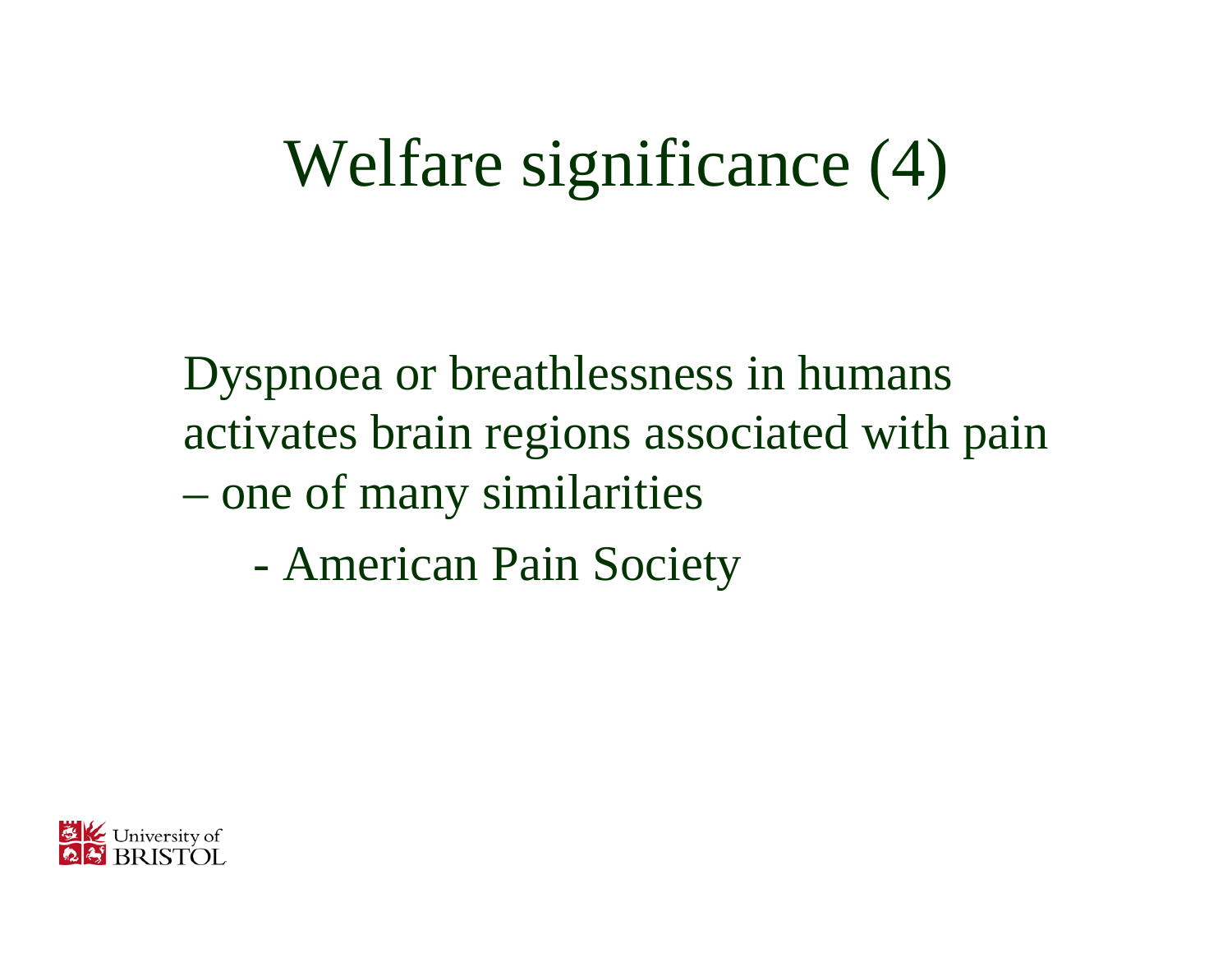# Welfare significance (5)

Hypoxia or anoxia (nitrogen or argon)

There are no specific Intrapulmonary chemoreceptors Central receptors (brain)

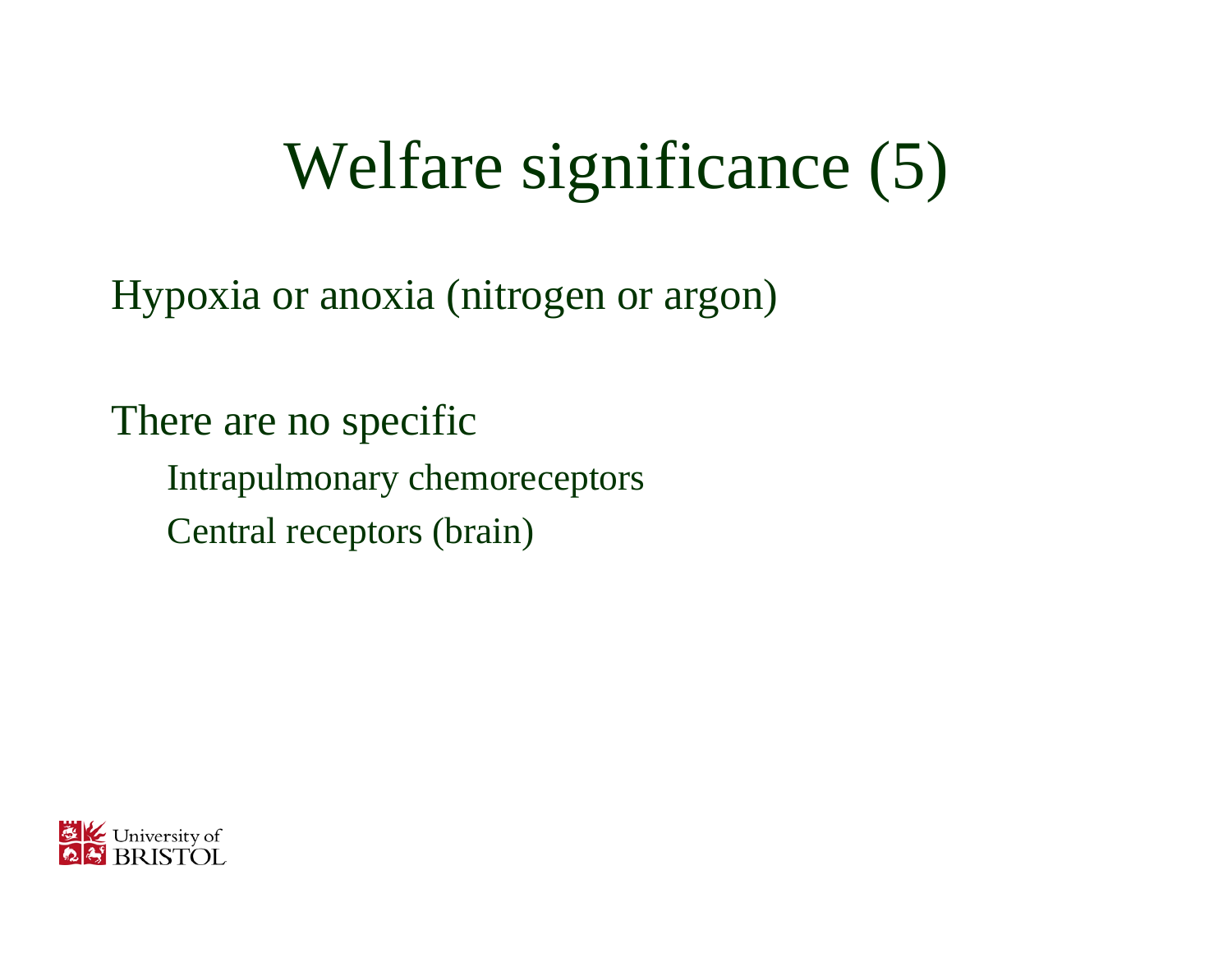#### Inference

induction of unconsciousness with anoxia is nonaversive and rapid

Carbon dioxide induces breathlessnessActivates brain regions involved in perception of pain

Inhalation of carbon dioxide is distressing and may be painful

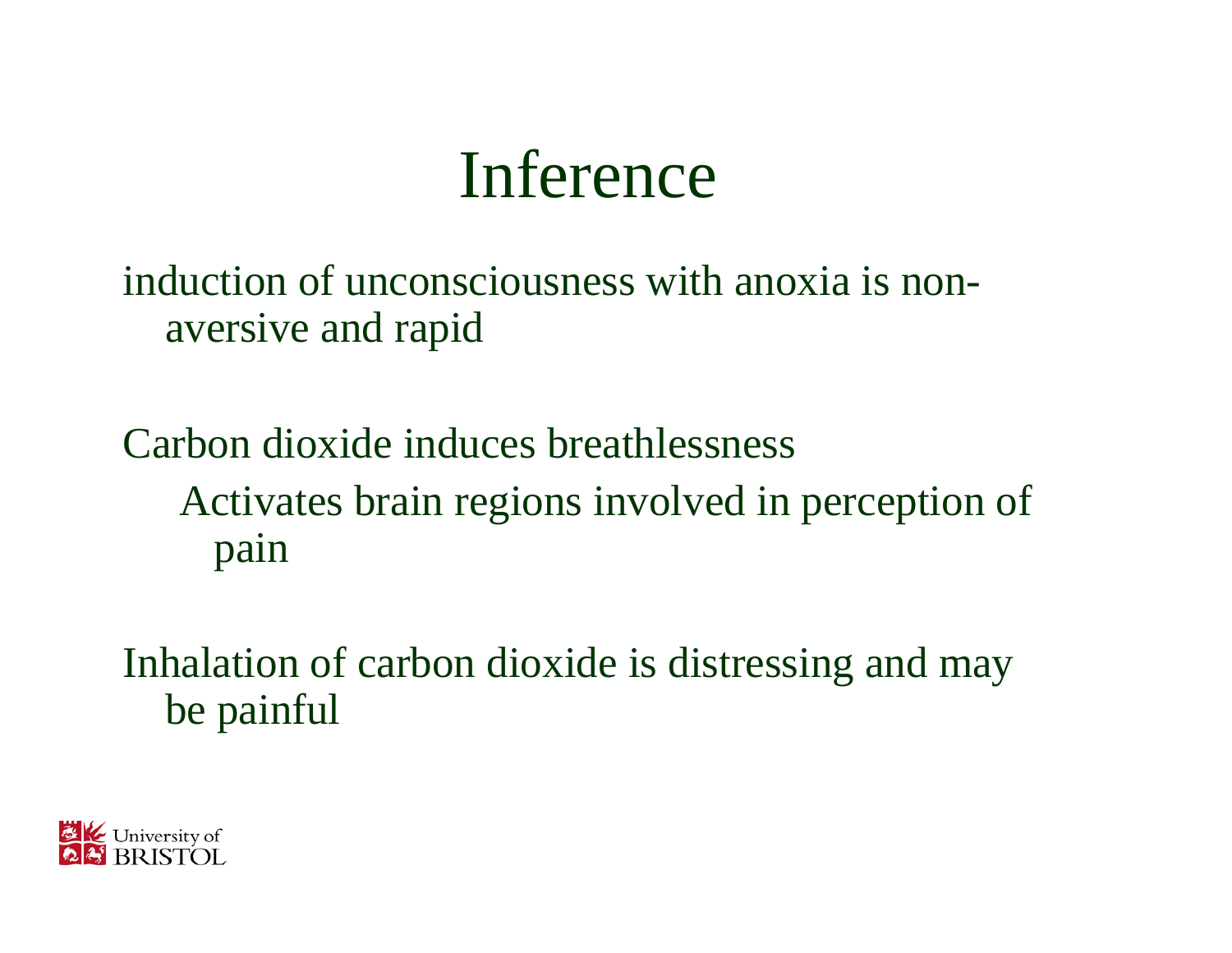## Conclusions (1)

Use of anoxia is far more humane than the other gas mixtures containing carbon dioxide

A mixture containing low concentrations (< 30%) of carbon dioxide and an anoxic gas is probably better than using high concentrations of carbon dioxide in air

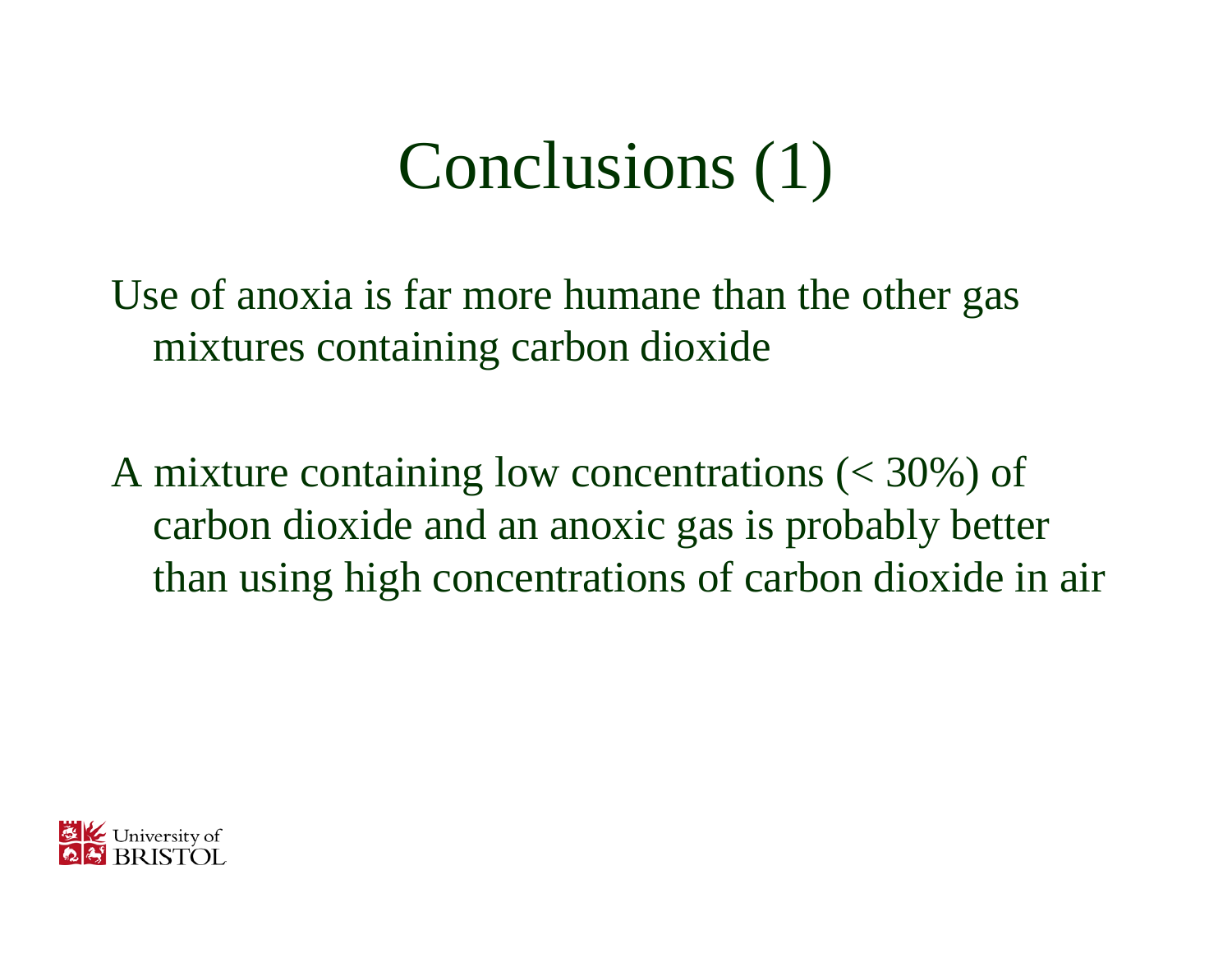## Conclusions (2)

Slaughter without stunning induces unconsciousness quicker than carbon dioxide (14 Vs 30s)

Both are painful and distressing, could be avoided

Humanitarian intentions of eliminating avoidable pain and suffering during water bath stunning could be seriously compromised by carbon dioxide stunning

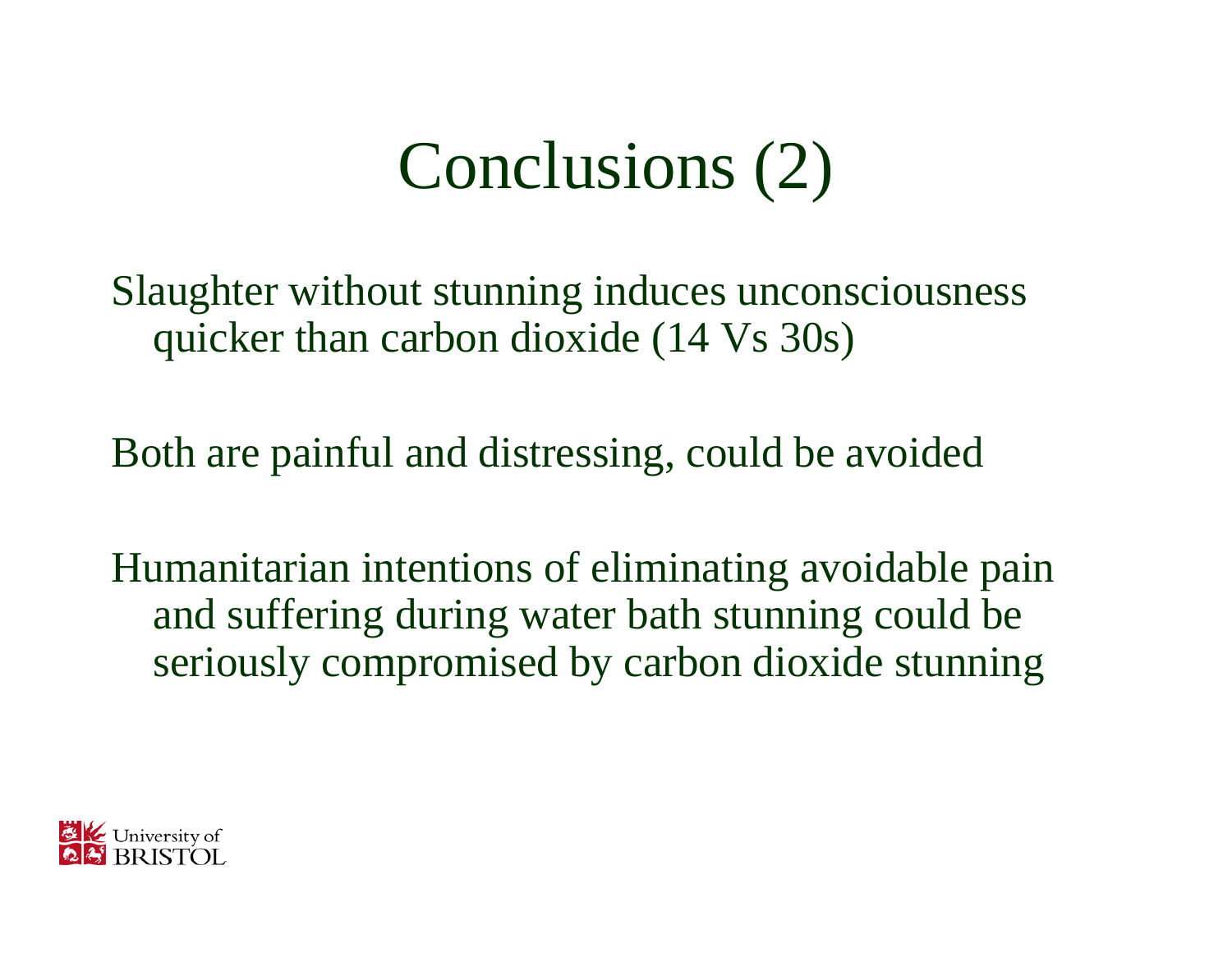## Economics of gas stunning

- Capital cost  $= ?$
- Running  $cost = Predominantly$  nitrogen is used in the UK; 0.50 to 0.75 US Cents per bird has been cited. Payback:
	- Consumers' confidence
	- Improved bird welfare, environment, carcass and meat quality
	- Opportunity for early filleting
	- Sustainable industry

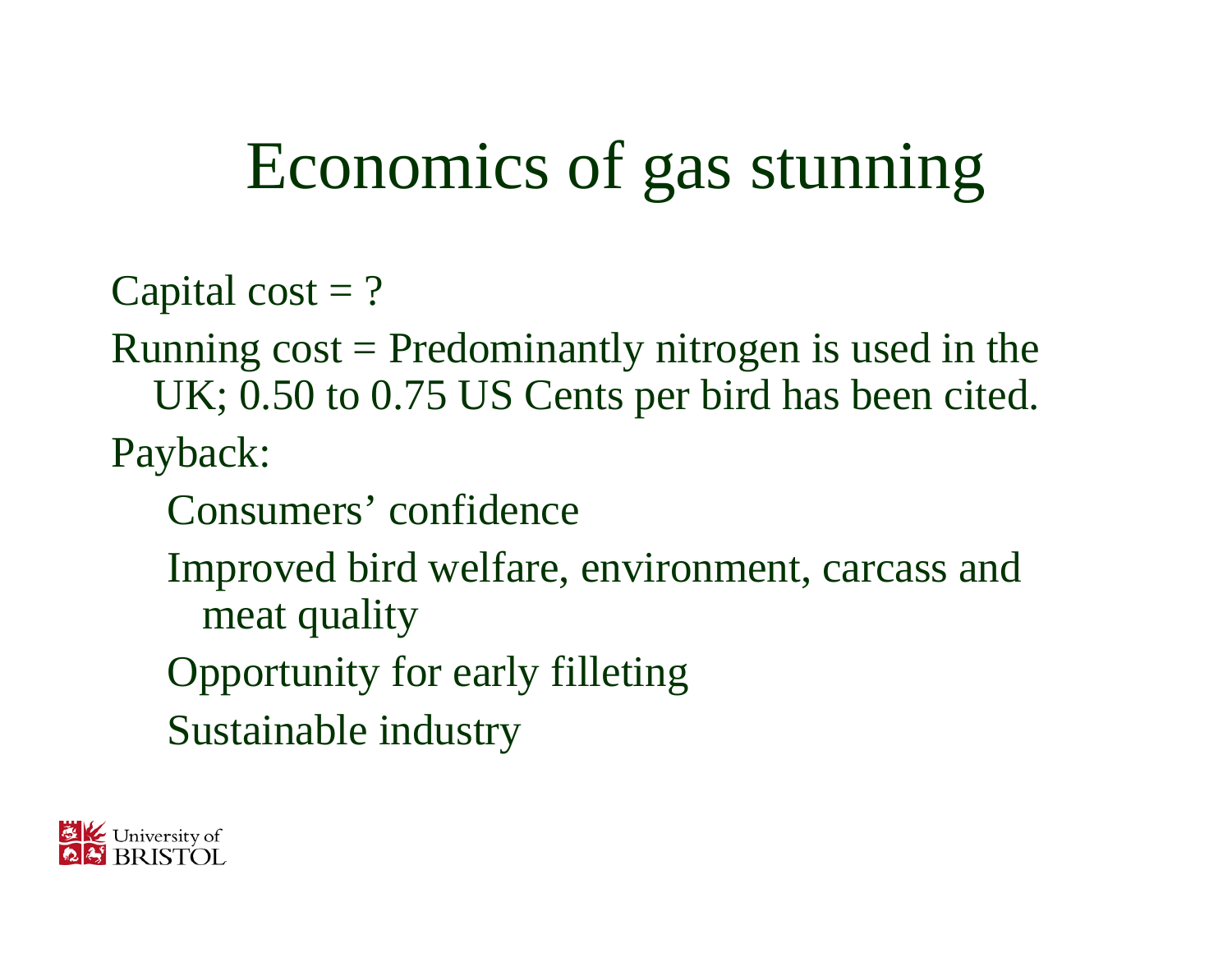#### Practical aspect

Bird welfare is maximised by stunning / killing in crates

Shackling of freshly killed birds improves operators' health and safety also

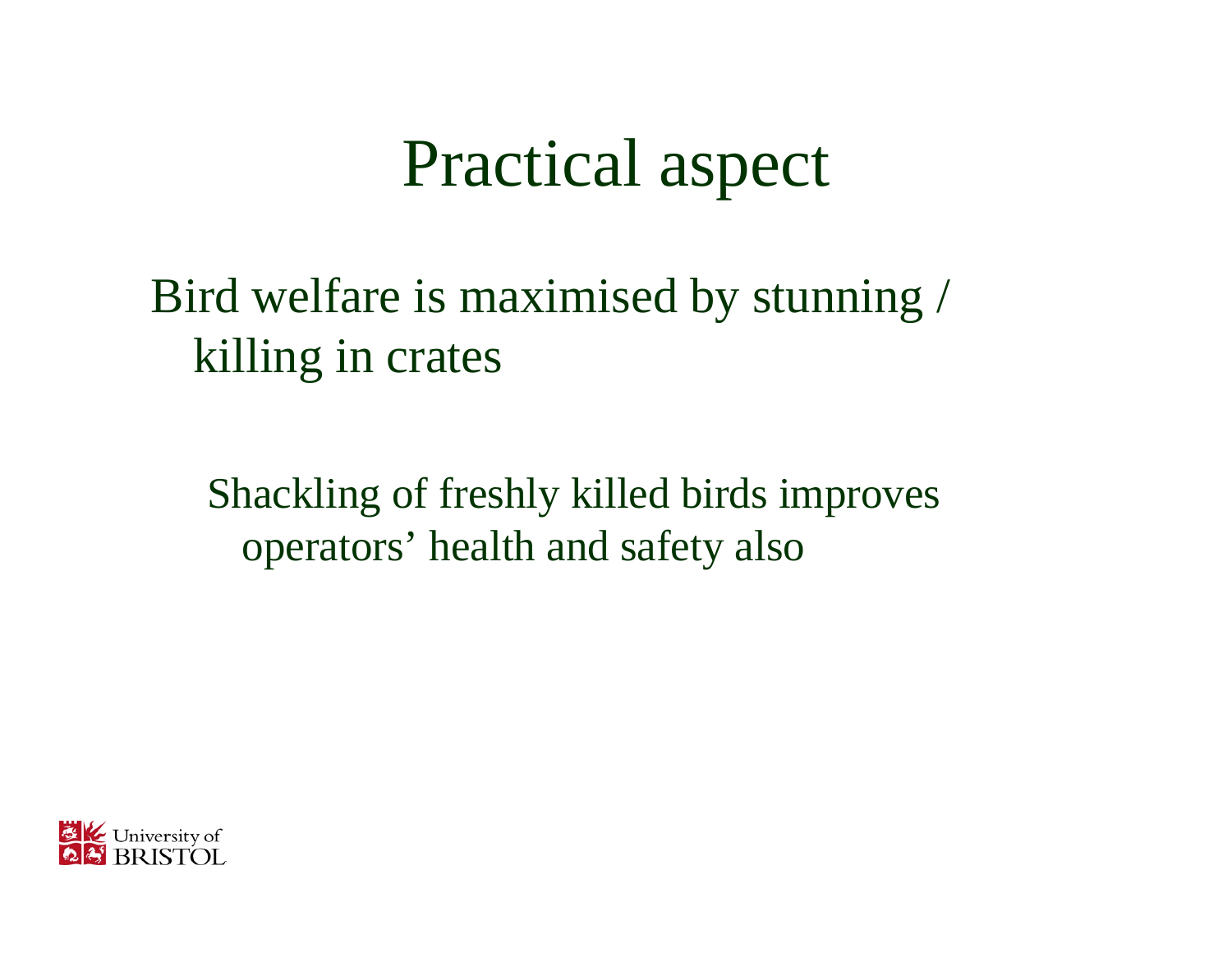#### Blood volume in chicken

Body weight (kg) Blood volume (% Bwt) 1.0 11.6 1.58.9 2.07.32.57.33.07.4

#### Kotula and Helbacka, 1966

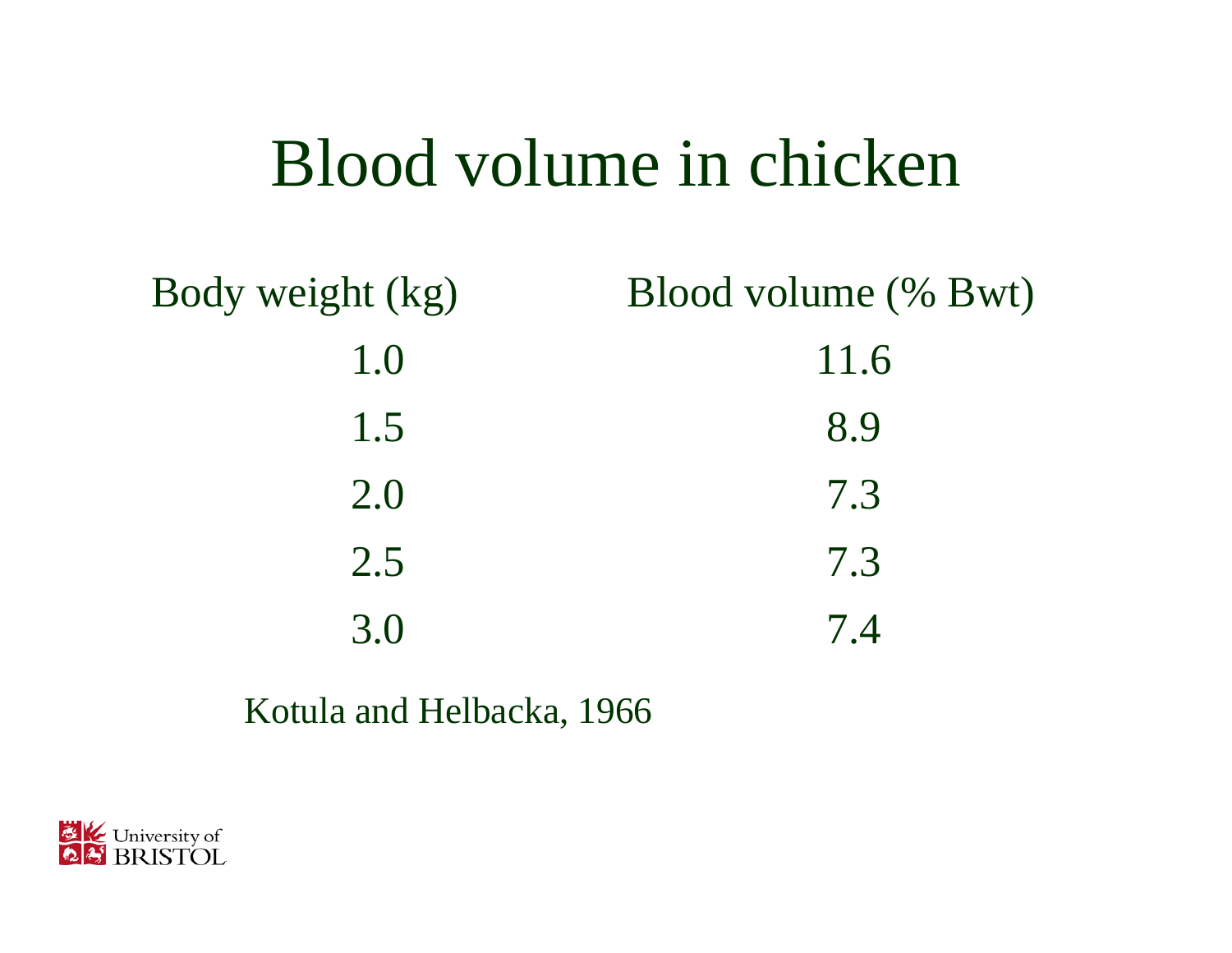#### Bleed-out (1)

Slaughter without stun 45% total blood volume

Destruction of brain

43% total blood volume

Decapitation 39% total blood volume

Newell and Shaffer (1950)

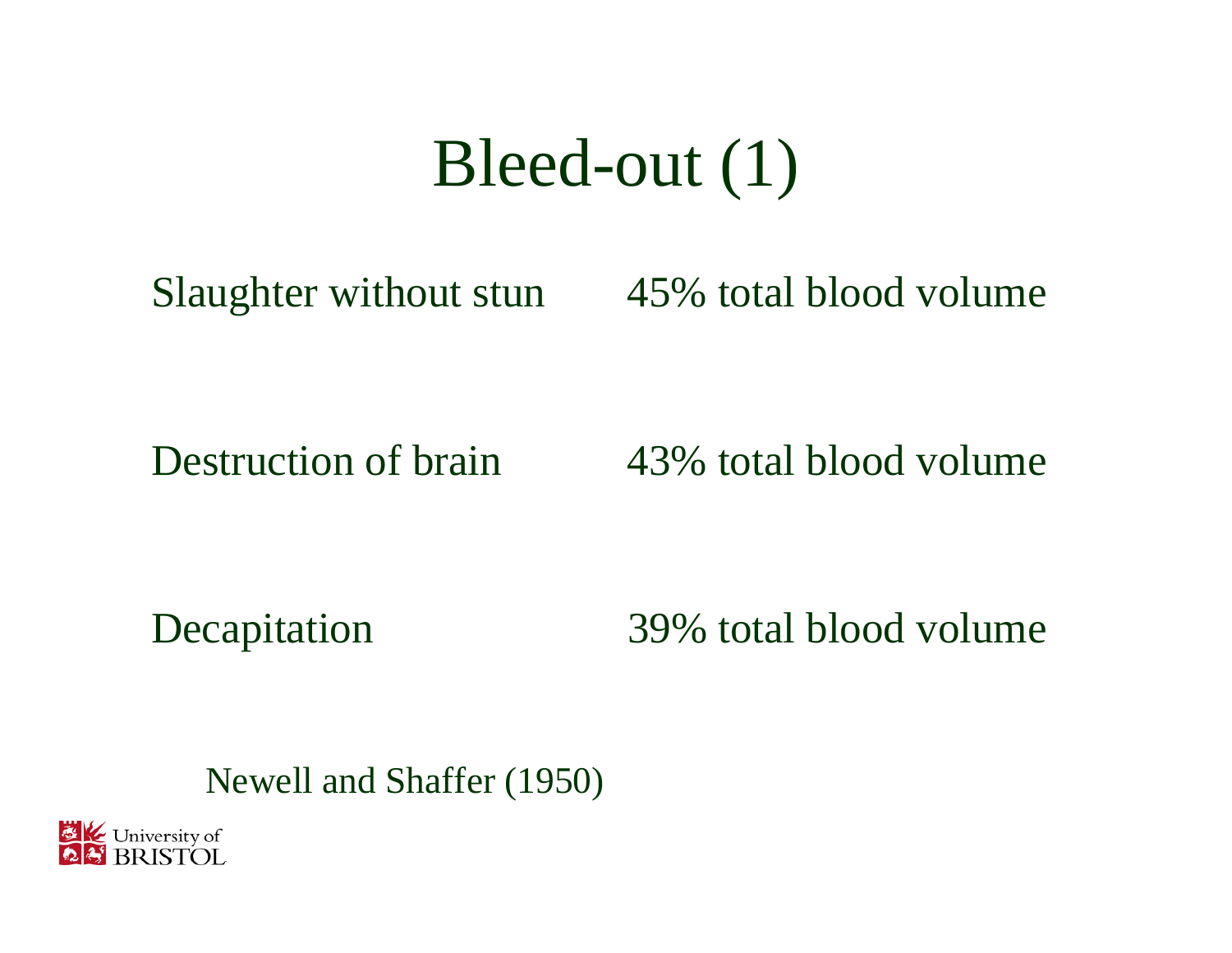#### Bleed-out (2)

| Method                             | Chicken | Turkeys |
|------------------------------------|---------|---------|
| Electrical<br>$(\text{stun/kill})$ | 3.3%    | 2.5%    |
| CO <sub>2</sub>                    | 3.1%    | 2.5%    |
| noxia                              | $3.1\%$ | 2.5%    |

#### Blood content in organs not established

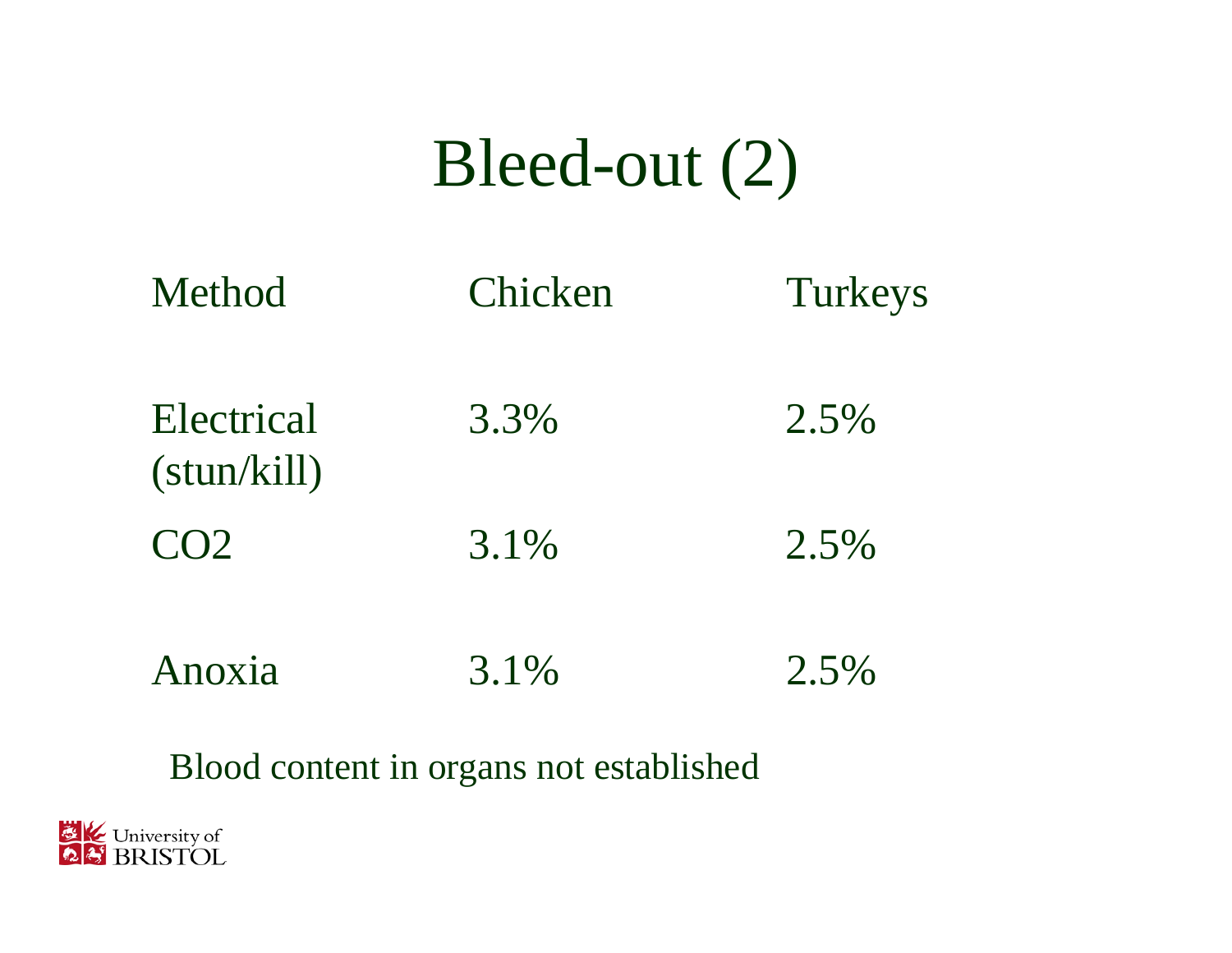#### Human hazards?

Very low

- **gases already used for modified atmosphere packaging of food (e.g. meat, fruits, vegetables)**
- **Like electrical water bath stunners, CAS systems are secured (caged)**
- Duration of exposure Vs concentration of gas

Gas suppliers perform thorough risk assessment and ensure health and safety of operators

Environmental and personal gas monitoring systems are commercially available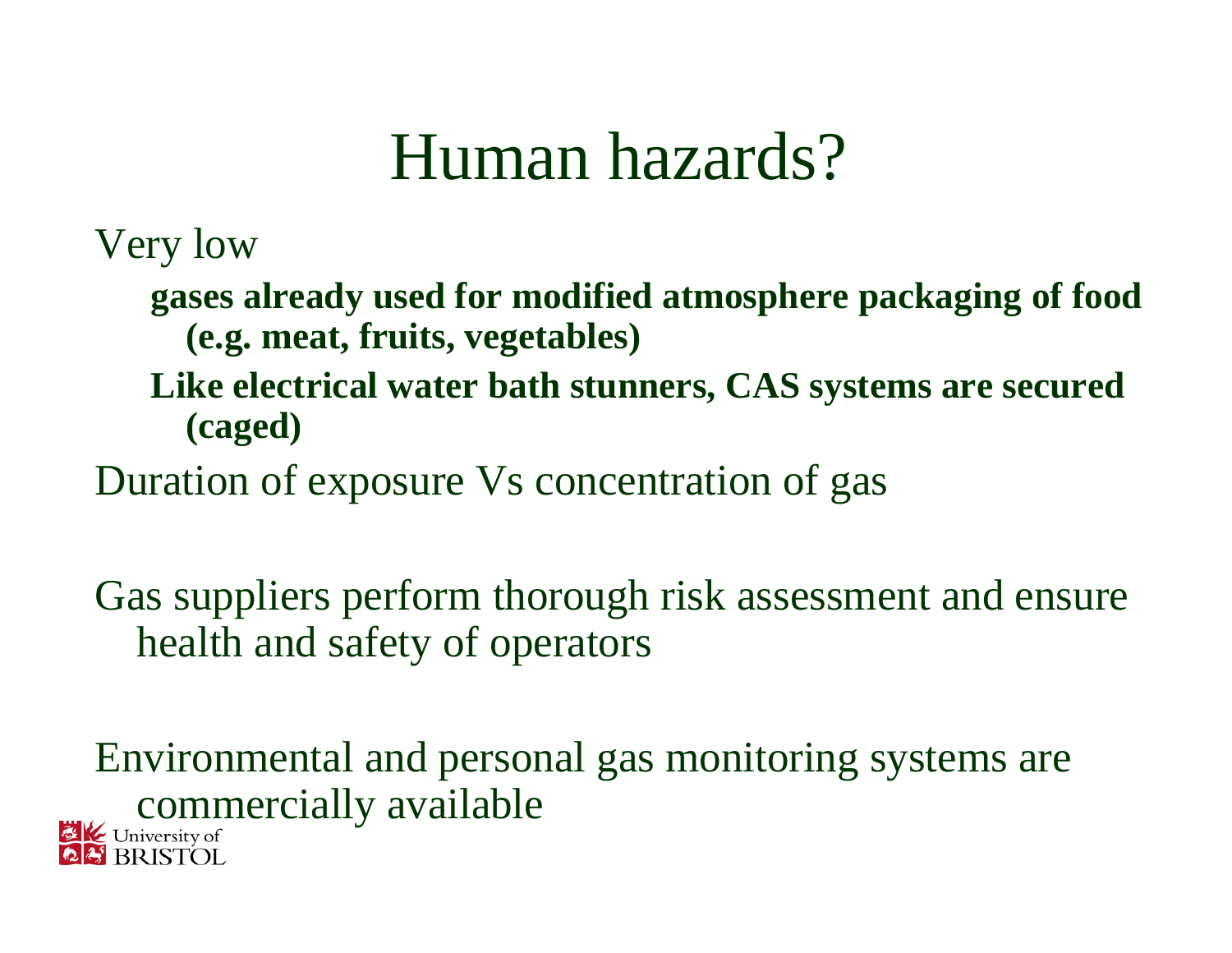# Proof of the pudding!

Owing to the complexity, constant current electrical water bath stunning is not practiced

Many gas stunning / killing systems involving inert gas mixtures are being used

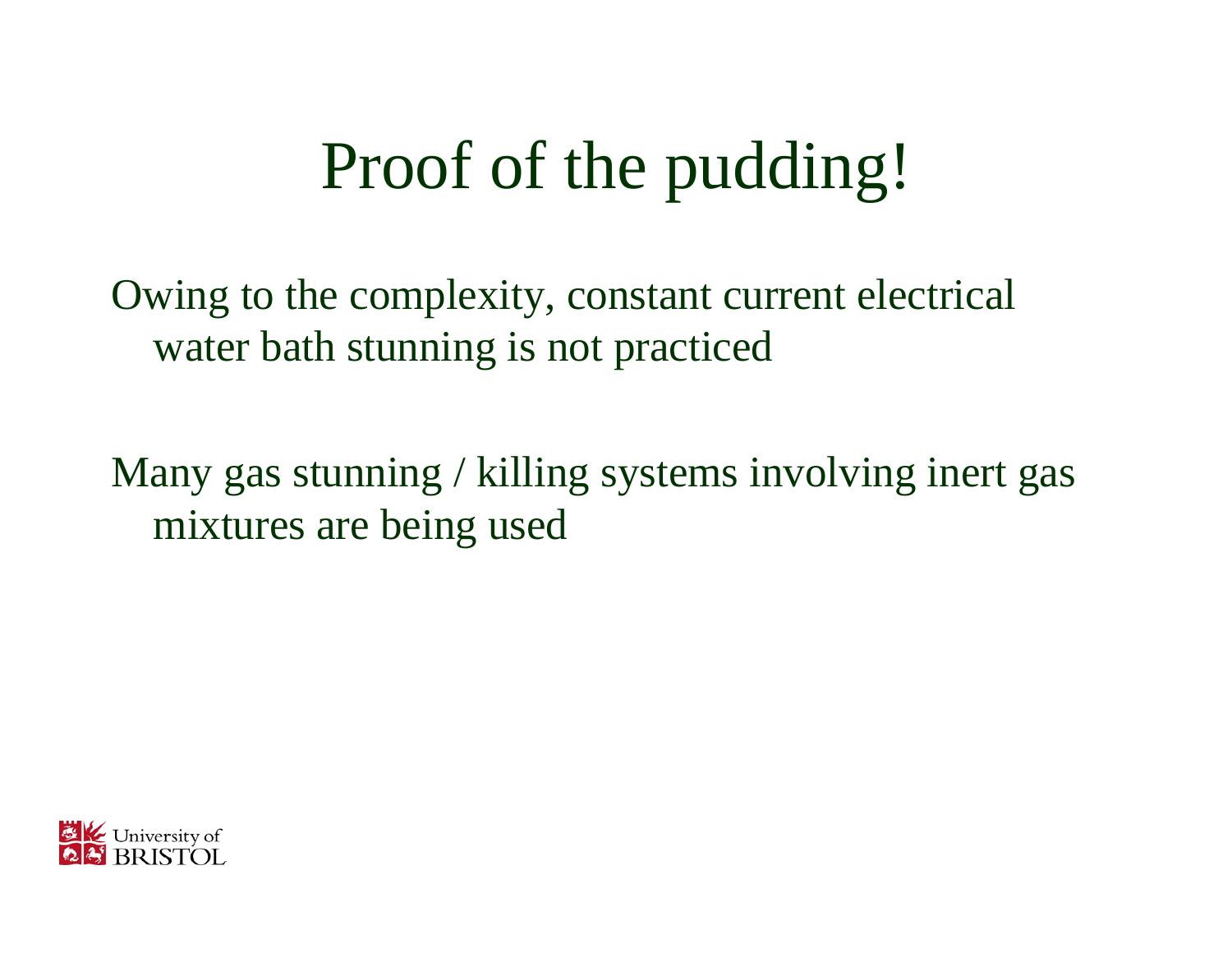## The way forward

Stunning methods should be selected based on sound science

Stun or stun / kill devices should have a quality control standard (kite mark) based on sound scientific evidence

Processors, who need licence to slaughter animals for food, should also obtain a licence to use stun / kill devices

Equipment manufacturer should share the corporate responsibility for ensuring welfare

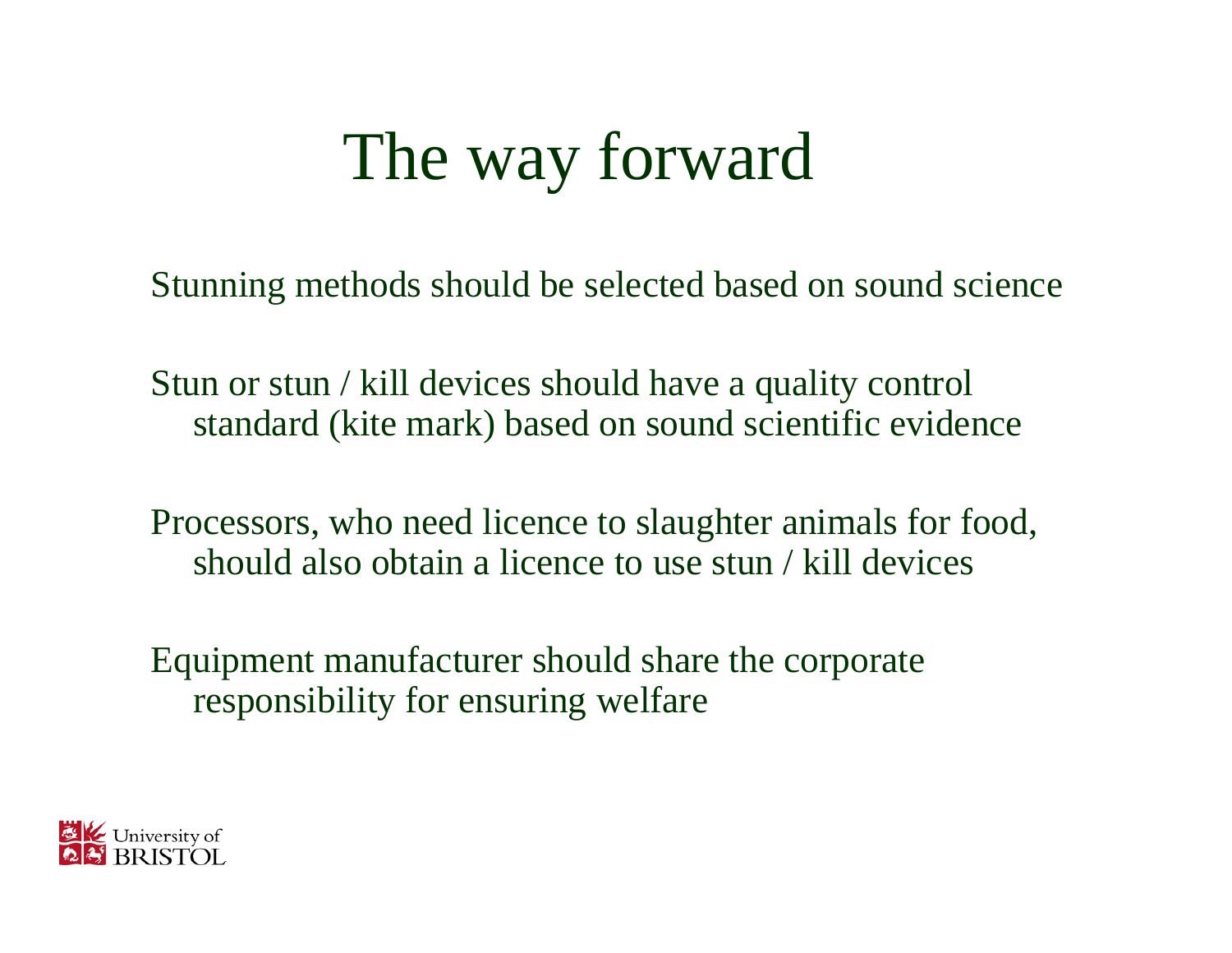#### Acknowledgements

**HFAC HSUS** USDA

DEFRA, UK

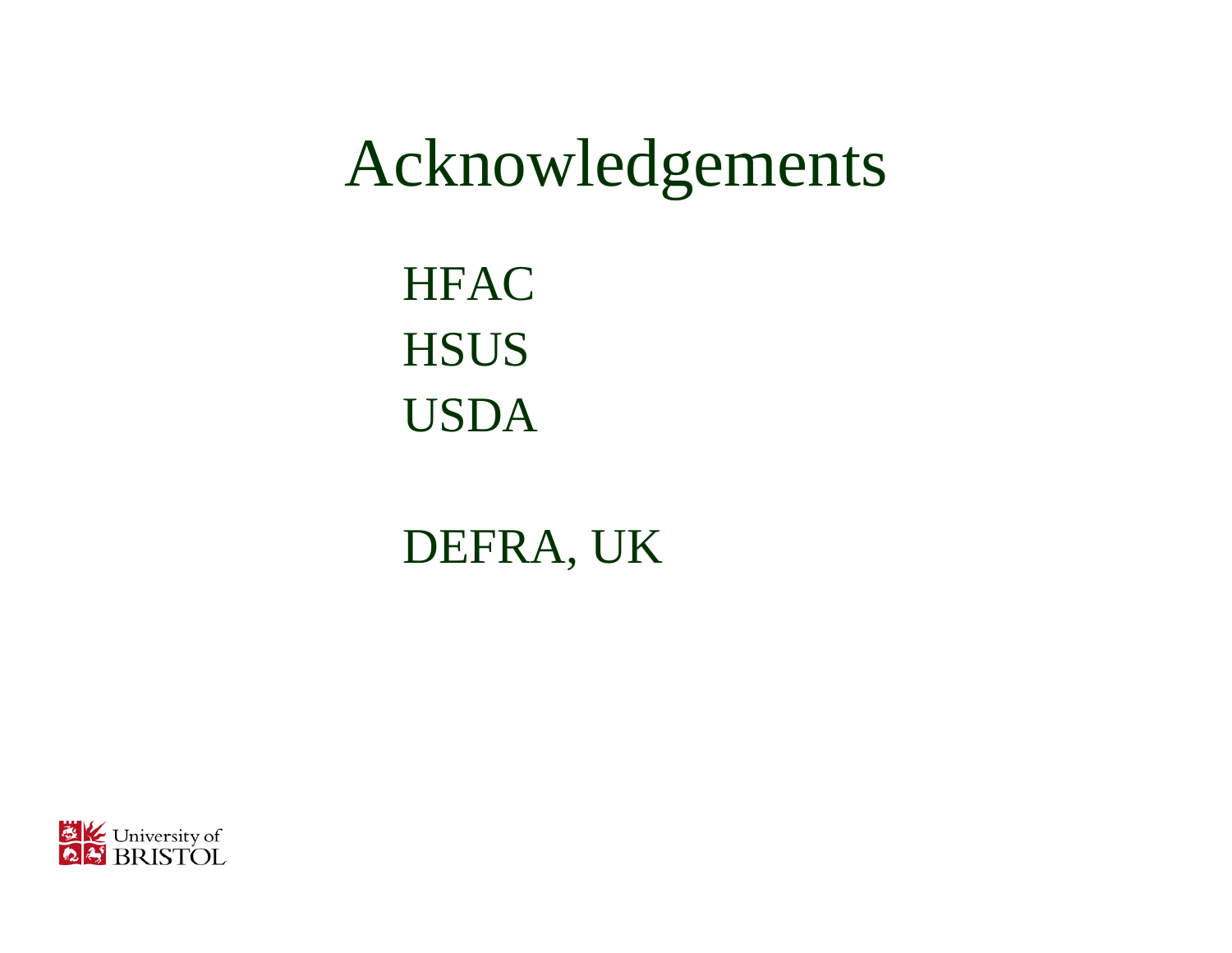#### Further information

https[://www.efsa.](https://www.efsa.europa.eu/)europa.eu.

http://www.ampainsoc.org/pub/bulletin/mar01/upda1. htm